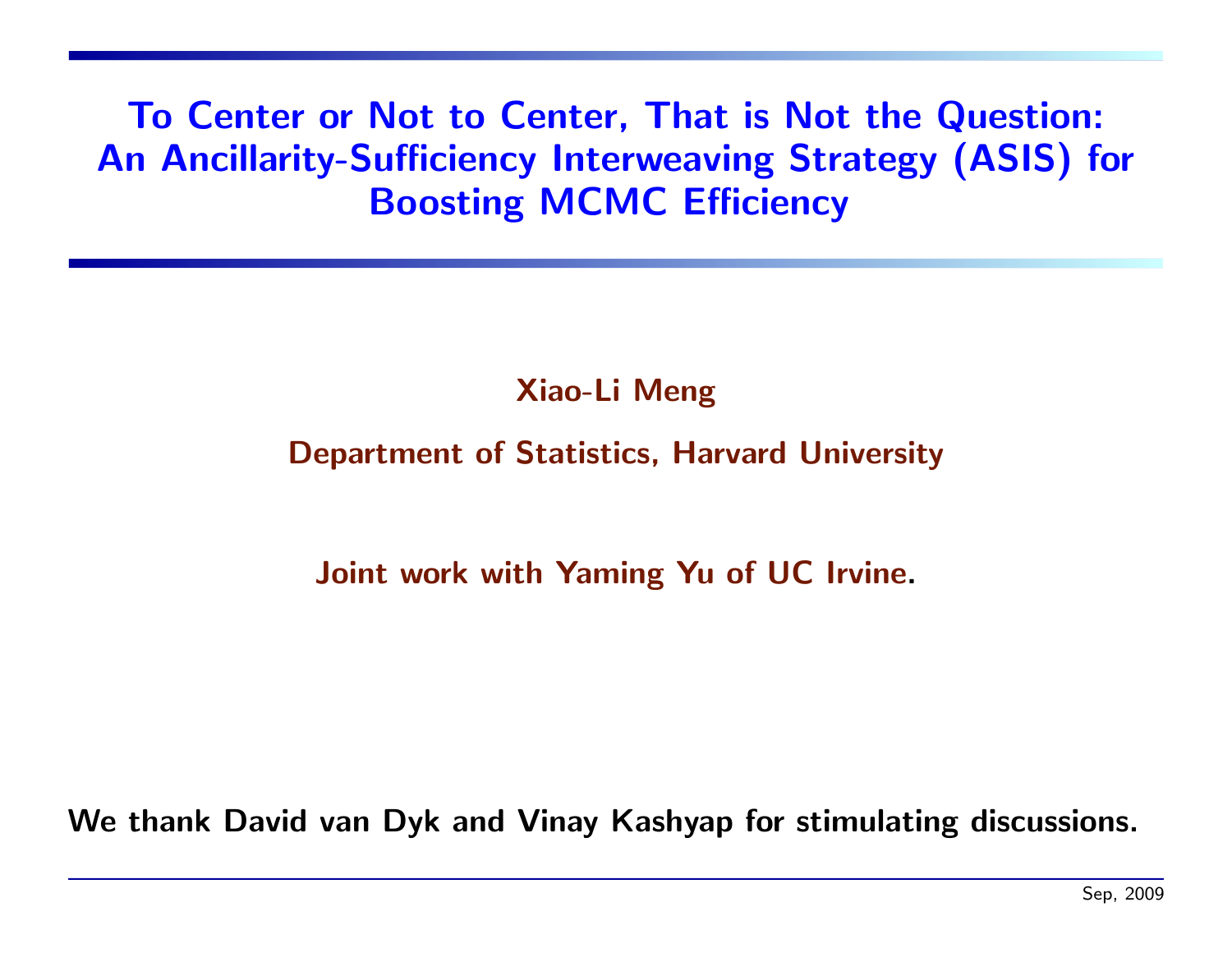#### **Astrophysics: Source Intensity Variations**

- Poisson variation of the counts given the intensity.
- Variation of the intensity itself.
	- $-$  X-ray flare
	- Binary systems
	- $-$  Gradual cooging

The isolated neut on star/quark star candidate RX J1856.5-3754 observed by Chandra HRC Fexposure time 55476 seconds, divided into 1000 bins).  $\bar{5}$ 

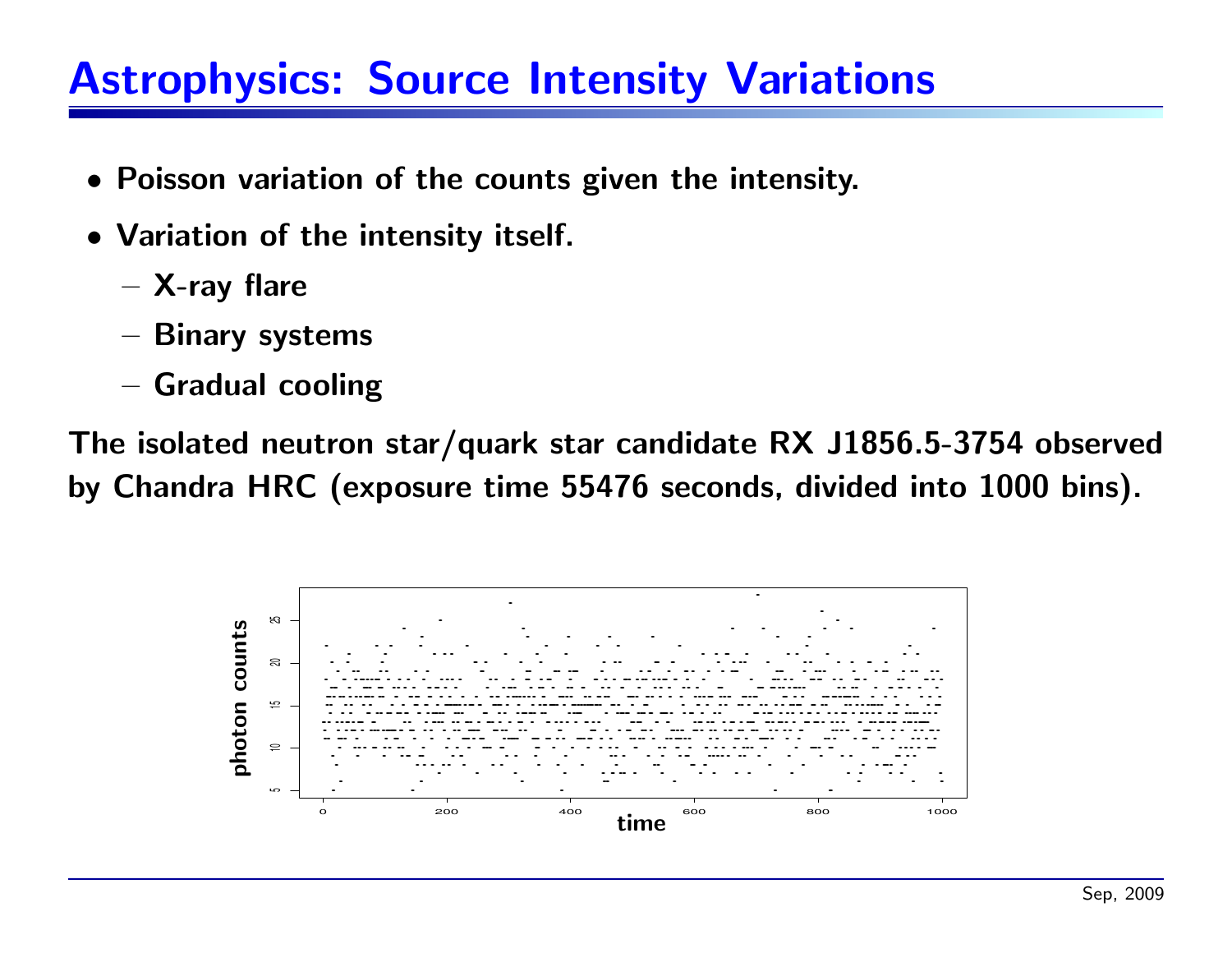#### PSfrag replacements

#### A Parameter-Driven Poisson Time Series Model

$$
\theta = \begin{pmatrix} \beta_0 & \beta_1 & \rho & \delta \\ \mathbf{A} & \mathbf{A} & \mathbf{A} & \mathbf{A} \\ \mathbf{I} & \mathbf{I} & \mathbf{I} & \mathbf{I} \\ \mathbf{I} & \mathbf{I} & \mathbf{I} & \mathbf{I} \\ \mathbf{I} & \mathbf{I} & \mathbf{I} & \mathbf{I} \end{pmatrix}
$$
\nbaseline trend autocorr. residual s.d.

\n $Y_{obs}$ : counts observed

\n $Y_{mis}$ : depends on the augmentation scheme

$$
Y_t | (\xi_t, \beta) \sim \text{Pois} \left( d_t e^{\beta_0 + \beta_1 t + \xi_t} \right);
$$
  

$$
\xi_t | (\xi_{
$$

- $\bullet \,\, Y_t \colon$  counts in bin  $t, \quad t = 1, \ldots, T;$
- $\bullet$   $d_{\boldsymbol{t}}$ : width (e.g., in seconds) of bin  $t$ ;
- $\bullet\;\boldsymbol{\xi}=\{\xi_t\}\;$  is a stationary  $\mathsf{AR}(1)$  process;  $\xi_t \sim N(0, \tau^2)$ , where  $\tau^2 = \delta^2/(1 - \rho^2)$ .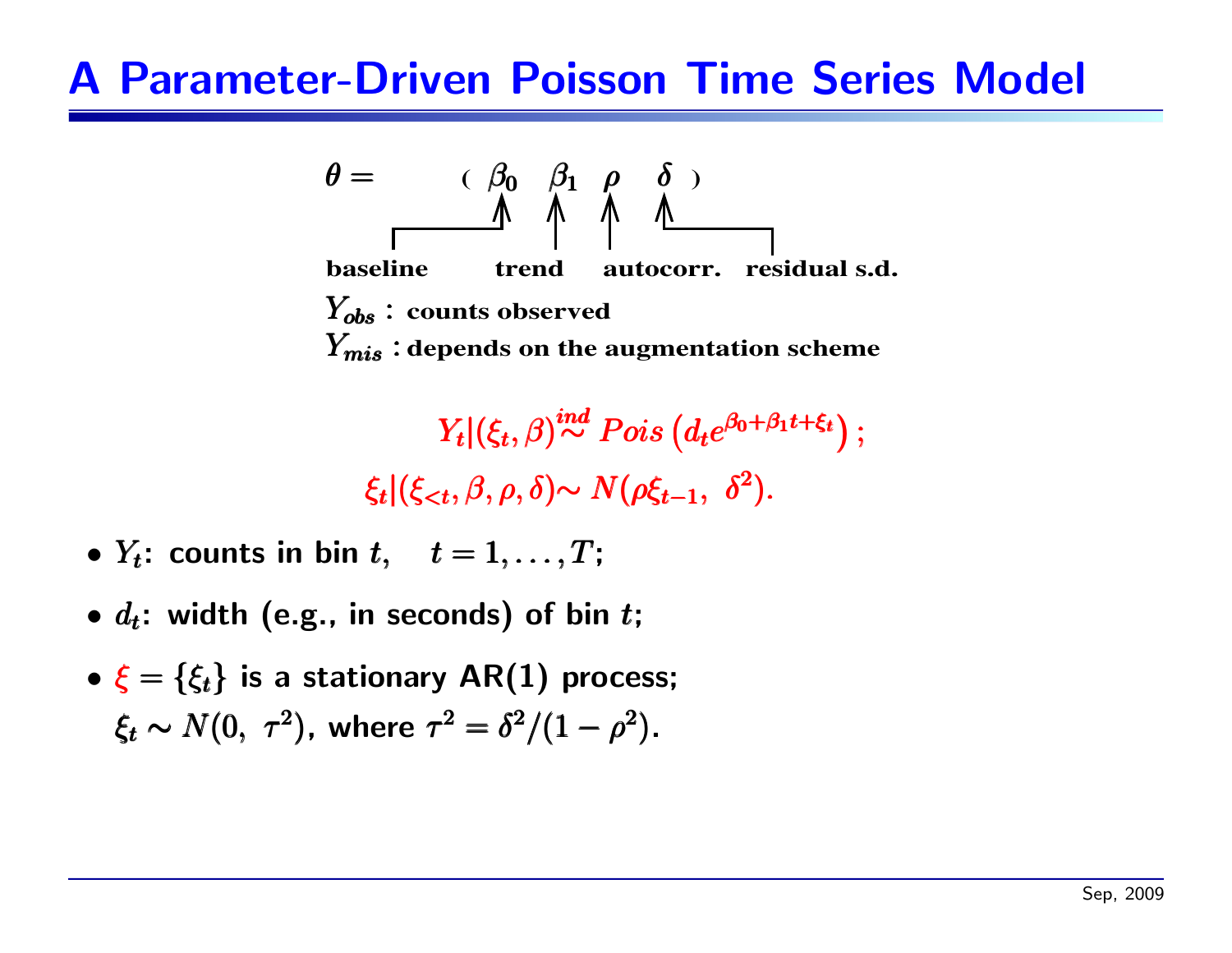$$
Y_t \sim Pois\left(d_t e^{\beta_0 + \beta_1 X_t + \xi_t}\right), \quad \xi_t | \xi_{
$$

1.  $\xi | (\beta, \rho, \delta)$ : draw  $\xi$ , the missing data. Difficult to update all  $\xi$ 's simultaneously, so update  $\xi_t$ | $(\xi_{t-1}, \xi_{t+1})$  in turn.

2.  $\beta$  $(\xi, \rho, \delta)$ , or  $\beta$  $|\xi|$ 

Equivalent to posterior sampling of <sup>a</sup> Poisson GLM. Need an M–H move.

3.  $(\rho, \delta)$  $((\xi, \beta), \text{ or } (\rho, \delta))$  $(\xi, \beta)$ 

Equivalent to Bayesian fitting of an AR(1) model:

$$
\xi_t = \rho \xi_{t-1} + N(0, \ \delta^2), \quad t = 1, \ldots, T.
$$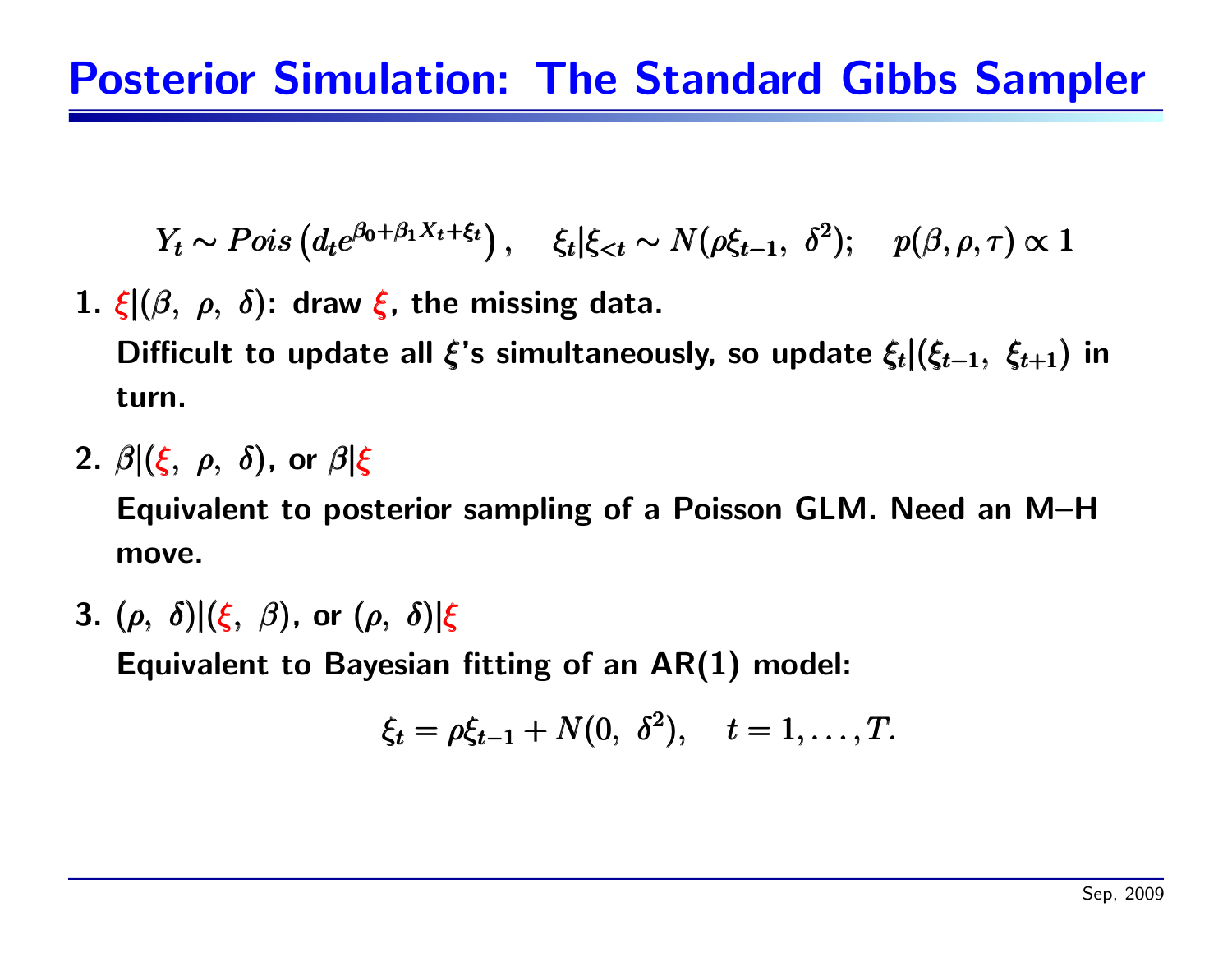#### Poor Performance of the Standard Gibbs Sampler

#### A simulation:

- Counts are generated according to the correct model
	- – $T=T=200$ ,  $d_t=5000$ , and  $X_t=t/T$ .
	- $-$  Parameter values:  $(\beta_0, \beta_1, \rho, \delta) = (0, 1, 0.5, 0.1).$
- Counts are in the order of thousands.

16000 MCMC draws (excluding <sup>a</sup> burn-in period of 4000), starting from the true parameter values and keeping every other draw: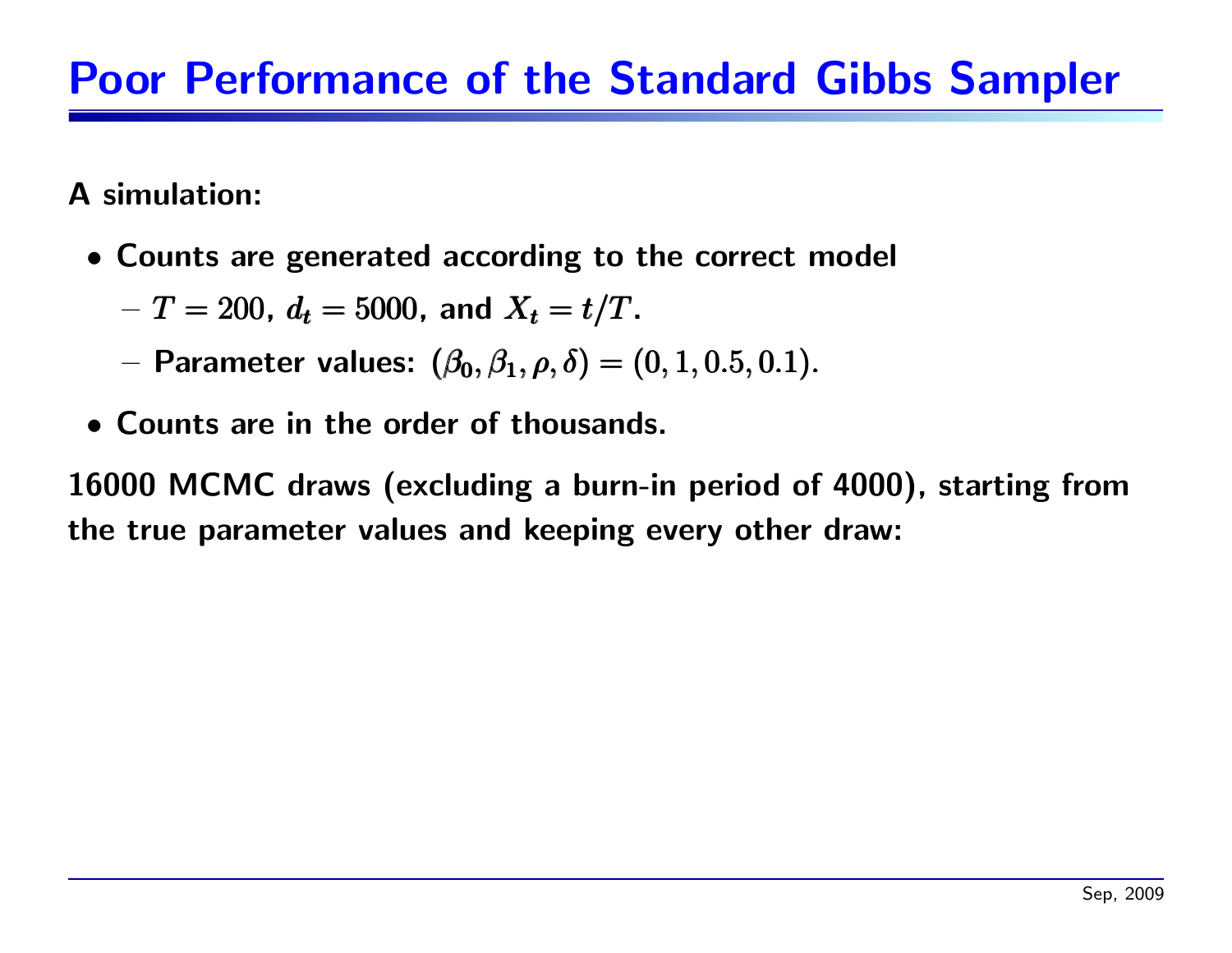





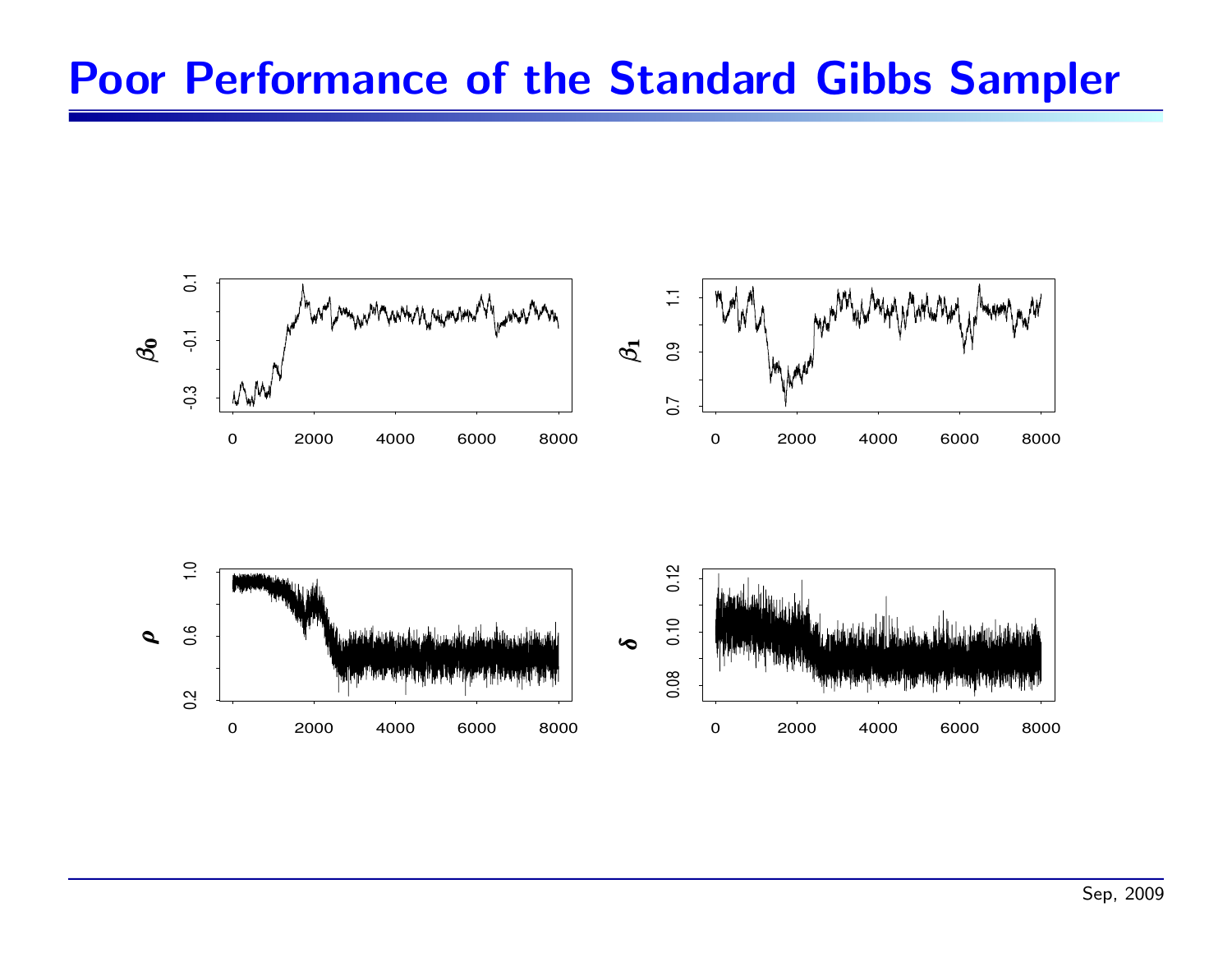• Model of interest:

 $p(\theta|Y_{obs}) \propto p(Y_{obs}|\theta)p(\theta)$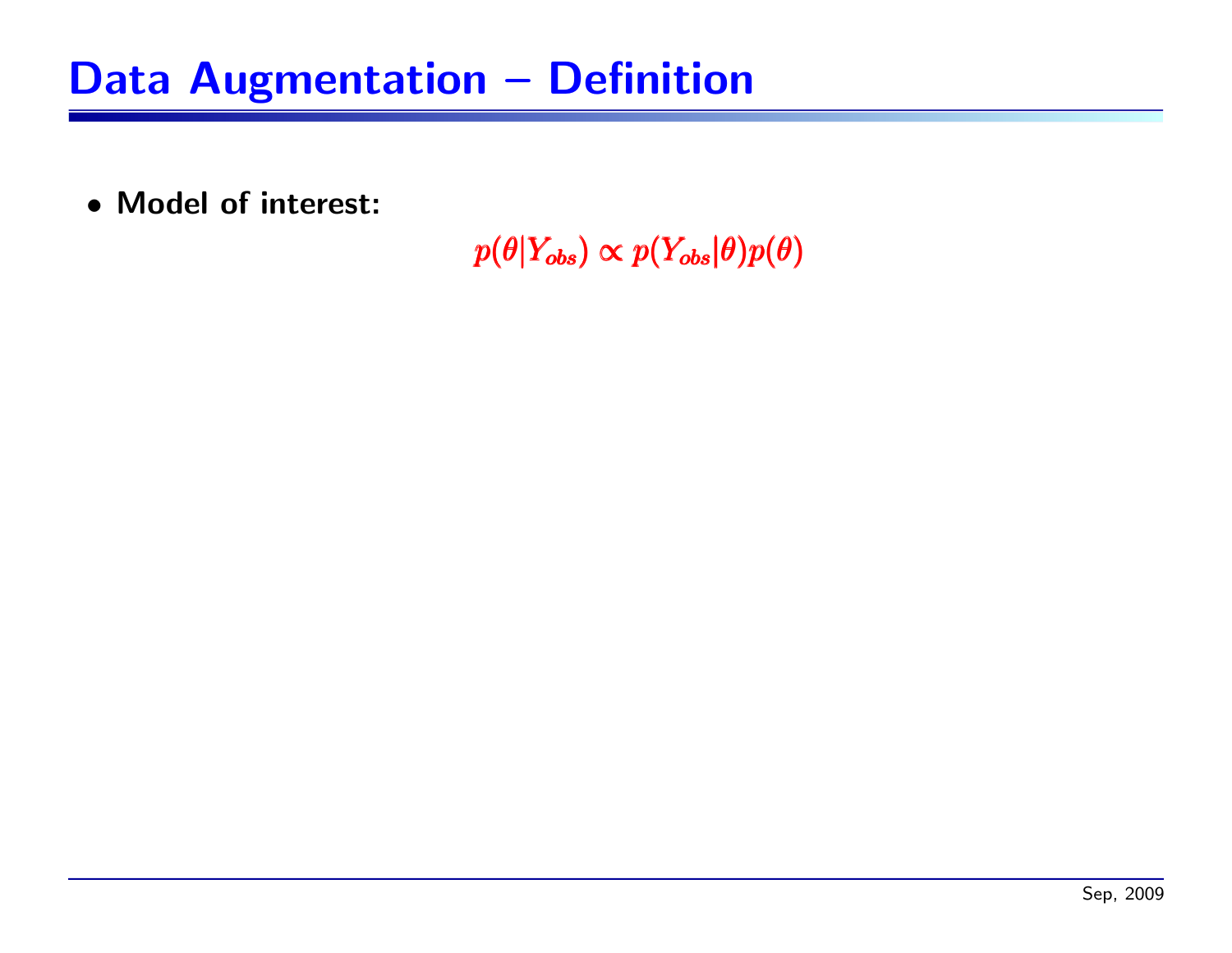• Model of interest:

 $p(\theta|Y_{obs}) \propto p(Y_{obs}|\theta)p(\theta)$ 

• Data Augmented (DA) Model:

 $p(Y_{mis}, Y_{obs}|\theta) = p(Y_{mis}|Y_{obs};\theta)p(Y_{obs}|\theta)$ 

• So we can perform Gibbs Sampler (or other MCMC algorithms)

 $Y_{mis}|(\theta, Y_{obs}) \longleftrightarrow \theta | (Y_{mis}, Y_{obs})$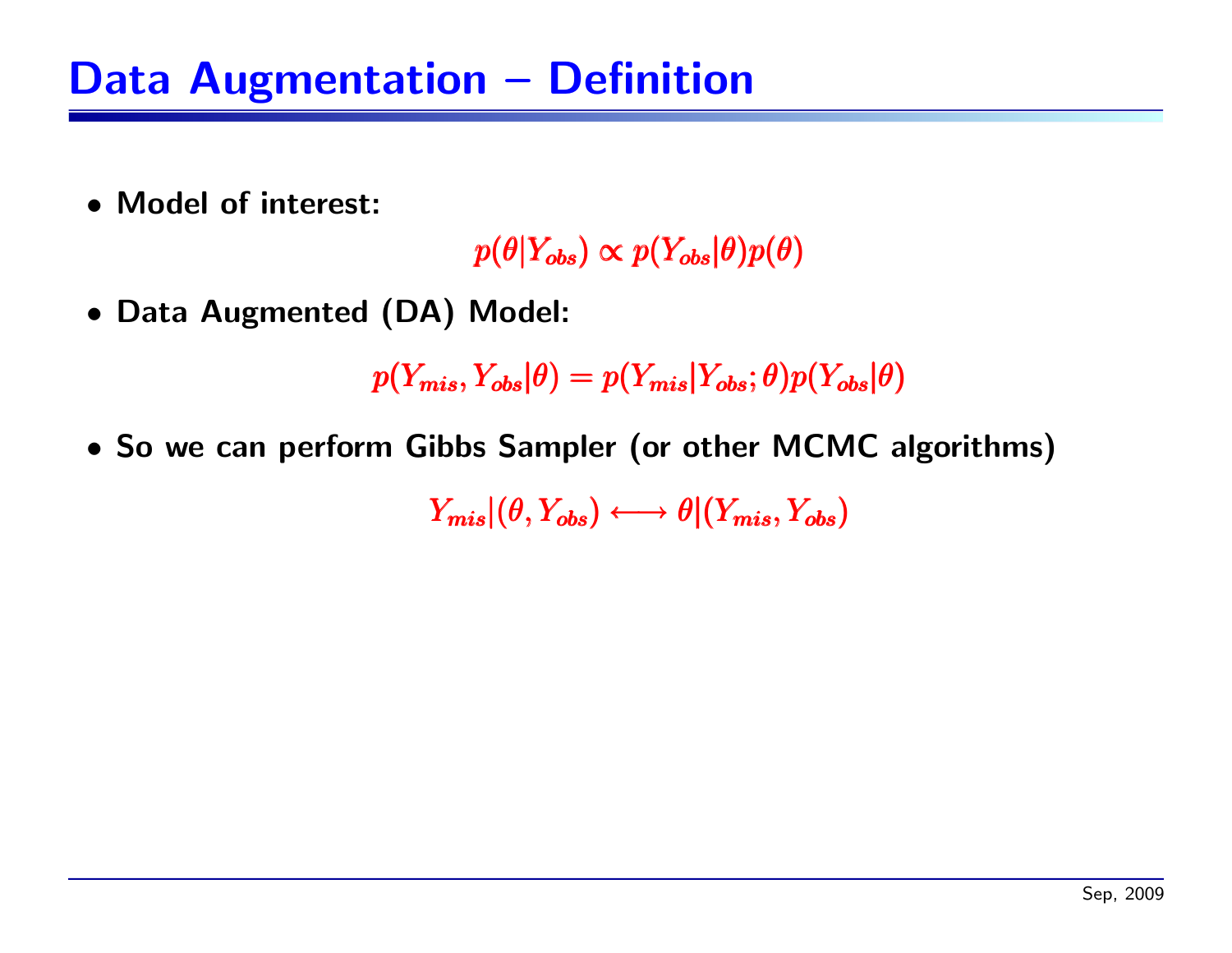• Model of interest:

 $p(\theta|Y_{obs}) \propto p(Y_{obs}|\theta)p(\theta)$ 

• Data Augmented (DA) Model:

 $p(Y_{mis}, Y_{obs}|\theta) = p(Y_{mis}|Y_{obs};\theta)p(Y_{obs}|\theta)$ 

 $\bullet\,$  We can even introduce working parameter  $\alpha$ :

 $p(Y_{mis}, Y_{obs}|\theta, \alpha) = p(Y_{mis}|Y_{obs}; \theta, \alpha)p(Y_{obs}|\theta)$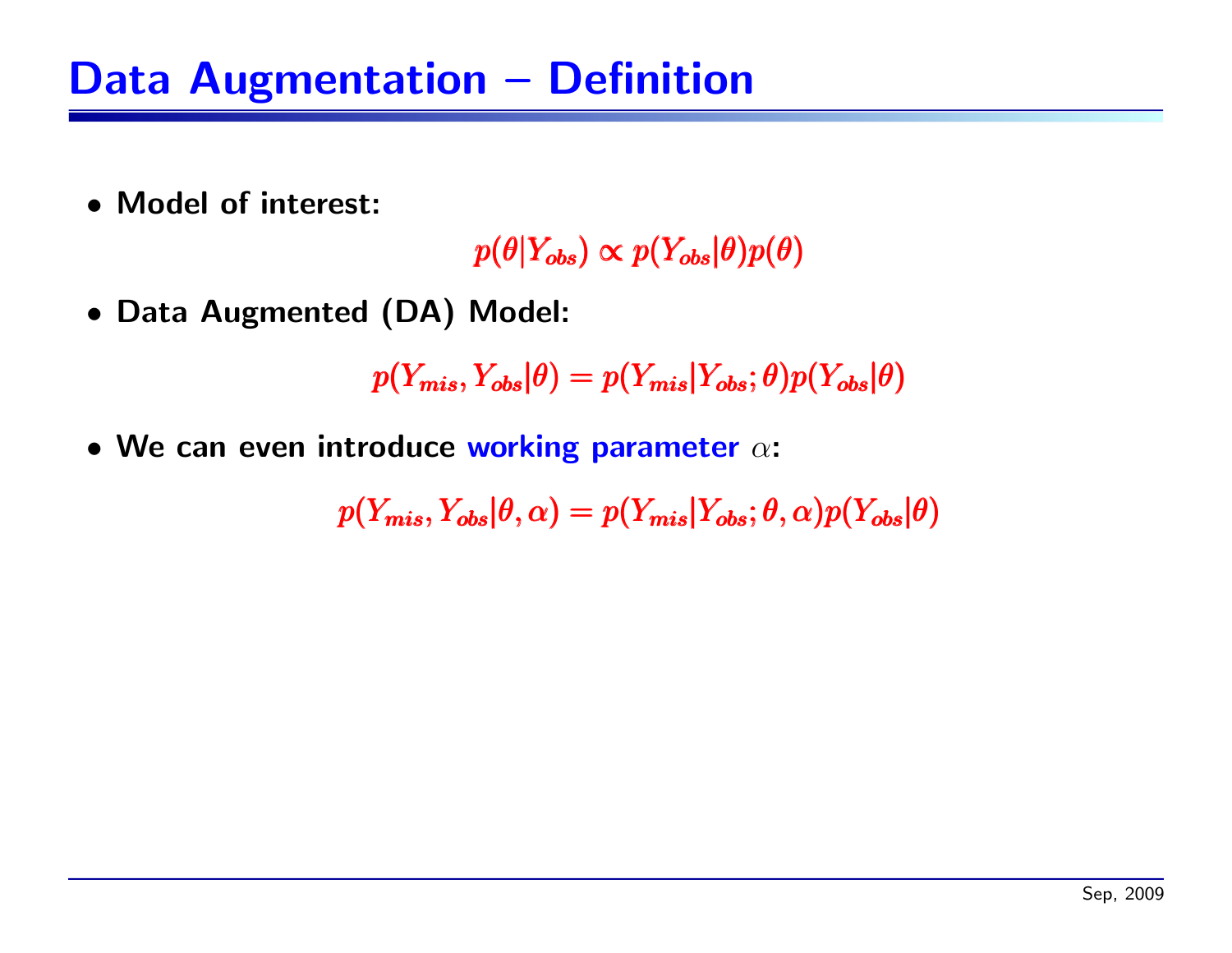• Model of interest:

 $p(\theta|Y_{obs}) \propto p(Y_{obs}|\theta)p(\theta)$ 

• Data Augmented (DA) Model:

 $p(Y_{mis}, Y_{obs}|\theta) = p(Y_{mis}|Y_{obs};\theta)p(Y_{obs}|\theta)$ 

 $\bullet\,$  We can even introduce working parameter  $\alpha$ :

 $p(Y_{mis}, Y_{obs}|\theta, \alpha) = p(Y_{mis}|Y_{obs}; \theta, \alpha)p(Y_{obs}|\theta)$ 

• We can seek Efficient DA via Conditional DA (Meng and van Dyk 1997, 1999; van Dyk and Meng, 2001): finding an "optimal"  $\alpha$ .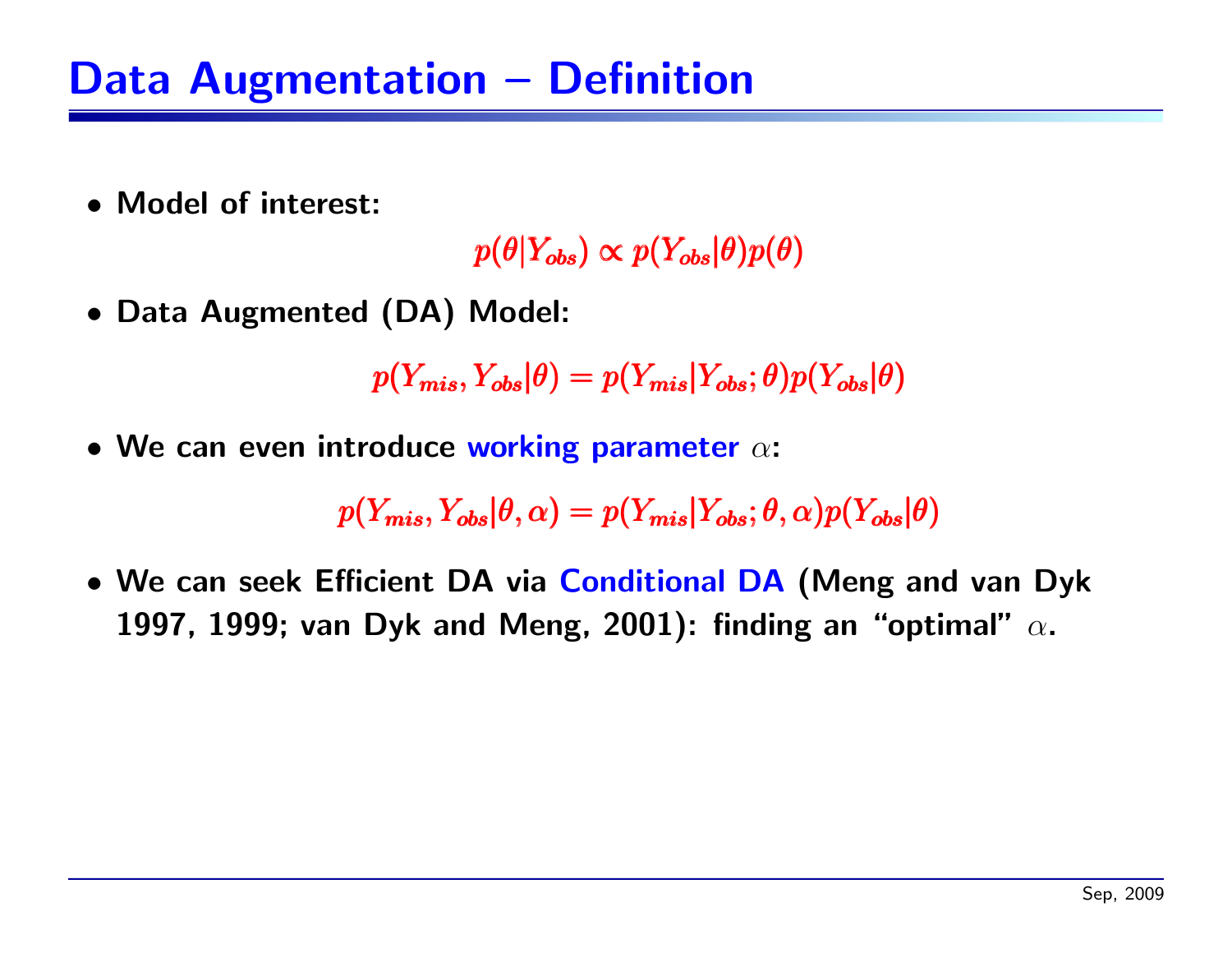• Model of interest:

 $p(\theta|Y_{obs}) \propto p(Y_{obs}|\theta)p(\theta)$ 

• Data Augmented (DA) Model:

 $p(Y_{mis}, Y_{obs}|\theta) = p(Y_{mis}|Y_{obs};\theta)p(Y_{obs}|\theta)$ 

 $\bullet\,$  We can even introduce working parameter  $\alpha$ :

 $p(Y_{mis}, Y_{obs}|\theta, \alpha) = p(Y_{mis}|Y_{obs}; \theta, \alpha)p(Y_{obs}|\theta)$ 

- We can seek Efficient DA via Conditional DA (Meng and van Dyk 1997, 1999; van Dyk and Meng, 2001): finding an "optimal"  $\alpha$ .
- $\bullet$  We can seek "optimal working prior" on  $\alpha$  as in Marginal DA (or PX-DA of Liu and Wu 1999).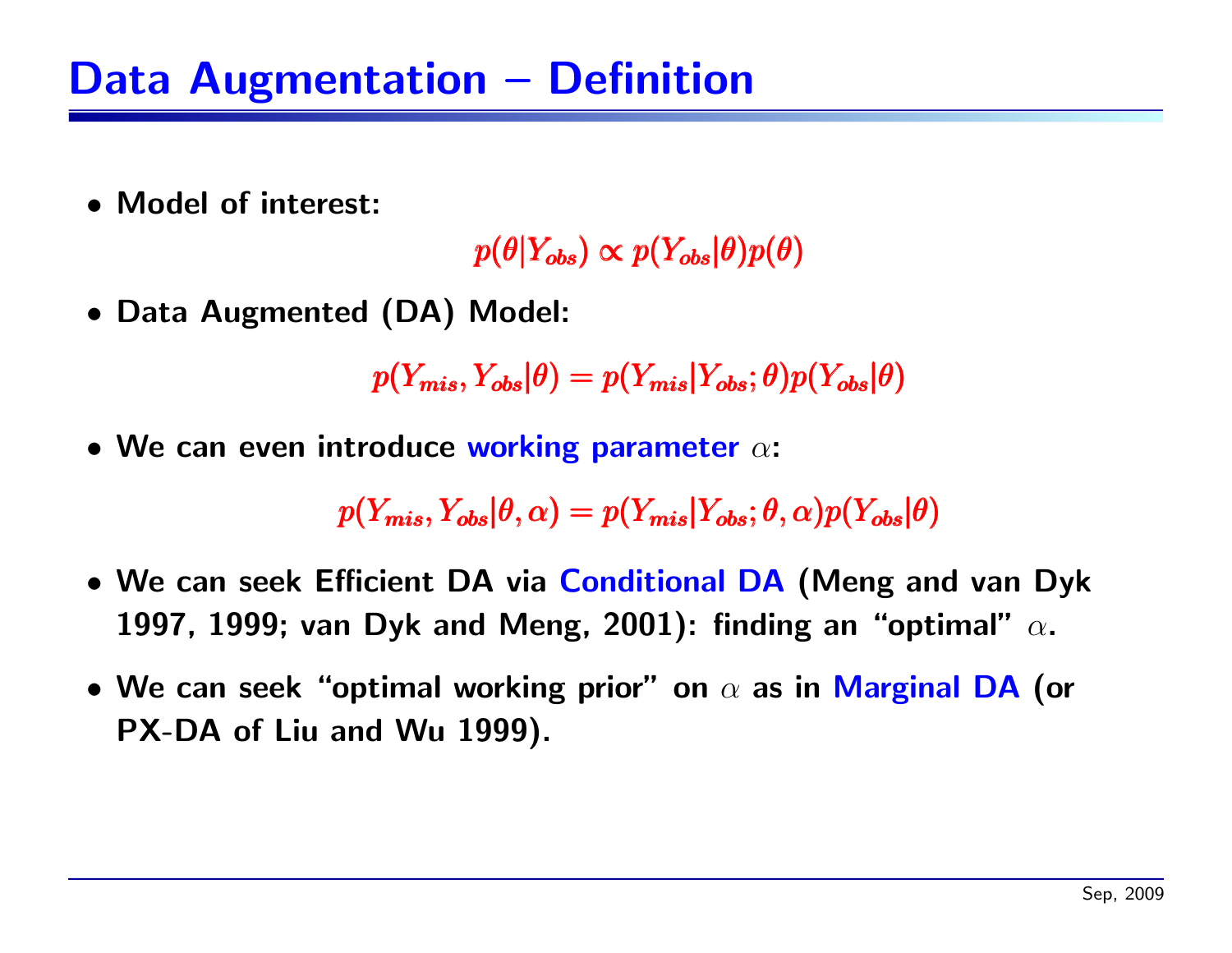• Model of interest:

 $p(\theta|Y_{obs}) \propto p(Y_{obs}|\theta)p(\theta)$ 

• Data Augmented (DA) Model:

 $p(Y_{mis}, Y_{obs}|\theta) = p(Y_{mis}|Y_{obs};\theta)p(Y_{obs}|\theta)$ 

 $\bullet\,$  We can even introduce working parameter  $\alpha$ :

 $p(Y_{mis}, Y_{obs}|\theta, \alpha) = p(Y_{mis}|Y_{obs}; \theta, \alpha)p(Y_{obs}|\theta)$ 

- We can seek Efficient DA via Conditional DA (Meng and van Dyk 1997, 1999; van Dyk and Meng, 2001): finding an "optimal"  $\alpha$ .
- $\bullet$  We can seek "optimal working prior" on  $\alpha$  as in Marginal DA (Liu and Wu 1999).
- Can we use more than one DA? Which ones? How?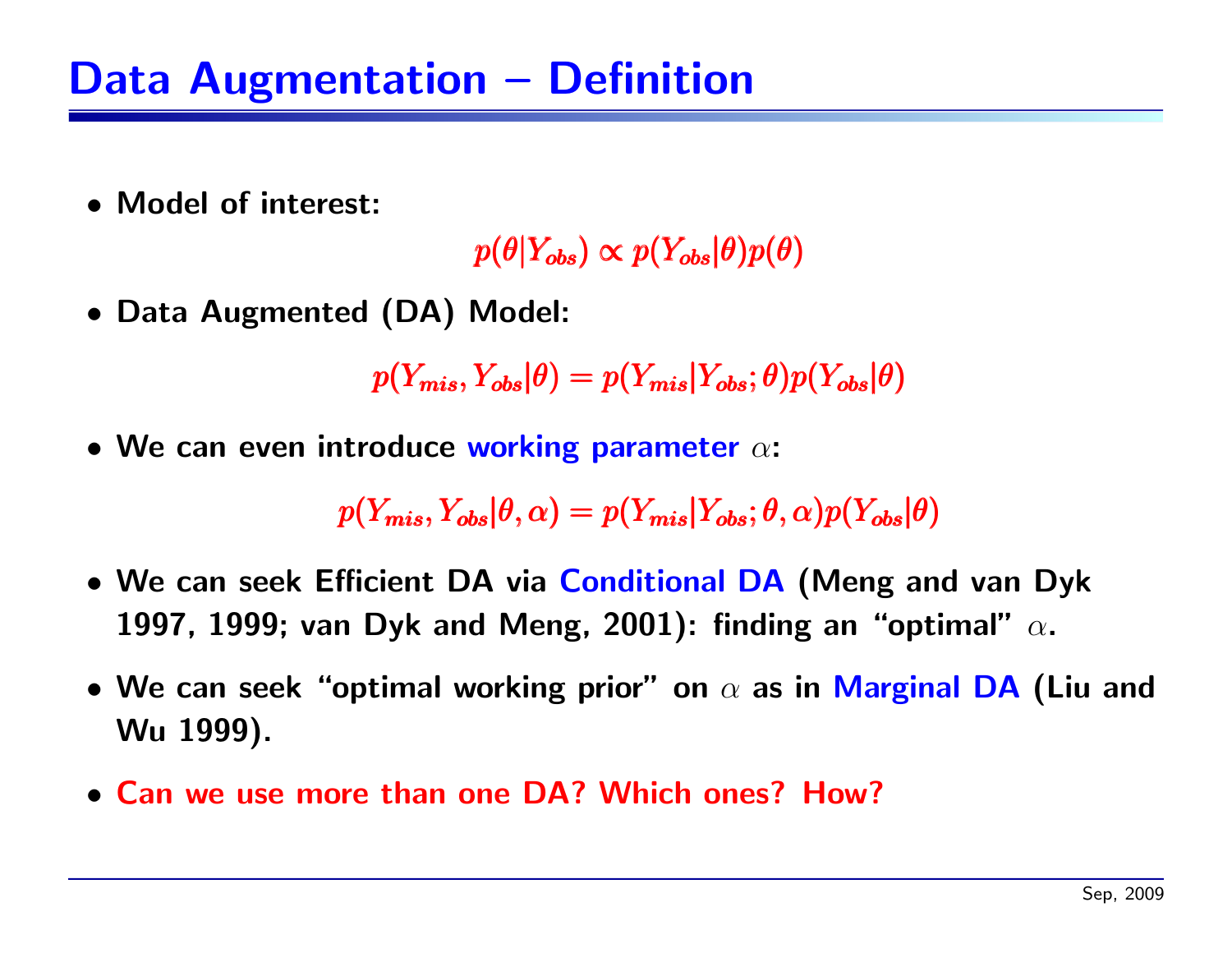- Model:  $Y = \theta + Z + \epsilon, \quad Z \sim N(0,\tau^2), \quad \epsilon \sim N(0,1), \quad Z \bot \epsilon$
- Assuming  $p(\theta) \propto 1 \quad \Longrightarrow \quad \theta | Y \sim N(Y, 1 + \tau^2) \longleftarrow$  our target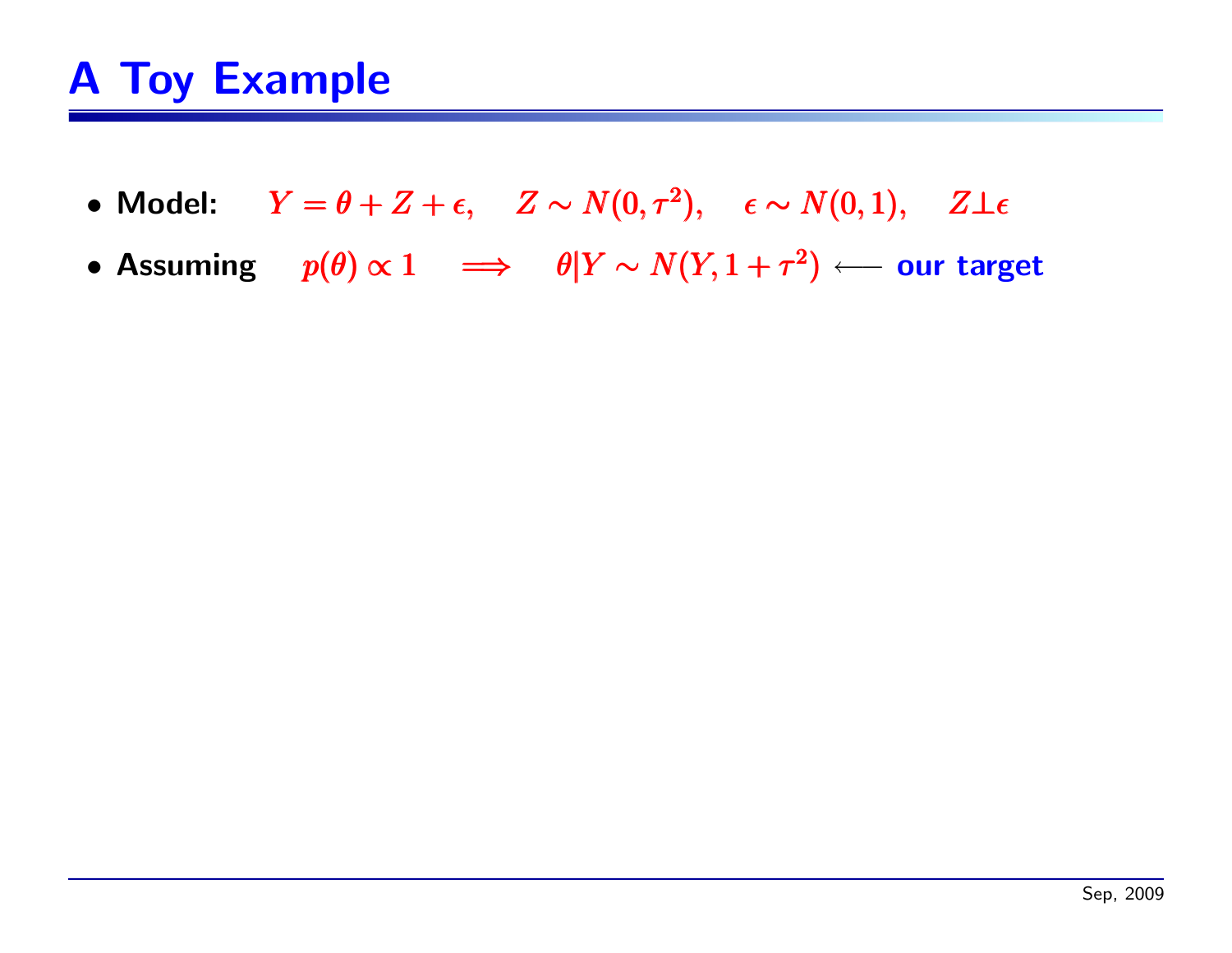- Model:  $Y = \theta + Z + \epsilon, \quad Z \sim N(0,\tau^2), \quad \epsilon \sim N(0,1), \quad Z \bot \epsilon$
- Assuming  $p(\theta) \propto 1 \quad \Longrightarrow \quad \theta | Y \sim N(Y, 1 + \tau^2) \longleftarrow$  our target
- SA:  $(Y_{obs}, Y_{mis}) = (Y, \theta + Z)$  Sufficiency:  $Y_{obs}|(\theta, Y_{mis}) \sim N(Y_{mis}, 1)$

$$
Y_{mis} | (\theta, Y_{obs}) \sim N \left( \frac{\theta + \tau^2 Y}{1 + \tau^2}, \frac{\tau^2}{1 + \tau^2} \right),
$$
  

$$
\theta | (Y_{mis}, Y_{obs}) \sim N (Y_{mis}, \tau^2).
$$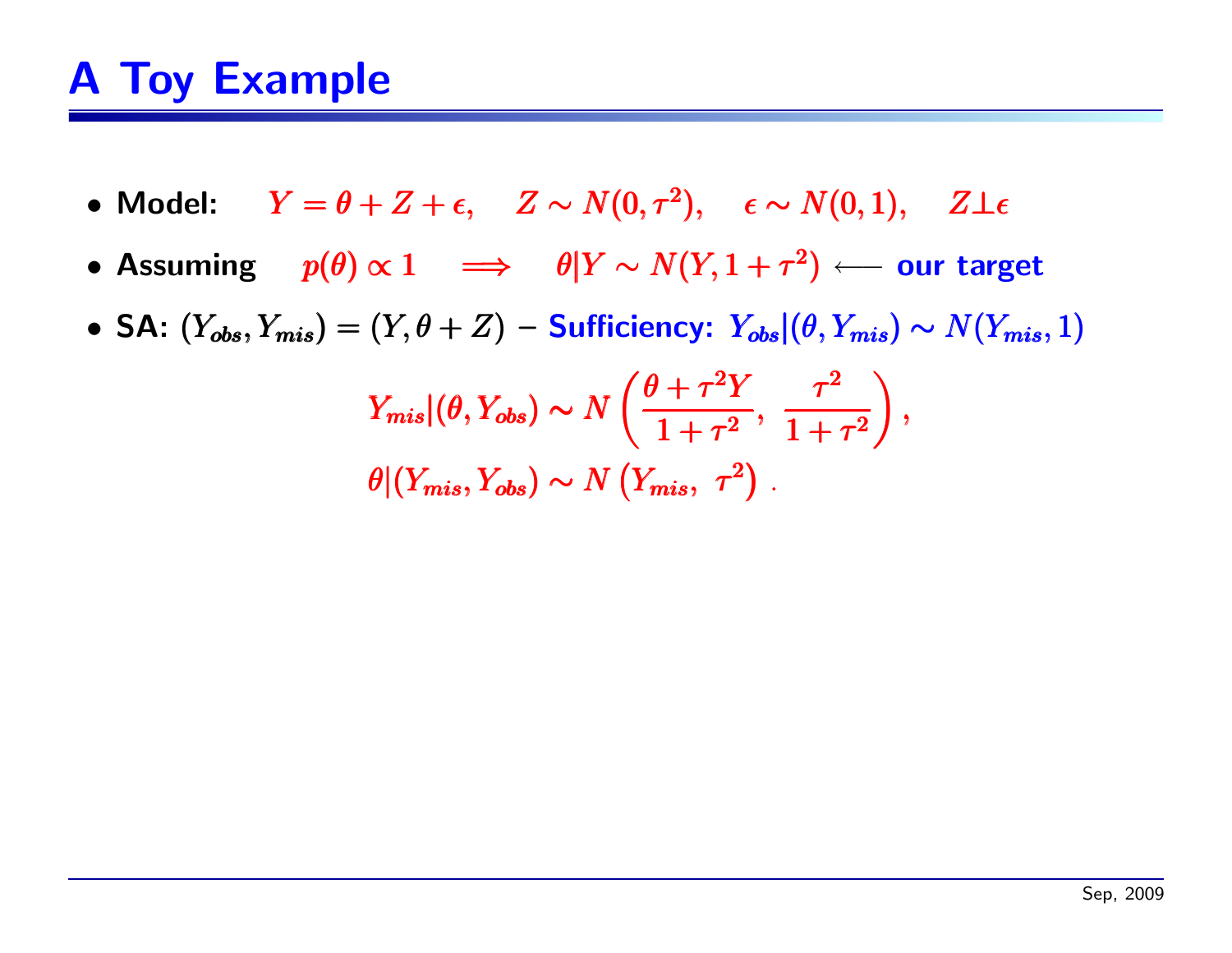- Model:  $Y = \theta + Z + \epsilon, \quad Z \sim N(0, \tau^2), \quad \epsilon \sim N(0, 1), \quad Z \bot \epsilon$
- Assuming  $p(\theta) \propto 1 \quad \Longrightarrow \quad \theta | Y \sim N(Y, 1 + \tau^2) \longleftarrow$  our target
- SA:  $(Y_{obs}, Y_{mis}) = (Y, \theta + Z)$  Sufficiency:  $Y_{obs}|(\theta, Y_{mis}) \sim N(Y_{mis}, 1)$  $Y_{mis} | (\theta, Y_{obs}) \sim N \left( \frac{\theta + \tau^2 Y}{1 + \tau^2}, \frac{\tau^2}{1 + \tau^2} \right),$

$$
\theta|(Y_{mis}, Y_{obs}) \sim N(Y_{mis}, \tau^2).
$$

 $\bullet$   $\,$  AA: $(Y_{obs}, \tilde{Y}_{n} \,$  $(Y_{obs}, \tilde{Y}_{mis}) = (Y, Z)$  $\tilde{Y}_{mis})=(Y,Z)$  – Ancillarity:  $\tilde{Y}_{tu}$  $\tilde{Y}_{mis}|\theta \sim N(0,~\tau^2)$  .  $\tilde{\boldsymbol{Y}}$  $\tilde{Y}_{mis}|(\theta, Y_{obs})$  $\tilde{\pmb{Y}}$  $\tau_{mis}|(\theta,Y_{obs})\sim N\left(\frac{\tau^2(Y-\theta)}{1+\tau^2},\; \frac{\tau^2}{1+\tau^2}\right),$  $\theta$ | $(\tilde{Y}_{n}$  $\theta|(\tilde{Y}_{mis}, Y_{obs})$  $\delta, Y_{obs}) \sim N(Y - \tilde{Y}_{n})$  $\thicksim N(Y-\tilde{Y}_{mis},~~1).$ , 1)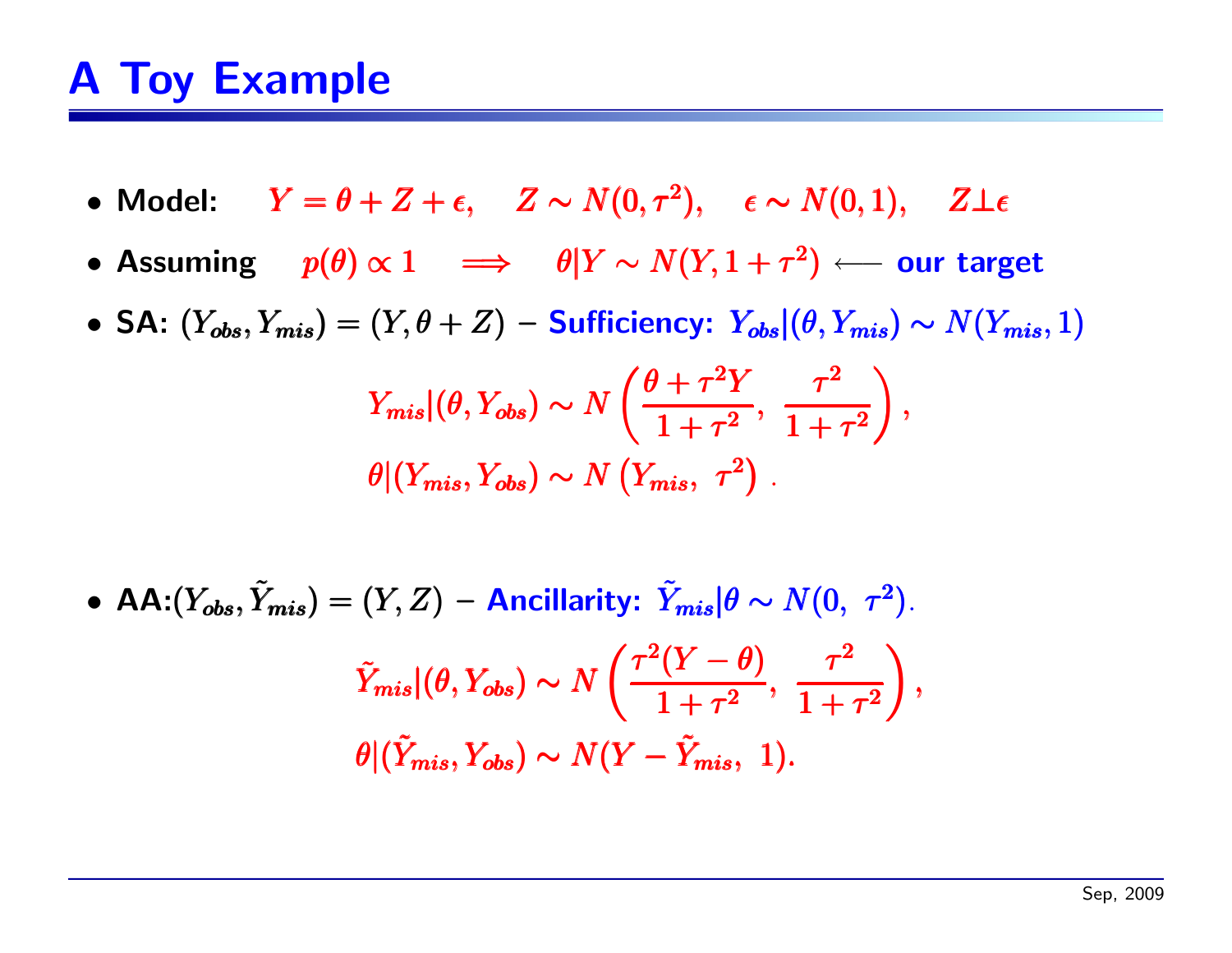- Model:  $Y = \theta + Z + \epsilon, \quad Z \sim N(0, \tau^2), \quad \epsilon \sim N(0, 1), \quad Z \bot \epsilon$
- Assuming  $p(\theta) \propto 1 \quad \Longrightarrow \quad \theta | Y \sim N(Y, 1 + \tau^2) \longleftarrow$  our target
- SA:  $(Y_{obs}, Y_{mis}) = (Y, \theta + Z)$  Sufficiency:  $Y_{obs}|(\theta, Y_{mis}) \sim N(Y_{mis}, 1)$

$$
Y_{mis} | (\theta, Y_{obs}) \sim N \left( \frac{\theta + \tau^2 Y}{1 + \tau^2}, \frac{\tau^2}{1 + \tau^2} \right),
$$
  

$$
\theta | (Y_{mis}, Y_{obs}) \sim N (Y_{mis}, \tau^2).
$$

- AA:Treat  $(Y_{obs}, \tilde{Y}_n)$  $(Y_{obs}, \tilde{Y}_{mis}) = (Y, Z)$  $(Y_{obs}, \tilde{Y}_{mis}) = (Y, Z)$  – Ancillarity:  $\tilde{Y}_{vis}$  $\tilde{Y}_{mis}|\theta \sim N(0,~\tau^2)$  $\tilde{Y}_{mis}|\theta\sim N(0,\,\,\tau^2)$  .  $\boldsymbol{\tilde{Y}}$  $\tilde{Y}_{mis}|(\theta, Y_{obs})$  $\tau_{mis}|(\theta,Y_{obs})\sim N\left(\frac{\tau^2(Y-\theta)}{1+\tau^2},\; \frac{\tau^2}{1+\tau^2}\right),$  $\theta$ | $(\tilde{Y}_{i}$  $\theta|(\tilde Y_{mis}, Y_{obs})$  $\theta$ |( $\tilde{Y}_n$  $\tilde{N}_{mis},Y_{obs})\thicksim N(Y-\tilde{Y}_{vis})$  $\sim N(Y-\tilde{Y}_{mis},~~1).$  $\thicksim N(Y-\tilde{Y}_{n}% ^{T}+\tilde{Y}_{n}^{T}+Y_{n}^{T}+Y_{n}^{T}+Y_{n}^{T}+Y_{n}^{T}+Y_{n}^{T}+Y_{n}^{T}+Y_{n}^{T}+Y_{n}^{T}+Y_{n}^{T}+Y_{n}^{T}+Y_{n}^{T}+Y_{n}^{T}+Y_{n}% ^{T}+Y_{n}^{T}%$  $(mis, 1).$
- $\bullet$  One-to-one mapping:  $\tilde{Y}_n$  $\tilde{Y}_{\bm{mis}} = M_{\theta}(Y_{\bm{mis}}) = Y_{\bm{mis}} - \theta.$  $V_{\textit{mis}} = M_{\theta}(Y_{\textit{mis}}) = Y_{\textit{mis}} - \theta.$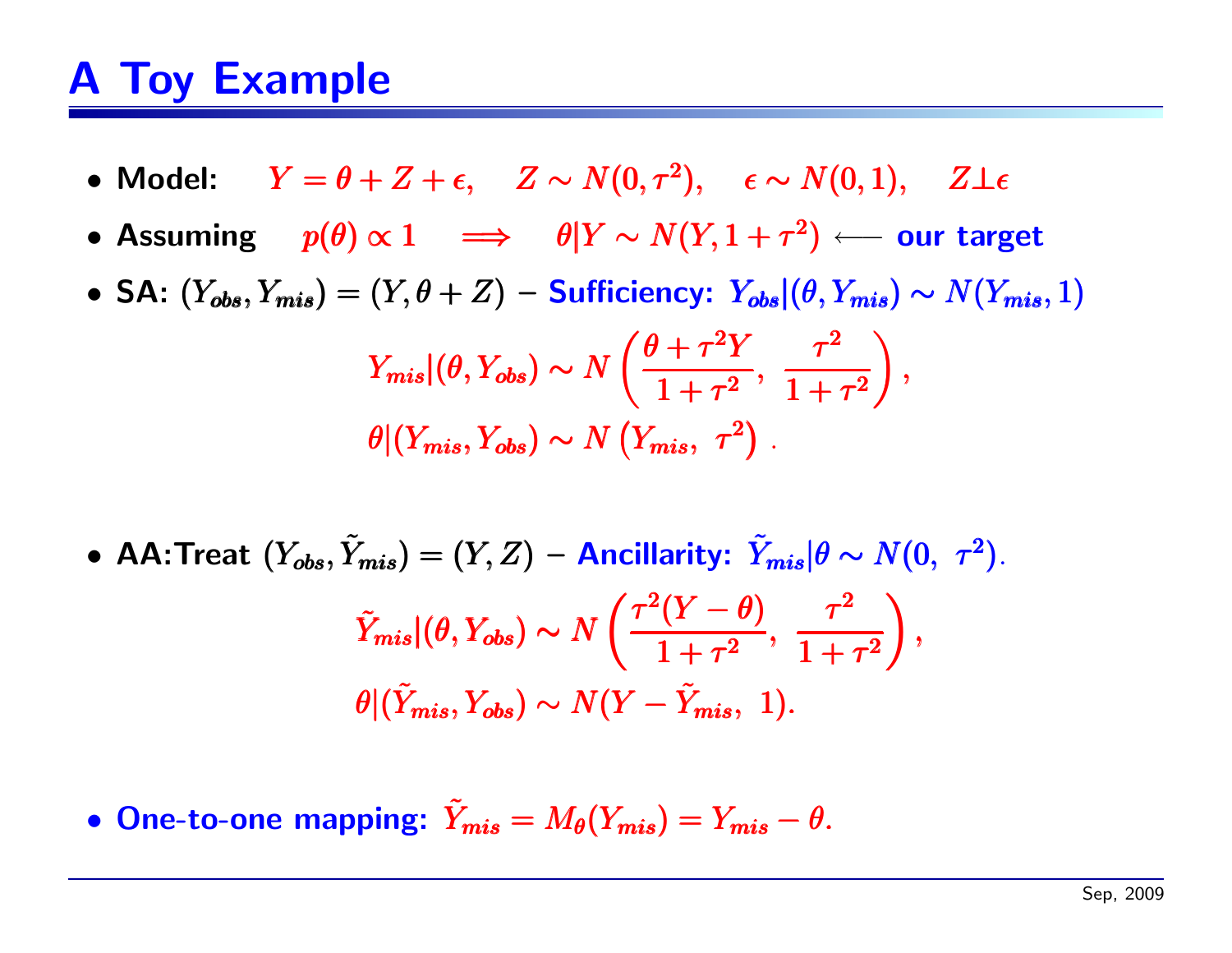• SA: 
$$
Y_{mis}|\theta \sim N\left(\frac{\theta + \tau^2 Y}{1 + \tau^2}, \frac{\tau^2}{1 + \tau^2}\right), \quad \theta|Y_{mis} \sim N(Y_{mis}, \tau^2)
$$
.  

$$
\theta^{(t+1)} = \frac{\tau^2}{1 + \tau^2}Y + \frac{1}{1 + \tau^2}\theta^{(t)} + \sqrt{\frac{\tau^4 + 2\tau^2}{1 + \tau^2}}\delta_1^{(t)}, \quad \delta_1^{(t)} i.i.d \sim N(0, 1)
$$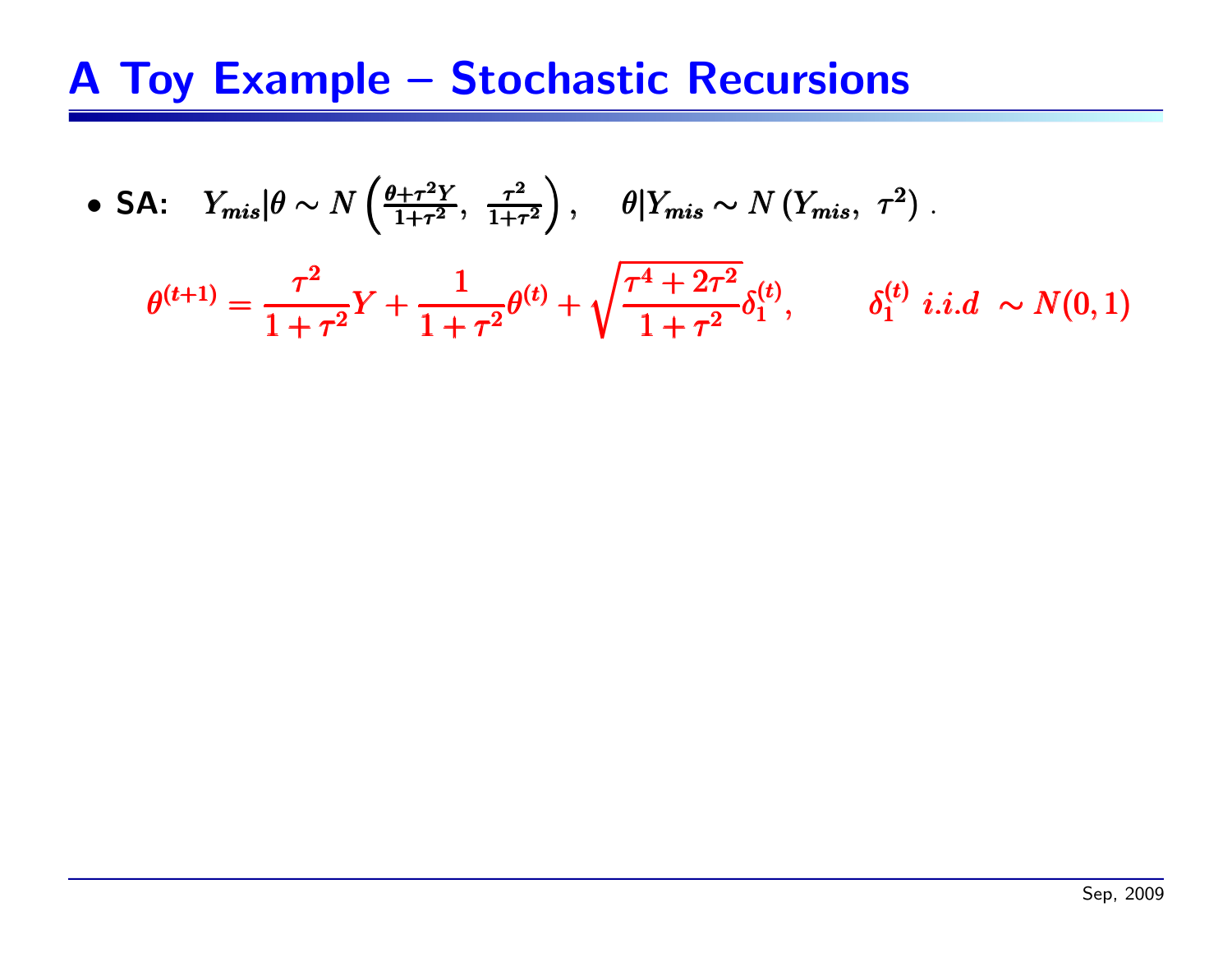• SA: 
$$
Y_{mis}|\theta \sim N\left(\frac{\theta + \tau^2 Y}{1 + \tau^2}, \frac{\tau^2}{1 + \tau^2}\right), \quad \theta|Y_{mis} \sim N(Y_{mis}, \tau^2)
$$
.  

$$
\theta^{(t+1)} = \frac{\tau^2}{1 + \tau^2}Y + \frac{1}{1 + \tau^2}\theta^{(t)} + \sqrt{\frac{\tau^4 + 2\tau^2}{1 + \tau^2}}\delta_1^{(t)}, \quad \delta_1^{(t)} i.i.d \sim N(0, 1)
$$

•• Convergence rate  $r_{SA} = \frac{1}{1+\tau^2}$ : fast when  $\tau^2$  is large.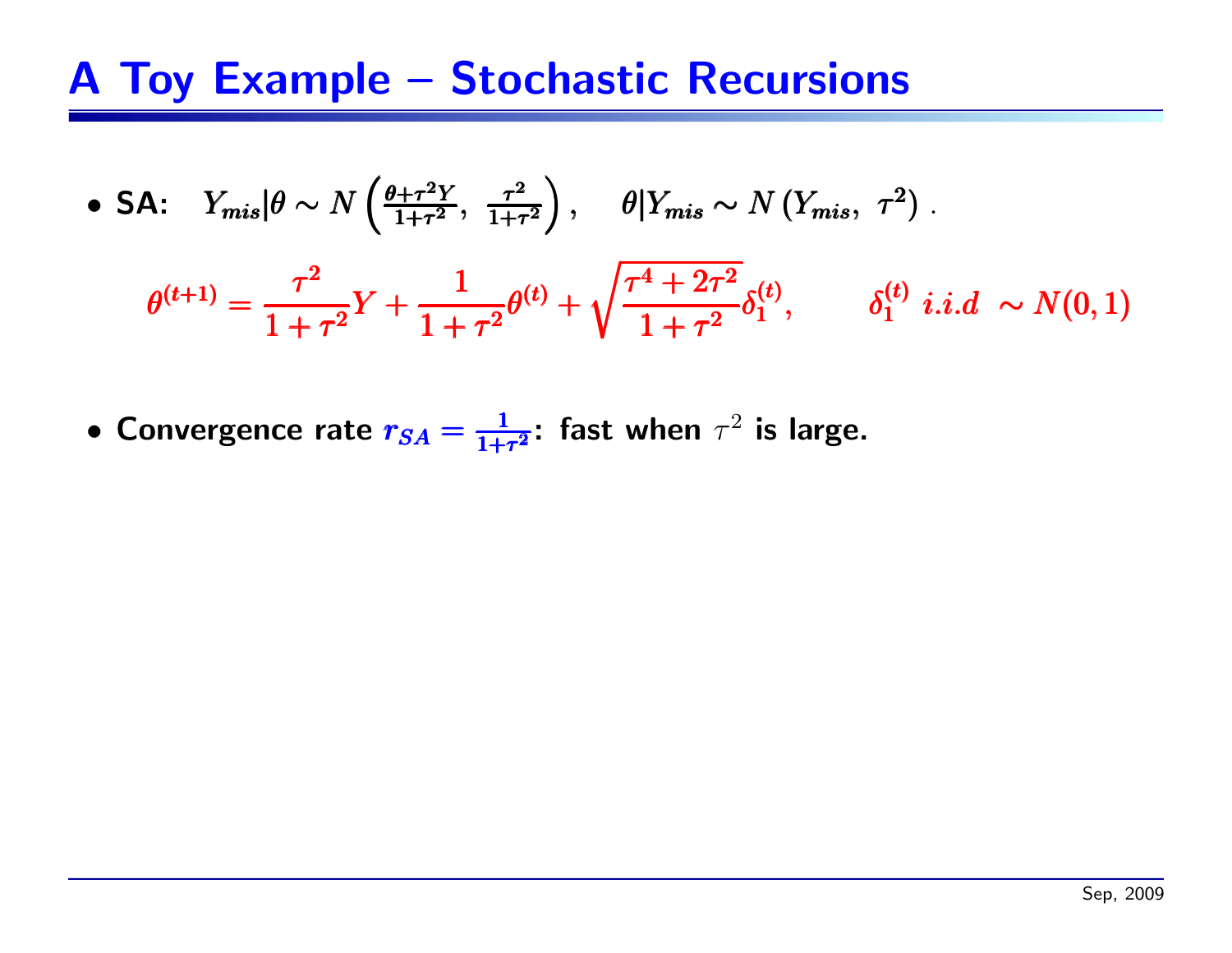• SA: 
$$
Y_{mis}|\theta \sim N\left(\frac{\theta + \tau^2 Y}{1 + \tau^2}, \frac{\tau^2}{1 + \tau^2}\right), \quad \theta|Y_{mis} \sim N(Y_{mis}, \tau^2)
$$
  

$$
\theta^{(t+1)} = \frac{\tau^2}{1 + \tau^2}Y + \frac{1}{1 + \tau^2}\theta^{(t)} + \sqrt{\frac{\tau^4 + 2\tau^2}{1 + \tau^2}}\delta_1^{(t)}, \quad \delta_1^{(t)} i.i.d \sim N(0, 1)
$$

•• Convergence rate  $r_{SA} = \frac{1}{1+\tau^2}$ : fast when  $\tau^2$  is large.

• **AA**: 
$$
\tilde{Y}_{mis}|\theta \sim N\left(\frac{\tau^2(Y-\theta)}{1+\tau^2}, \frac{\tau^2}{1+\tau^2}\right), \quad \theta|\tilde{Y}_{mis} \sim N(Y-\tilde{Y}_{mis}, 1).
$$
  

$$
\theta^{(t+1)} = \frac{1}{1+\tau^2}Y + \frac{\tau^2}{1+\tau^2}\theta^{(t)} + \sqrt{\frac{2\tau^2+1}{1+\tau^2}}\delta_2^{(t)}, \qquad \delta_2^{(t)} \ i.i.d \sim N(0, 1)
$$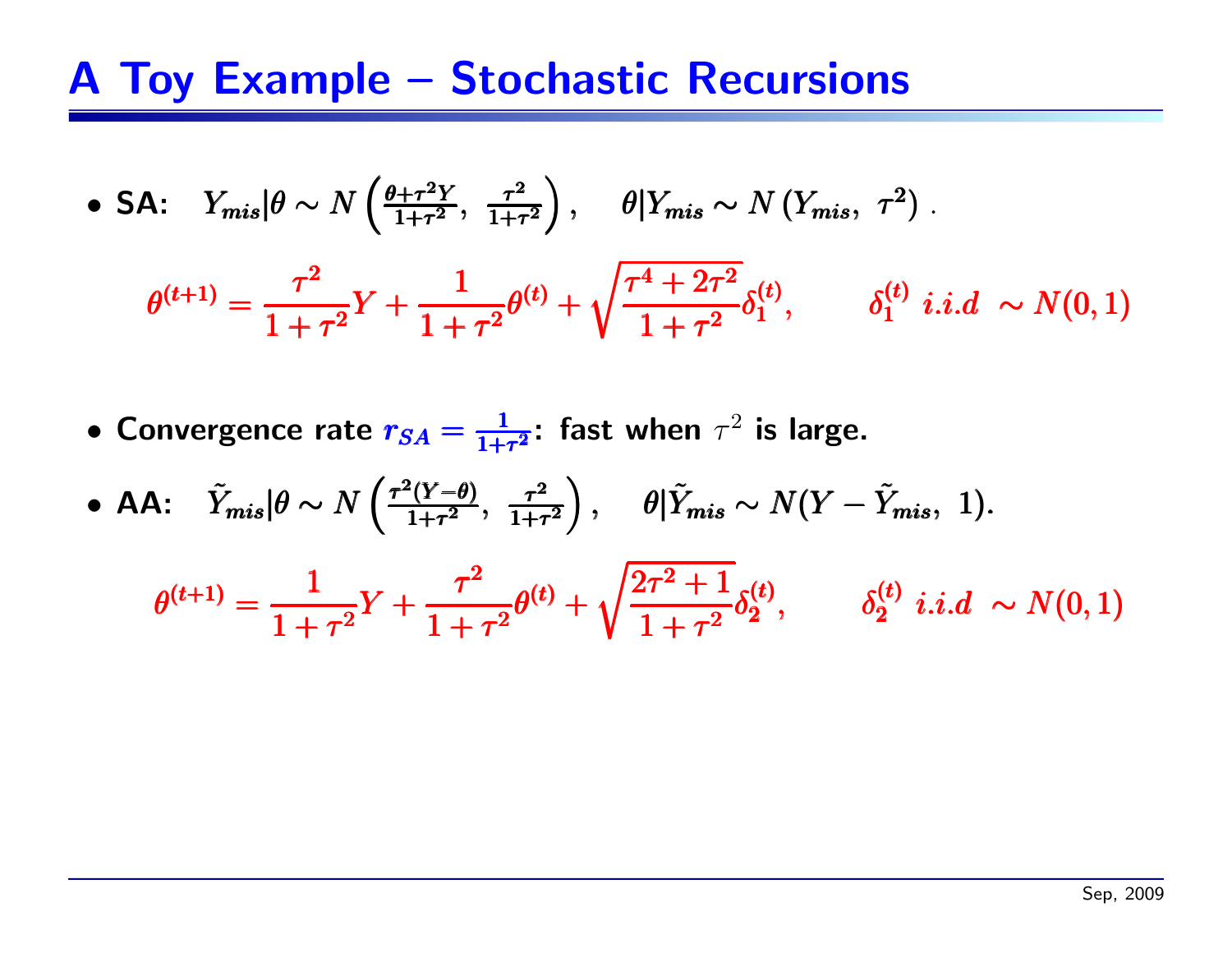• SA: 
$$
Y_{mis}|\theta \sim N\left(\frac{\theta + \tau^2 Y}{1 + \tau^2}, \frac{\tau^2}{1 + \tau^2}\right), \quad \theta|Y_{mis} \sim N(Y_{mis}, \tau^2)
$$
  

$$
\theta^{(t+1)} = \frac{\tau^2}{1 + \tau^2}Y + \frac{1}{1 + \tau^2}\theta^{(t)} + \sqrt{\frac{\tau^4 + 2\tau^2}{1 + \tau^2}}\delta_1^{(t)}, \quad \delta_1^{(t)} i.i.d \sim N(0, 1)
$$

•• Convergence rate  $r_{SA} = \frac{1}{1+\tau^2}$ : fast when  $\tau^2$  is large.

• **AA**: 
$$
\tilde{Y}_{mis}|\theta \sim N\left(\frac{\tau^2(Y-\theta)}{1+\tau^2}, \frac{\tau^2}{1+\tau^2}\right), \quad \theta|\tilde{Y}_{mis} \sim N(Y-\tilde{Y}_{mis}, 1).
$$
  

$$
\theta^{(t+1)} = \frac{1}{1+\tau^2}Y + \frac{\tau^2}{1+\tau^2}\theta^{(t)} + \sqrt{\frac{2\tau^2+1}{1+\tau^2}}\delta_2^{(t)}, \qquad \delta_2^{(t)} \ i.i.d \sim N(0, 1)
$$

•• Convergence rate  $r_{AA} = \frac{\tau^2}{1+\tau^2}$ : fast when  $\tau^2$  is small.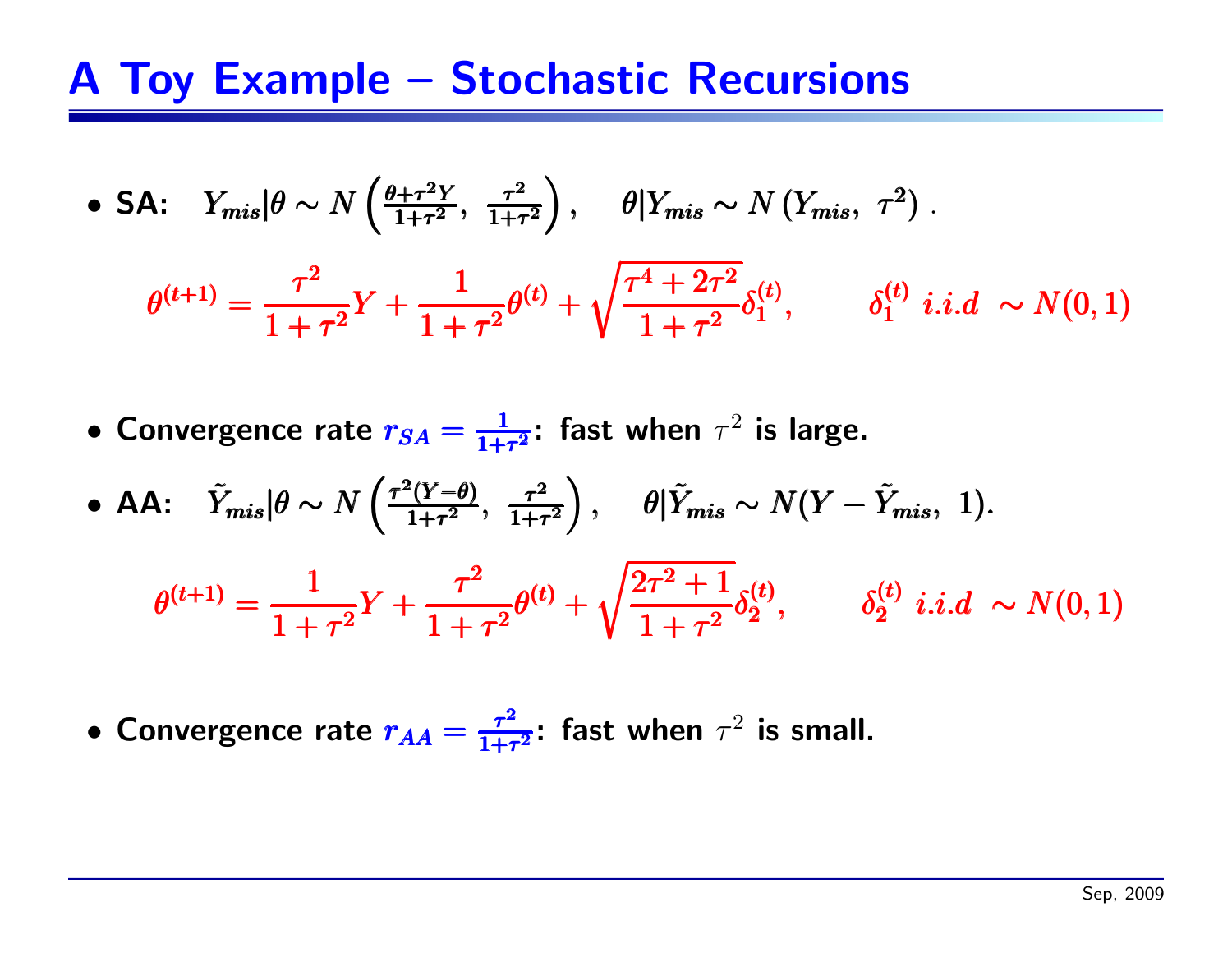• SA: 
$$
Y_{mis}|\theta \sim N\left(\frac{\theta + \tau^2 Y}{1 + \tau^2}, \frac{\tau^2}{1 + \tau^2}\right), \quad \theta|Y_{mis} \sim N(Y_{mis}, \tau^2)
$$
.  

$$
\theta^{(t+1)} = \frac{\tau^2}{1 + \tau^2}Y + \frac{1}{1 + \tau^2}\theta^{(t)} + \sqrt{\frac{\tau^4 + 2\tau^2}{1 + \tau^2}}\delta_1^{(t)}, \quad \delta_1^{(t)} \ i.i.d. \sim N(0, 1)
$$

- •• Convergence rate  $r_{SA} = \frac{1}{1+\tau^2}$ : fast when  $\tau^2$  is large.
- $\bullet$  AA:  $\tilde{Y}_{\cdot}$  $\tilde{Y}_{mis}|\theta$  $\mathcal{F}_{mis}|\theta \sim N\left(\frac{\tau^2(Y-\theta)}{1+\tau^2},\; \frac{\tau^2}{1+\tau^2}\right), \quad \theta|\tilde{Y}_{mis} \sim N(Y-\tilde{Y}_{mis}, \; 1).$  $\theta^{(t+1)} = \frac{1}{1+\tau^2} Y + \frac{\tau^2}{1+\tau^2} \theta^{(t)} + \sqrt{\frac{2\tau^2+1}{1+\tau^2}} \delta_2^{(t)}, \qquad \delta_2^{(t)} \,\, i.i.d. \, \sim N(0,1)$
- •• Convergence rate  $r_{AA} = \frac{\tau^2}{1+\tau^2}$ : fast when  $\tau^2$  is small.
- Direct combination leads to (counting  $\theta^{(t)} \rightarrow \theta^{(t+2)}$  as one iteration)

$$
r_{S A \times A A} = \frac{\tau^2}{(1 + \tau^2)^2}
$$
 But can we do better?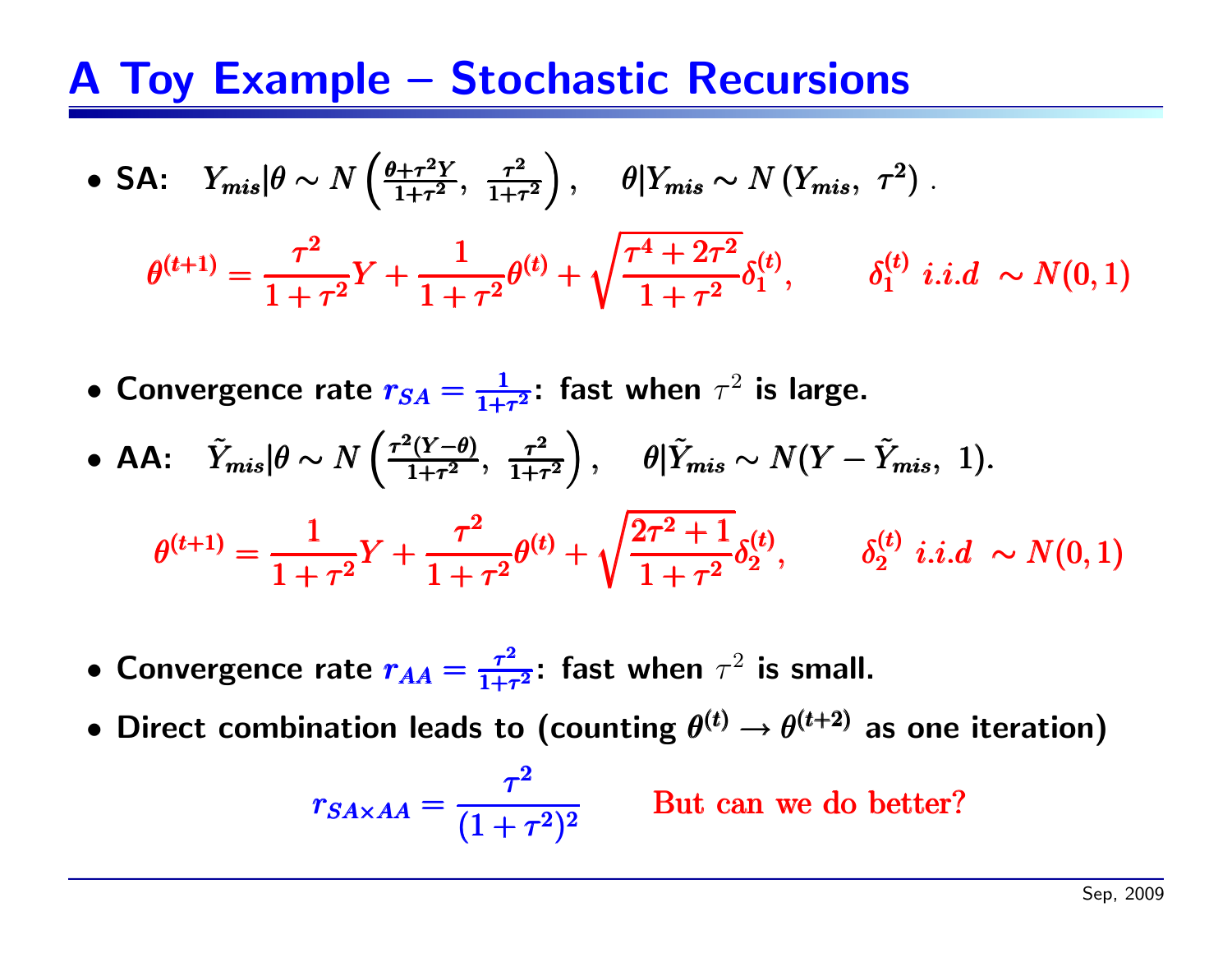• SA: (A) 
$$
Y_{mis}|\theta \sim N\left(\frac{\theta + \tau^2 Y}{1 + \tau^2}, \frac{\tau^2}{1 + \tau^2}\right)
$$
, (B)  $\theta|Y_{mis} \sim N(Y_{mis}, \tau^2)$ .

• **AA**: 
$$
(A') \ \tilde{Y}_{mis} | \theta \sim N \left( \frac{\tau^2 (Y - \theta)}{1 + \tau^2}, \ \frac{\tau^2}{1 + \tau^2} \right), \quad (B') \ \theta | \tilde{Y}_{mis} \sim N(Y - \tilde{Y}_{mis}, \ 1).
$$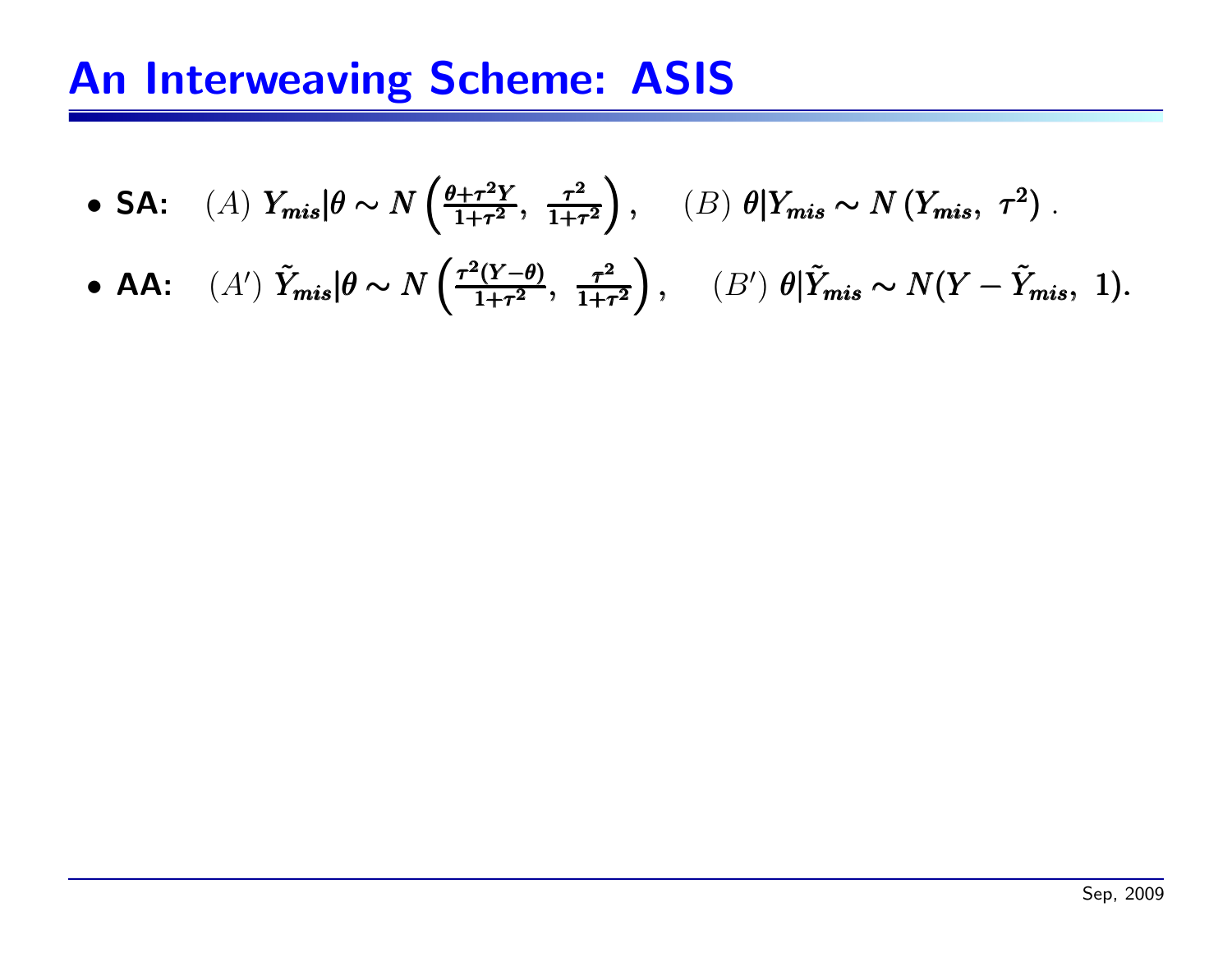• SA: (A) 
$$
Y_{mis}|\theta \sim N\left(\frac{\theta + \tau^2 Y}{1 + \tau^2}, \frac{\tau^2}{1 + \tau^2}\right)
$$
, (B)  $\theta|Y_{mis} \sim N(Y_{mis}, \tau^2)$ .

• **AA**: 
$$
(A') \tilde{Y}_{mis} | \theta \sim N \left( \frac{\tau^2 (Y - \theta)}{1 + \tau^2}, \frac{\tau^2}{1 + \tau^2} \right), \quad (B') \theta | \tilde{Y}_{mis} \sim N(Y - \tilde{Y}_{mis}, 1).
$$

• Let's insert (B') between (A) and (B)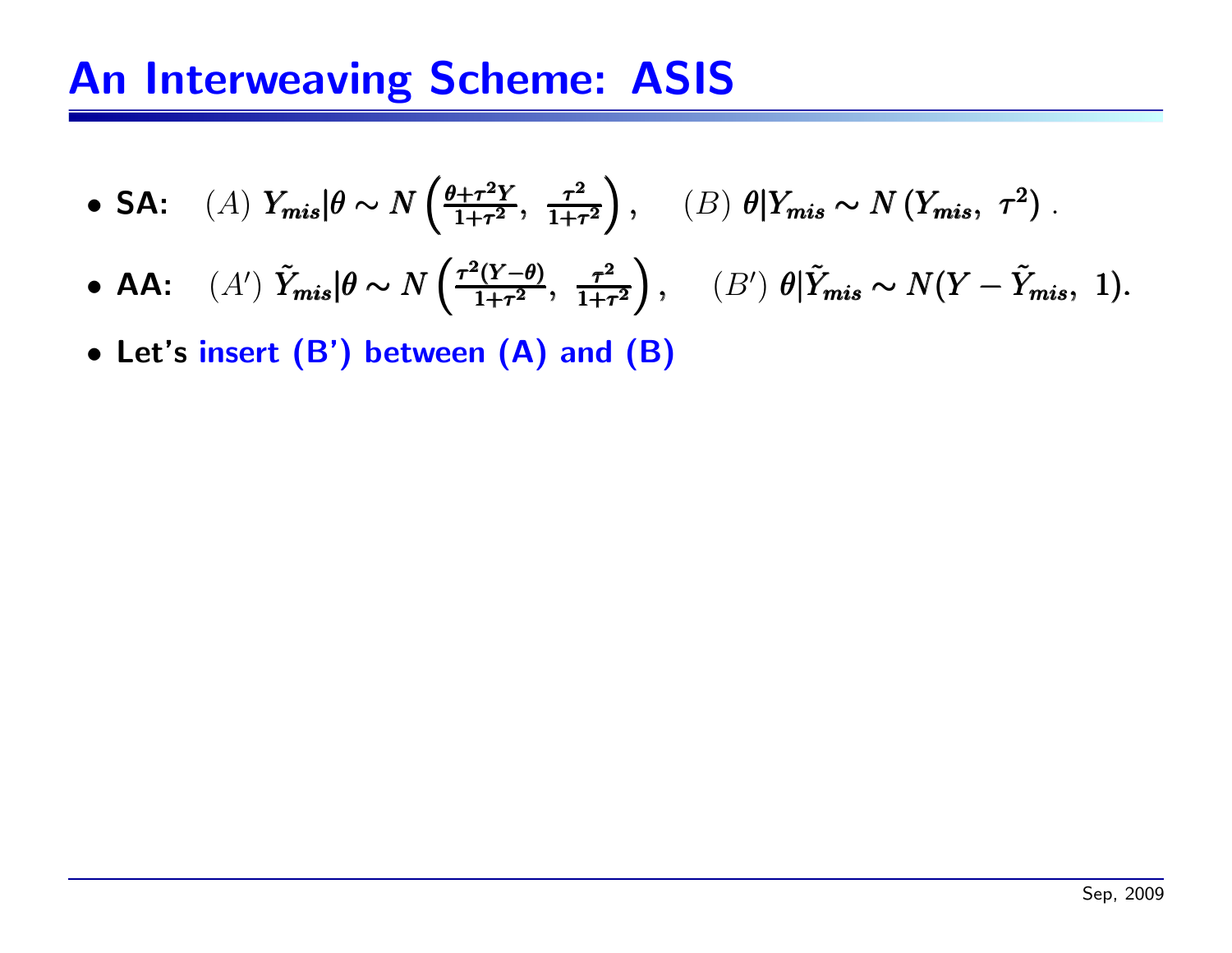• SA: (A) 
$$
Y_{mis}|\theta \sim N\left(\frac{\theta + \tau^2 Y}{1 + \tau^2}, \frac{\tau^2}{1 + \tau^2}\right)
$$
, (B)  $\theta|Y_{mis} \sim N(Y_{mis}, \tau^2)$ .

• **AA**: 
$$
(A') \ \tilde{Y}_{mis} | \theta \sim N \left( \frac{\tau^2 (Y - \theta)}{1 + \tau^2}, \frac{\tau^2}{1 + \tau^2} \right), \quad (B') \ \theta | \tilde{Y}_{mis} \sim N(Y - \tilde{Y}_{mis}, 1).
$$

- Let's insert (B') between (A) and (B)
- Perform (A) & update  $\tilde{Y}_n$  $\tilde{Y}_{\pmb{mis}} = Y_{\pmb{mis}} - \theta$  $\tilde{Y}_{\bm{mis}}=Y_{\bm{mis}}-\theta$  use the most recent  $\{Y_{\bm{mis}},\theta\}$

$$
Y_{mis}^{(t+0.5)} = \frac{\tau^2}{1+\tau^2}Y + \frac{1}{1+\tau^2}\theta^{(t)} + \sqrt{\frac{\tau^2}{1+\tau^2}}\delta_1; \quad \tilde{Y}_{mis}^{(t+1)} = Y_{mis}^{(t+0.5)} - \theta^{(t)}
$$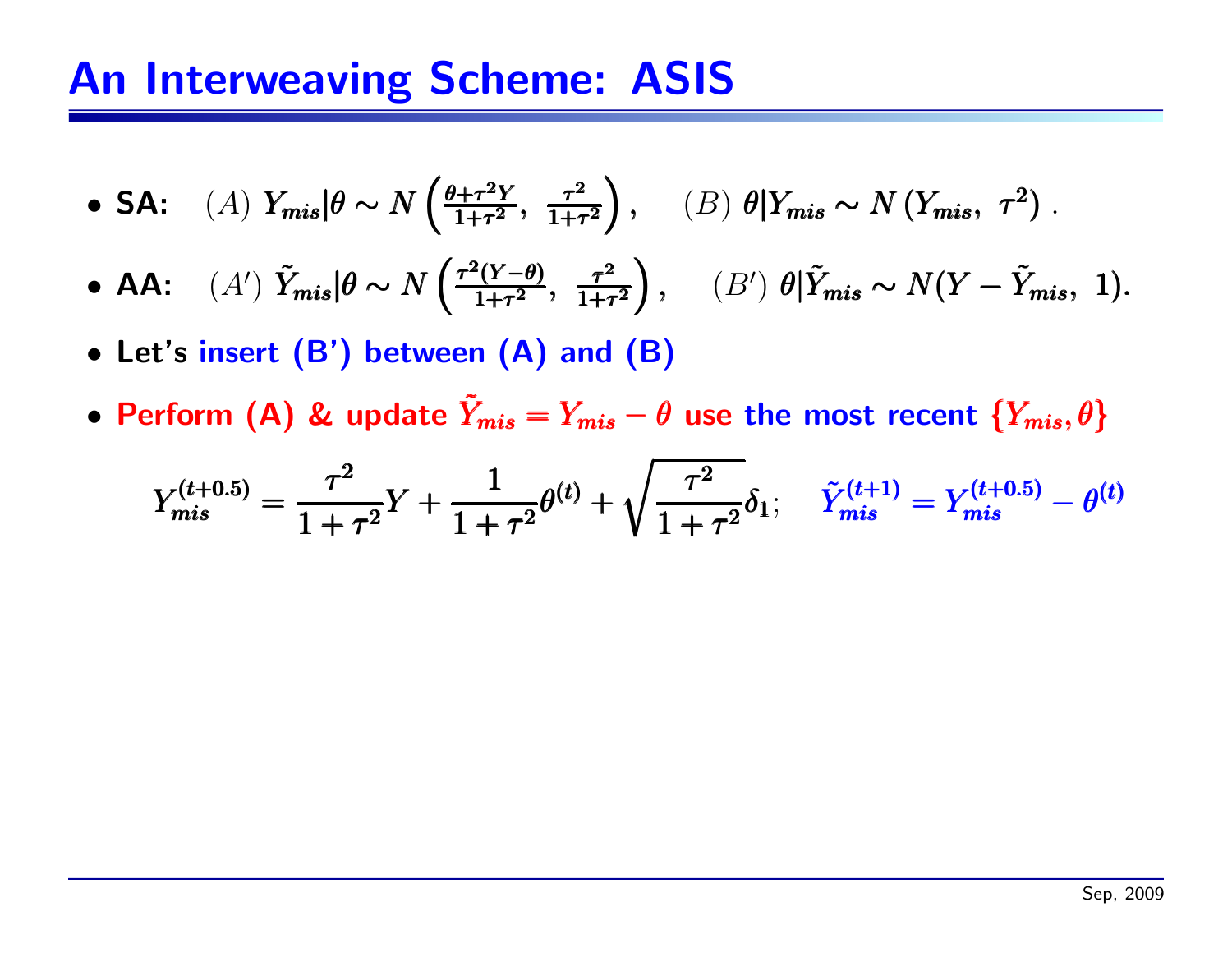• SA: (A) 
$$
Y_{mis}|\theta \sim N\left(\frac{\theta + \tau^2 Y}{1 + \tau^2}, \frac{\tau^2}{1 + \tau^2}\right)
$$
, (B)  $\theta|Y_{mis} \sim N(Y_{mis}, \tau^2)$ .

• **AA**: 
$$
(A') \ \tilde{Y}_{mis} | \theta \sim N \left( \frac{\tau^2 (Y - \theta)}{1 + \tau^2}, \ \frac{\tau^2}{1 + \tau^2} \right), \quad (B') \ \theta | \tilde{Y}_{mis} \sim N(Y - \tilde{Y}_{mis}, \ 1).
$$

- Let's insert (B') between (A) and (B)
- Perform (A) & update  $\tilde{Y}_n$  $\tilde{Y}_{\pmb{mis}} = Y_{\pmb{mis}} - \theta$  $\tilde{Y}_{\bm{mis}}=Y_{\bm{mis}}-\theta$  use the most recent  $\{Y_{\bm{mis}},\theta\}$

$$
Y_{mis}^{(t+0.5)} = \frac{\tau^2}{1+\tau^2}Y + \frac{1}{1+\tau^2}\theta^{(t)} + \sqrt{\frac{\tau^2}{1+\tau^2}}\delta_1; \quad \tilde{Y}_{mis}^{(t+1)} = Y_{mis}^{(t+0.5)} - \theta^{(t)}
$$

• Perform (B')& update  $Y_{mis} = \tilde{Y}_{t}$  $Y_{mis} = \tilde{Y}_{mis} + \theta$  $\tilde{Y}_{mis}+\theta$  use the most recent  $\{\tilde{Y}_{ib}$  $\{\tilde{Y}_{mis}, \theta\}$ 

$$
\theta^{(t+0.5)} = Y - \tilde{Y}_{mis}^{(t+1)} + \delta_2; \quad Y_{mis}^{(t+1)} = \tilde{Y}_{mis}^{(t+1)} + \theta^{(t+0.5)}
$$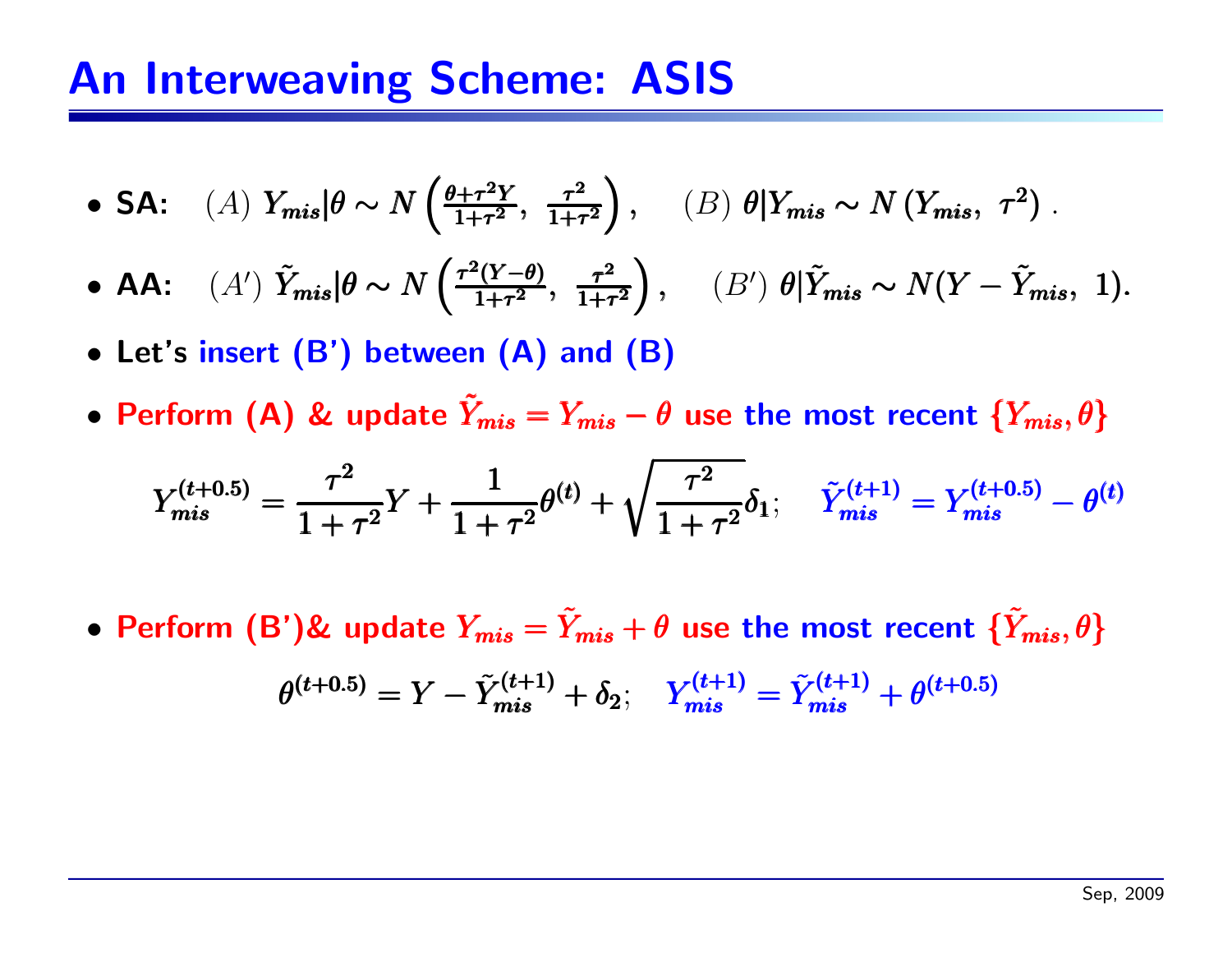• SA: (A) 
$$
Y_{mis}|\theta \sim N\left(\frac{\theta + \tau^2 Y}{1 + \tau^2}, \frac{\tau^2}{1 + \tau^2}\right)
$$
, (B)  $\theta|Y_{mis} \sim N(Y_{mis}, \tau^2)$ .

• AA: 
$$
(A') \tilde{Y}_{mis} | \theta \sim N \left( \frac{\tau^2 (Y - \theta)}{1 + \tau^2}, \frac{\tau^2}{1 + \tau^2} \right), \quad (B') \theta | \tilde{Y}_{mis} \sim N(Y - \tilde{Y}_{mis}, 1).
$$

- Let's insert (B') between (A) and (B)
- Perform (A) & update  $\tilde{Y}_i$  $\tilde{Y}_{\pmb{mis}} = Y_{\pmb{mis}} - \theta$  $\tilde{Y}_{\bm{mis}}=Y_{\bm{mis}}-\theta$  use the most recent  $\{Y_{\bm{mis}},\theta\}$

$$
Y_{mis}^{(t+0.5)} = \frac{\tau^2}{1+\tau^2}Y + \frac{1}{1+\tau^2}\theta^{(t)} + \sqrt{\frac{\tau^2}{1+\tau^2}}\delta_1; \quad \tilde{Y}_{mis}^{(t+1)} = Y_{mis}^{(t+0.5)} - \theta^{(t)}
$$

- Perform (B')& update  $Y_{mis} = \tilde{Y}_{t}$  $Y_{mis} = \tilde{Y}_{mis} + \theta$  $Y_{mis}+\theta$  use the most recent  $\{\tilde{Y}_n\}$  $\{\tilde{Y}_{mis}, \theta\}$  $\theta^{(t+0.5)} = Y - \tilde{Y}_{mis}^{(t+1)} + \delta_2; \quad Y_{mis}^{(t+1)} = \tilde{Y}_{mis}^{(t+1)} + \theta^{(t+0.5)}$
- Perform (B) to obtain the next iteration of  $\theta$

$$
\theta^{(t+1)} = Y_{mis}^{(t+1)} + \tau \delta_3
$$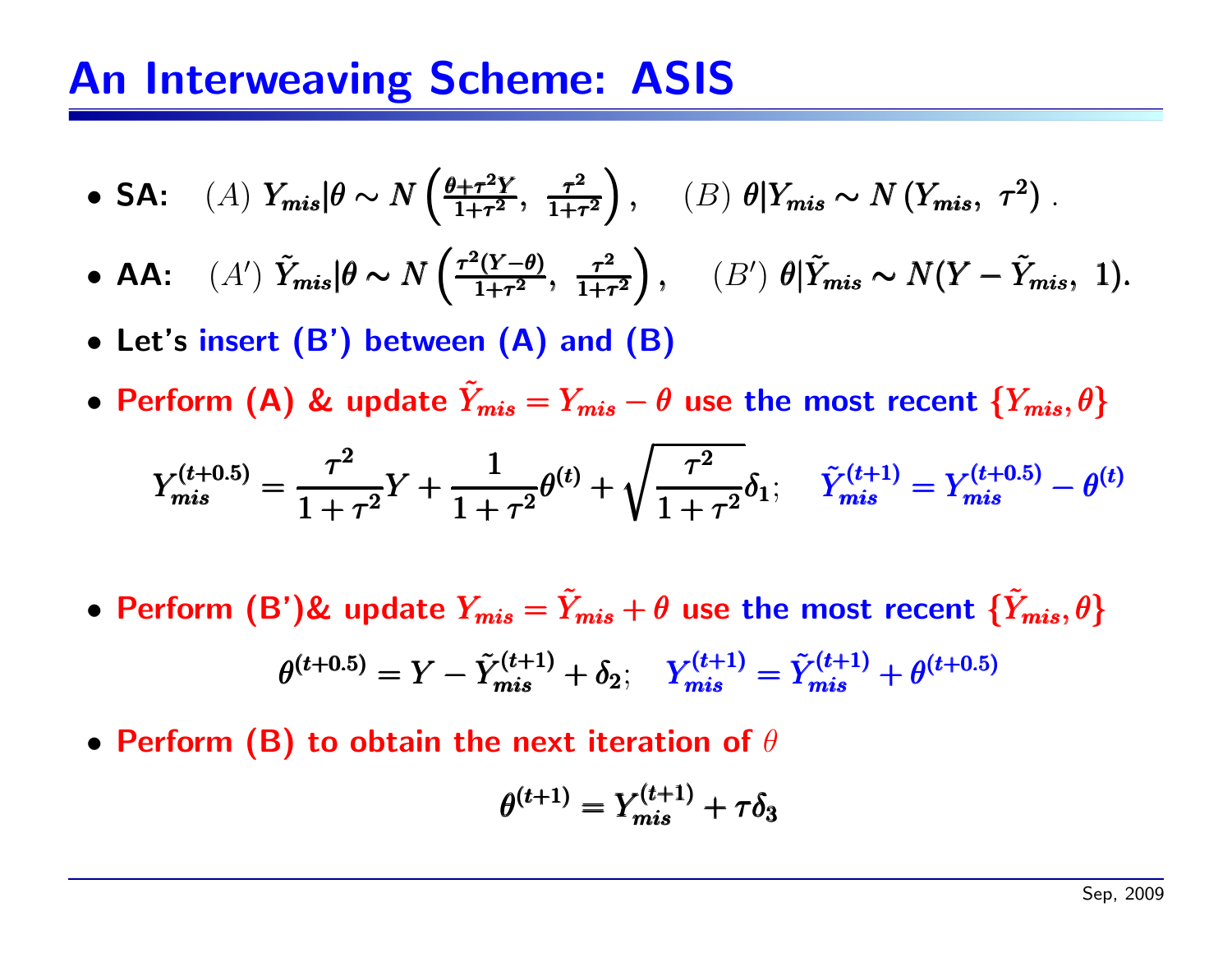• SA: (A) 
$$
Y_{mis}|\theta \sim N\left(\frac{\theta + \tau^2 Y}{1 + \tau^2}, \frac{\tau^2}{1 + \tau^2}\right)
$$
, (B)  $\theta|Y_{mis} \sim N(Y_{mis}, \tau^2)$ .

• AA: 
$$
(A') \tilde{Y}_{mis} | \theta \sim N \left( \frac{\tau^2 (Y - \theta)}{1 + \tau^2}, \frac{\tau^2}{1 + \tau^2} \right), \quad (B') \theta | \tilde{Y}_{mis} \sim N(Y - \tilde{Y}_{mis}, 1).
$$

- Let's insert (B') between (A) and (B)
- Perform (A) & update  $\tilde{Y}_i$  $\tilde{Y}_{\pmb{mis}} = Y_{\pmb{mis}} - \theta$  $\tilde{Y}_{\bm{mis}}=Y_{\bm{mis}}-\theta$  use the most recent  $\{Y_{\bm{mis}},\theta\}$

$$
Y_{mis}^{(t+0.5)} = \frac{\tau^2}{1+\tau^2}Y + \frac{1}{1+\tau^2}\theta^{(t)} + \sqrt{\frac{\tau^2}{1+\tau^2}}\delta_1; \quad \tilde{Y}_{mis}^{(t+1)} = Y_{mis}^{(t+0.5)} - \theta^{(t)}
$$

• Perform (B')& update  $Y_{mis} = \tilde{Y}_{t}$  $Y_{mis} = \tilde{Y}_{mis} + \theta$  $Y_{mis}+\theta$  use the most recent  $\{\tilde{Y}_n\}$  $\{\tilde{Y}_{mis}, \theta\}$ 

$$
\theta^{(t+0.5)} = Y - \tilde{Y}_{mis}^{(t+1)} + \delta_2; \quad Y_{mis}^{(t+1)} = \tilde{Y}_{mis}^{(t+1)} + \theta^{(t+0.5)}
$$

• Perform (B) to obtain the next iteration of  $\theta$ 

$$
\theta^{(t+1)} = Y_{mis}^{(t+1)} + \tau \delta_3 = Y + \delta_2 + \tau \delta_3 \sim N(Y, 1 + \tau^2).
$$

 $\bullet$  So it converges in ONE STEP:  $r_{ASIS}=0!$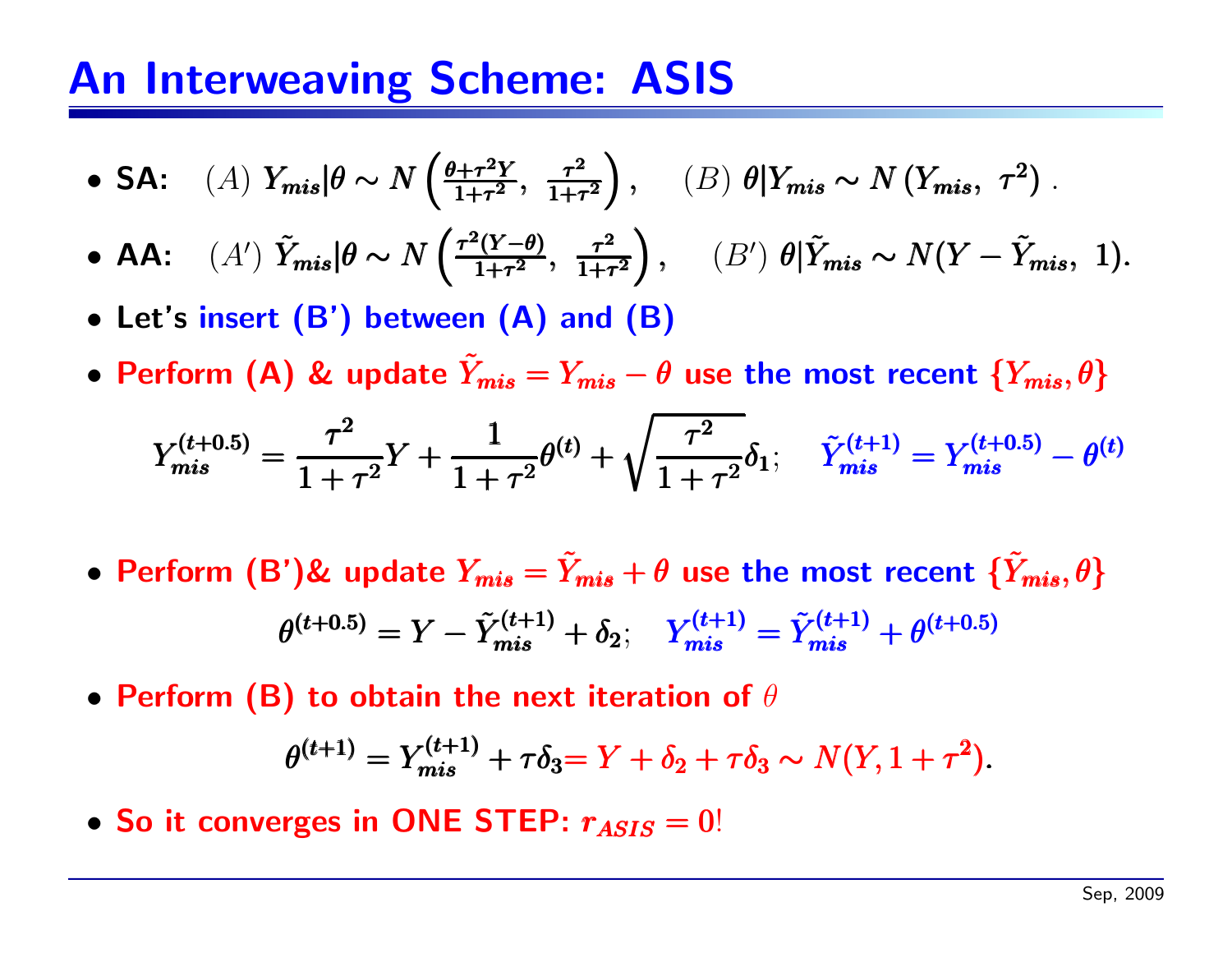#### Sampling Directions for the Toy Model

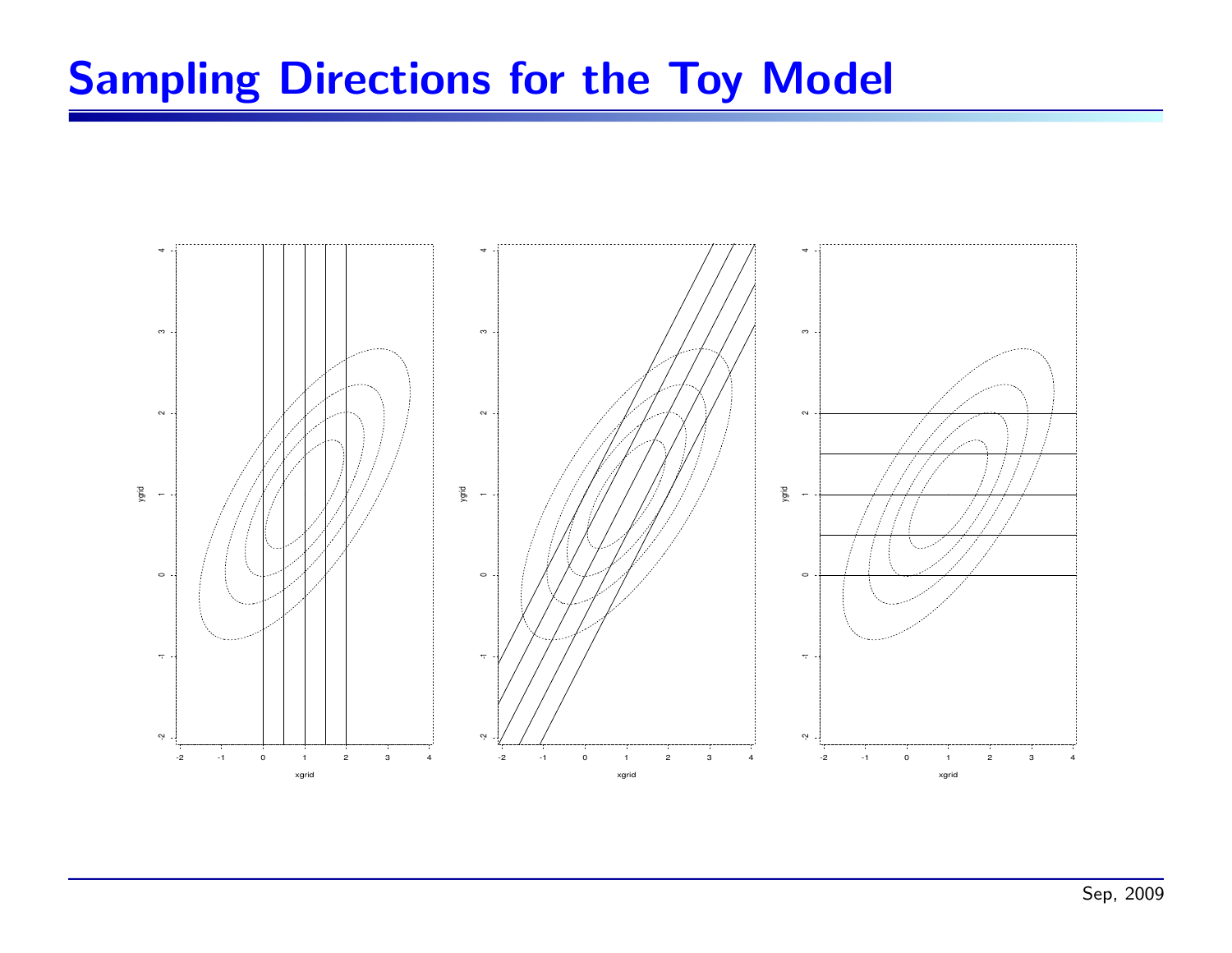#### Sufficient and Ancillary Augmentation

 $Y_{mis}$  is sufficient for  $\theta$ ˜ $\tilde{Y}_{mis}$  is ancillary for  $\theta$ ˜ $\theta \perp Y_{obs}|Y_{mis}|$ ˜ $\theta \perp \tilde{Y}_{mis}$   $marginally$  $\mathcal{F}_{\bm{mis}}$   $\bm{marginally}$  $\theta \longrightarrow Y_{mis} \longrightarrow Y_{obs}$   $\theta \longrightarrow Y_{obs}$  $\tilde{Y}$  $\boldsymbol{\tilde{Y}}$  $\begin{matrix} \gamma \ \text{mis} \end{matrix}$  $(\theta, Y_{mis})$  "centered" ˜ $(\theta, \ \tilde{Y}_{mis})$  "noncentered"  $\left( \mathbf{r}_{mis}\right) \text{ \text{\textend} }^{\ast }$ noncentered" (Gelfand et al. 1995, Papaspiliopoulos et al. 2007)

- $\bullet$  Assume a well-defined joint distribution  $p(\tilde{Y}_n)$  $p(\tilde{Y}_{mis}, Y_{mis}|\theta)$  $\mathcal{F}_{mis}, \mathcal{Y}_{mis}|\theta).$
- The interwoven data augmentation scheme:

 $1) {\rm \; draw \;\;} Y_{mis} | (\theta,\; Y_{obs}); \quad 2) {\rm \; draw \;\;} \theta^* | (\tilde{Y}_m)$  $1) {\rm \; draw \; } Y_{mis} | (\theta, \; Y_{obs}); \quad 2) {\rm \; draw \; } \theta^* | (\tilde{Y}_{mis}, \; Y_{obs}); \quad 3) {\rm \; draw \; } \theta | (Y_{mis}, \; Y_{obs}).$  $(Y_{obs}); \quad 3) \,\, {\rm draw} \,\, \theta | (Y_{mis}, \,\, Y_{obs}).$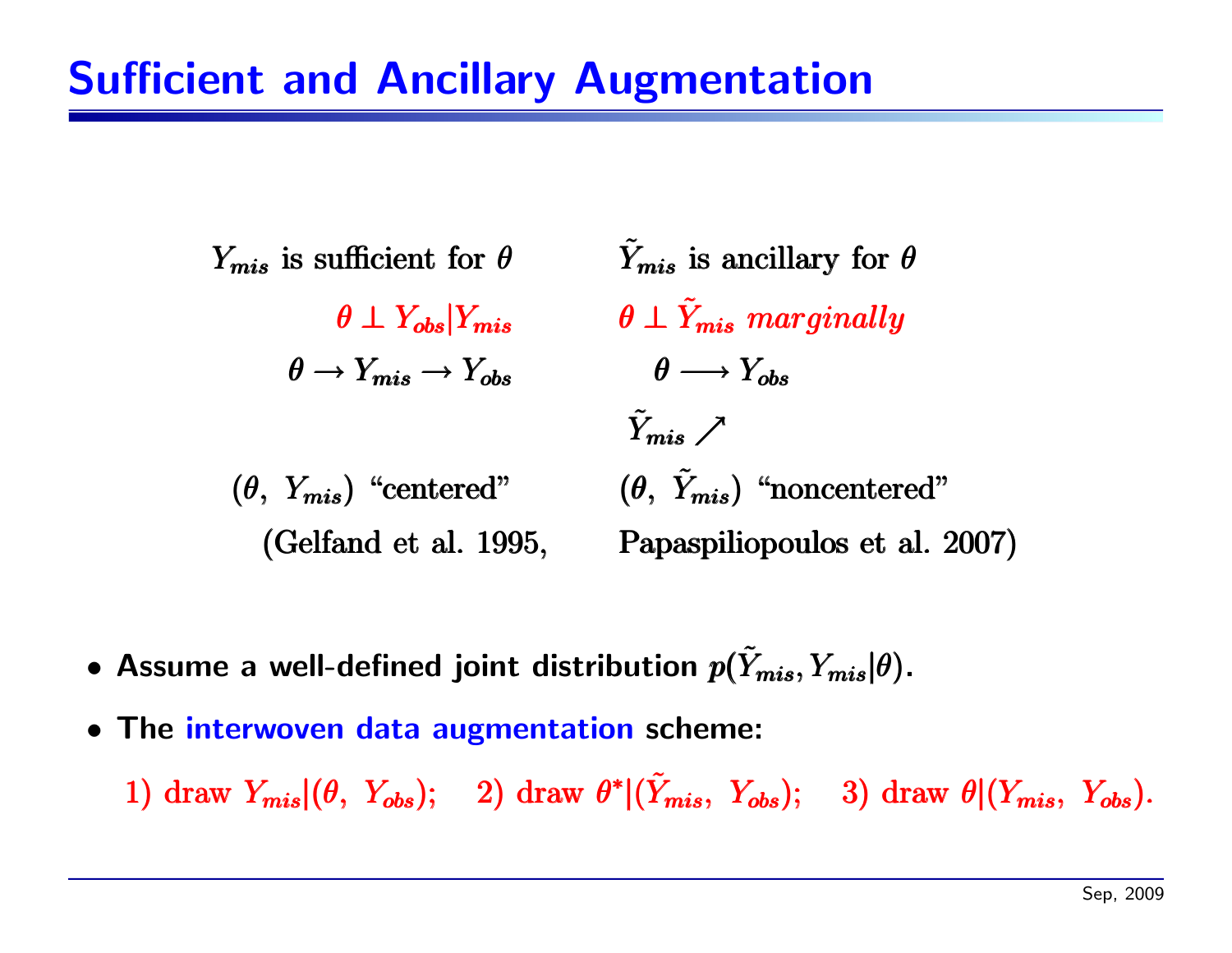Alternating:

$$
[Y_{mis}|\theta] \longrightarrow [\theta|Y_{mis}] \longrightarrow [\tilde{Y}_{mis}|\theta] \longrightarrow [\theta|\tilde{Y}_{mis}]. \tag{1}
$$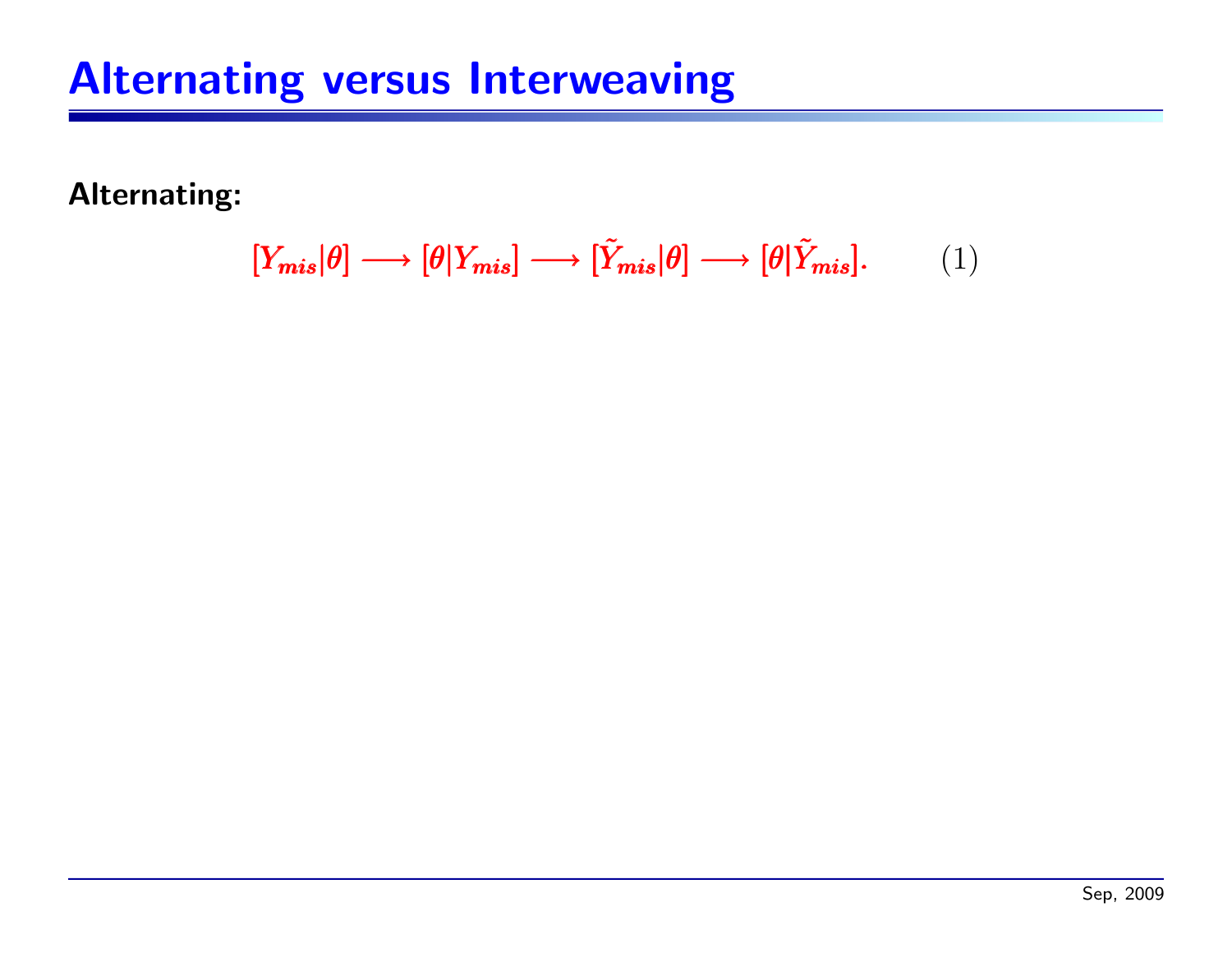Alternating:

$$
[Y_{mis}|\theta] \longrightarrow [\theta|Y_{mis}] \longrightarrow [\tilde{Y}_{mis}|\theta] \longrightarrow [\theta|\tilde{Y}_{mis}]. \tag{1}
$$

Interweaving (merge two middle steps):

 $[Y_{mis}|\theta]\longrightarrow[\tilde{Y}_n]$  $\tilde{N}_{mis}[Y_{mis}] \longrightarrow [\theta | \tilde{Y}_n]$  $[Y_{mis}|\theta]\longrightarrow[\tilde{Y}_{mis}|Y_{mis}]\longrightarrow[\theta|\tilde{Y}_{mis}].$  $V_{mis}\big|Y_{mis}\big|\longrightarrow[\theta|\tilde{Y}_n]$  $[Y_{mis}|\theta]\longrightarrow[\tilde{Y}_{mis}|Y_{mis}]\longrightarrow[\theta|\tilde{Y}_{mis}].$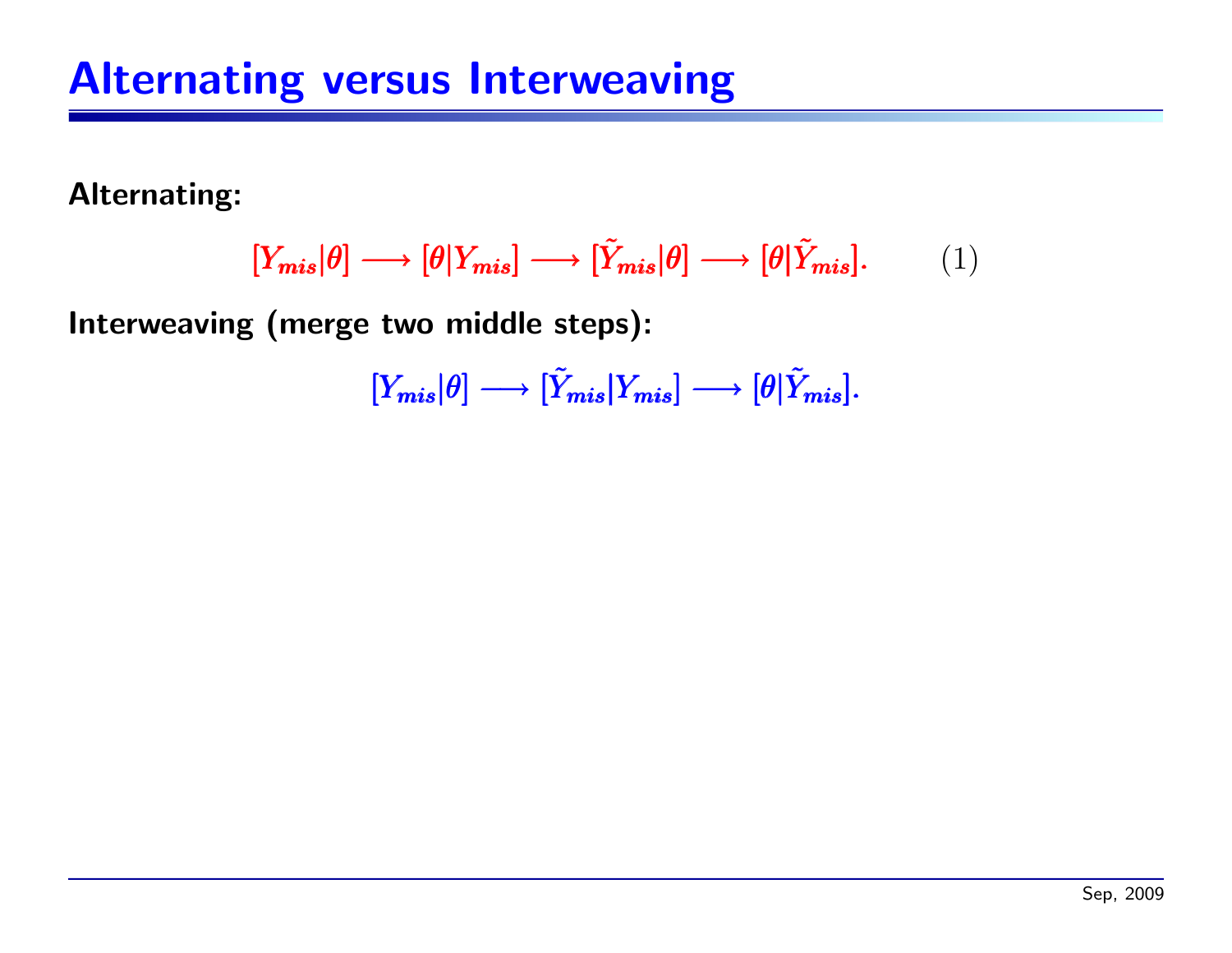Alternating:

$$
[Y_{mis}|\theta] \longrightarrow [\theta|Y_{mis}] \longrightarrow [\tilde{Y}_{mis}|\theta] \longrightarrow [\theta|\tilde{Y}_{mis}]. \tag{1}
$$

Interweaving (merge two middle steps):

$$
[Y_{mis}|\theta] \longrightarrow [\tilde{Y}_{mis}|Y_{mis}] \longrightarrow [\theta|\tilde{Y}_{mis}].
$$

Equivalently

$$
[Y_{mis}|\theta] \longrightarrow [\theta|Y_{mis}] \longrightarrow [\tilde{Y}_{mis}|Y_{mis},\theta] \longrightarrow [\theta|\tilde{Y}_{mis}].
$$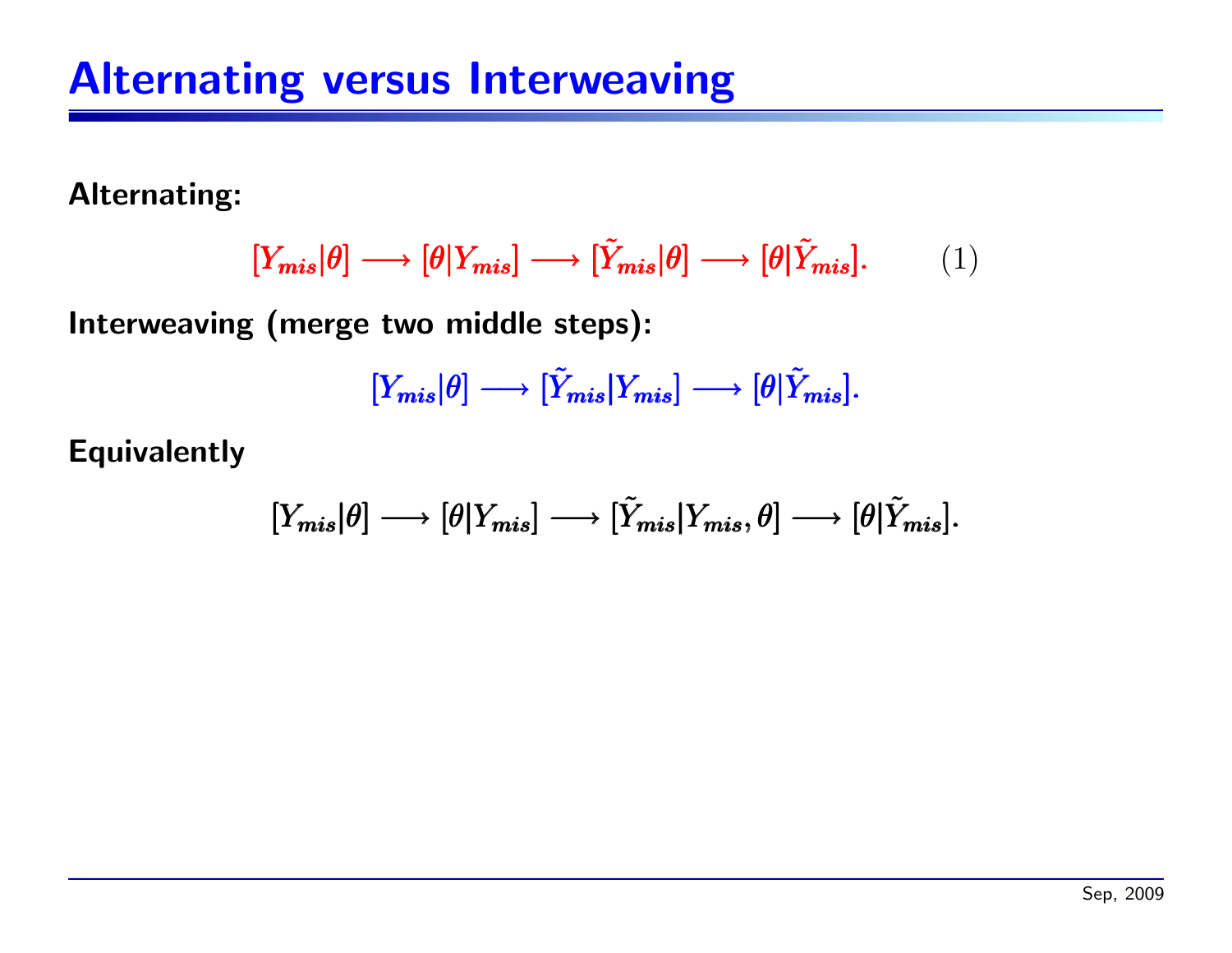Alternating:

$$
[Y_{mis}|\theta] \longrightarrow [\theta|Y_{mis}] \longrightarrow [\tilde{Y}_{mis}|\theta] \longrightarrow [\theta|\tilde{Y}_{mis}]. \tag{1}
$$

Interweaving (merge two middle steps):

$$
[Y_{mis}|\theta] \longrightarrow [\tilde{Y}_{mis}|Y_{mis}] \longrightarrow [\theta|\tilde{Y}_{mis}].
$$

Equivalently

$$
[Y_{mis}|\theta] \longrightarrow [\theta|Y_{mis}] \longrightarrow [\tilde{Y}_{mis}|Y_{mis},\theta] \longrightarrow [\theta|\tilde{Y}_{mis}].
$$

Or

$$
[\tilde{Y}_{mis}|\theta]\rightarrow[Y_{mis}|\tilde{Y}_{mis},\theta]\rightarrow[\theta|Y_{mis}]\rightarrow[\tilde{Y}_{mis}|Y_{mis},\theta]\rightarrow[\theta|\tilde{Y}_{mis}]\rightarrow[Y_{mis}|\theta].
$$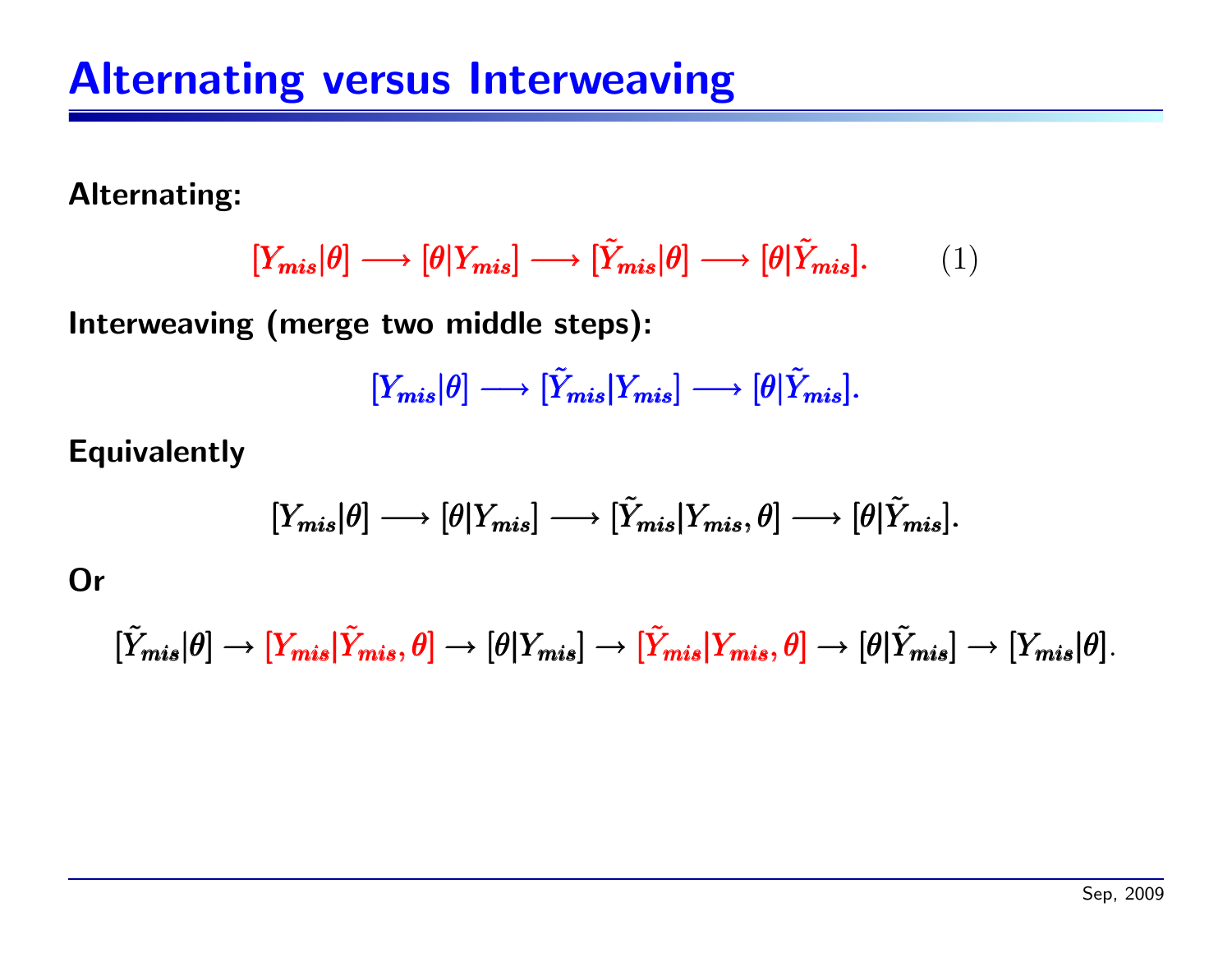Alternating:

$$
[Y_{mis}|\theta] \longrightarrow [\theta|Y_{mis}] \longrightarrow [\tilde{Y}_{mis}|\theta] \longrightarrow [\theta|\tilde{Y}_{mis}]. \tag{1}
$$

Interweaving (merge two middle steps):

$$
[Y_{mis}|\theta] \longrightarrow [\tilde{Y}_{mis}|Y_{mis}] \longrightarrow [\theta|\tilde{Y}_{mis}].
$$

#### Equivalently

$$
[Y_{mis}|\theta] \longrightarrow [\theta|Y_{mis}] \longrightarrow [\tilde{Y}_{mis}|Y_{mis},\theta] \longrightarrow [\theta|\tilde{Y}_{mis}].
$$

Or

$$
[\tilde{Y}_{mis}|\theta]\rightarrow[Y_{mis}|\tilde{Y}_{mis},\theta]\rightarrow[\theta|Y_{mis}]\rightarrow[\tilde{Y}_{mis}|Y_{mis},\theta]\rightarrow[\theta|\tilde{Y}_{mis}]\rightarrow[Y_{mis}|\theta].
$$

**Essentially** 

$$
[\tilde{Y}_{mis}|\theta] \longrightarrow [\theta|Y_{mis}] \longrightarrow [\theta|\tilde{Y}_{mis}] \longrightarrow [Y_{mis}|\theta].
$$

Compare with (1)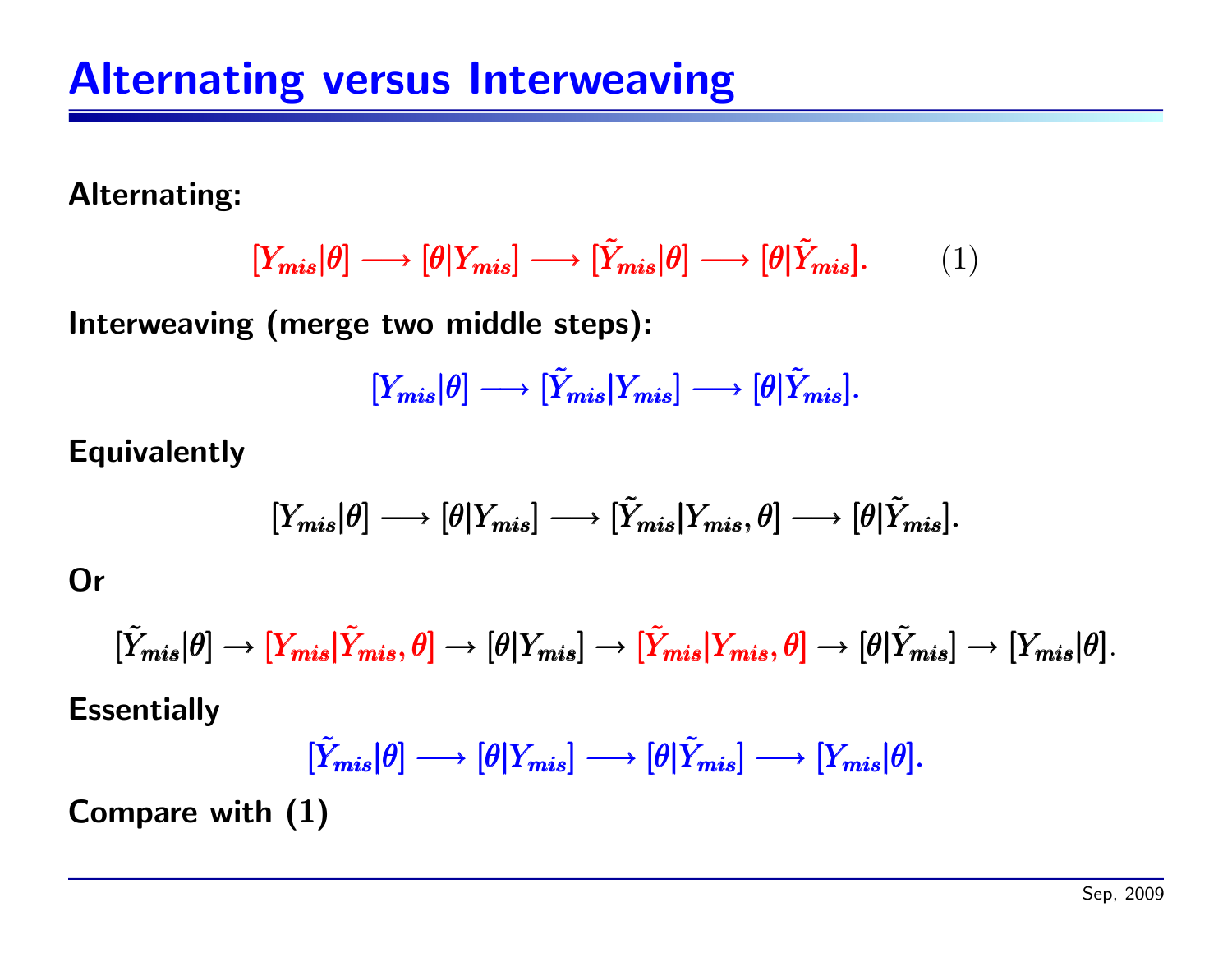Theorem 1 Given  $f(Y_{obs}|\theta)$ , suppose we have two augmentation schemes  $Y_{mis,1}$  and  $Y_{mis,2}$  with a well-defined joint distribution given  $(\theta, Y_{obs})$ . Denote the geometric rate of convergence of the DA algorithm under  $Y_{mis,i}$  by  $r_i$ ,  $i = 1, 2$ , and the rate for the interweaving scheme by  $r_{1\&2}$ . Then

 $r_{1\&2} \leq R_{1,2}\sqrt{r_1r_2},$ 

where

$$
R_{1,2} = \sup_{g,h} corr\{g(Y_{mis,1}), h(Y_{mis,2})\}
$$

is the maximal correlation between  $Y_{mis,1}$  and  $Y_{mis,2}$  in their joint posterior distribution.

- $\bullet$  Goal: Design  $Y_{mis,1}$  and  $Y_{mis,2}$  to be as independent as possible.
- Why Sufficiency and Ancillarity Recall Basu's Theorem Any Complete Sufficient Statistic is independent of every Ancillary Statistic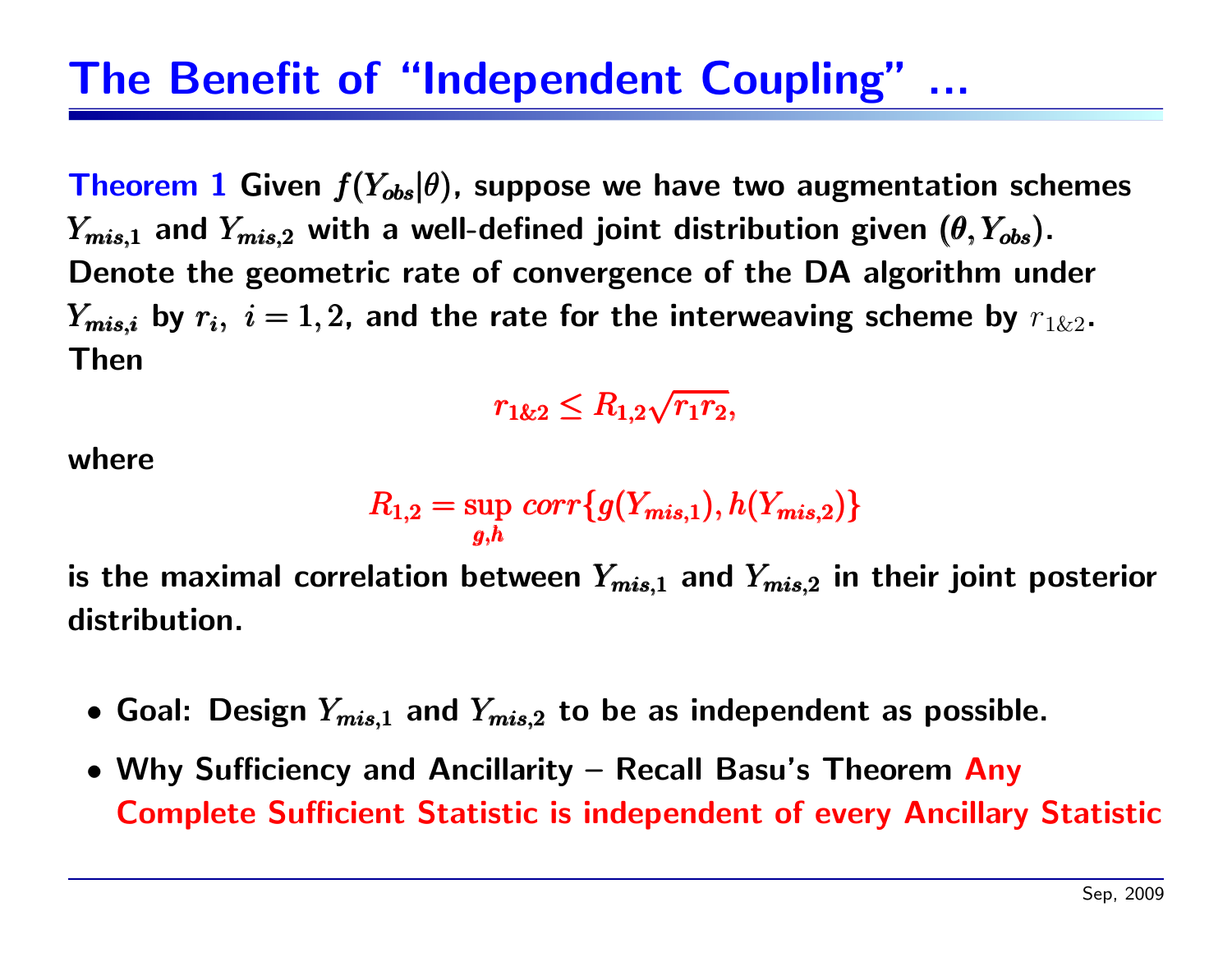#### So When/Why is  $\mathcal{R}(Y_{mis}, Y_{n})$ ˜ $\mathcal{R}(Y_{mis}, Y_{mis}) = 0$ ˜ $\mathcal{R}(Y_{mis}, Y_n$ ˜ $\zeta_{mis})=0?$

- When
	- (i)  $Y_{mis}$  is sufficient,
	- (ii)  $\tilde{Y}_{i}$  $\tilde{Y}_{mis}$  $\tilde{Y}_{mis}$  is ancillary, and

(iii)  $\theta$  and  $Y_{mis}$  (same dimensions) are one-to-one given  $\tilde{Y}_{i}$  mis ˜ mis  $\tilde{Y}_{mis}$ , then

 $p(\tilde{Y}_n$  $\tilde{Y}_{\pmb{mis}}, Y_{\pmb{mis}}|Y_{\pmb{obs}}) \propto p(Y_{\pmb{obs}}|Y_{\pmb{mis}})p(\tilde{Y}_{\pmb{mis}})$  $\tilde{f}_{mis})p_0(\theta)J(\tilde{Y}_m)$  $p(\tilde{Y}_{\pmb{mis}}, Y_{\pmb{mis}}|Y_{\pmb{obs}}) \propto p(Y_{\pmb{obs}}|Y_{\pmb{mis}})p(\tilde{Y}_{\pmb{mis}})p_0(\theta)J(\tilde{Y}_{\pmb{mis}},Y_{\pmb{mis}}),$  $p(\tilde{Y}_{mis}, Y_{mis}|Y_{obs}) \propto p(Y_{obs}|Y_{mis})p(\tilde{Y}_{mis})p_0(\theta)J(\tilde{Y}_{mis}, Y_{mis}),$  $(m_{ins})p_0(\theta)J(\theta)$  $\mathcal{F}_{\bm{mis}}, Y_{\bm{mis}}),$ where  $\theta=\theta(\tilde{Y}_{n}% )/\tau_{n}$  $\theta = \theta(\tilde{Y}_{mis}, Y_{mis})$  $\theta = \theta(\tilde{Y}_{mis}, Y_{mis})$  is determined by  $\tilde{Y}_n$  $\tilde{Y}_{mis} = M(Y_{mis};\theta)$  $V_{\textit{mis}} = M(Y_{\textit{mis}}; \theta)$  and

$$
J(\tilde{Y}_{mis}, Y_{mis}) = \frac{\left|\det\left\{\frac{\partial M(Y_{mis};\theta)}{\partial Y_{mis}}\right\}\right|}{\left|\det\left\{\frac{\partial M(Y_{mis};\theta)}{\partial \theta}\right\}\right|}.
$$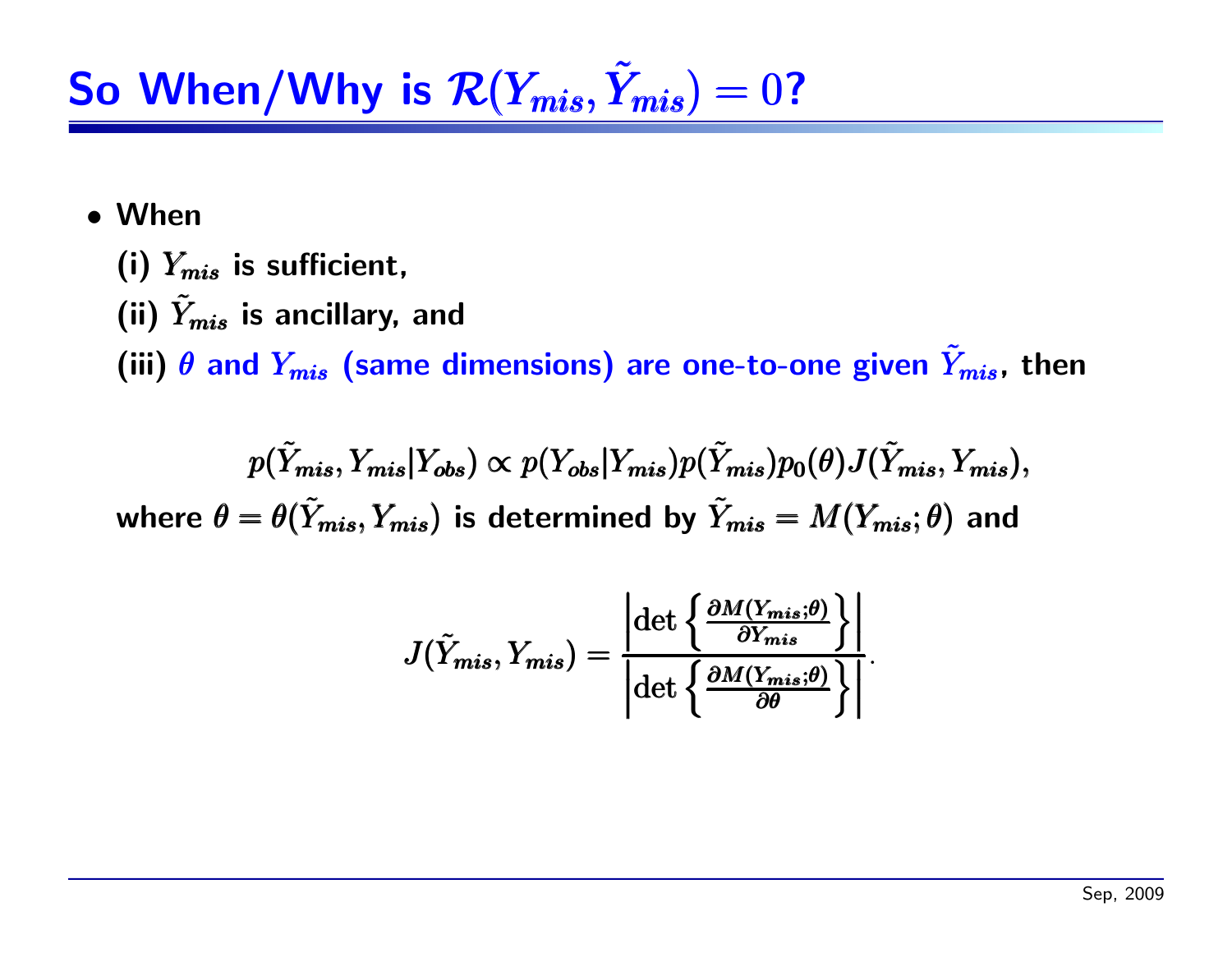$\bullet$  The a posteriori dependence between  $(\tilde{Y}_n)$  $(\tilde Y_{\boldsymbol{mis}}, Y_{\boldsymbol{mis}})$  $(\tilde{Y}_t$  $(Y_{\textit{mis}}, Y_{\textit{mis}})$  is determined by whether  $p_0(\theta(\tilde{Y}_n)$  $p_{\bm{0}}(\theta(\tilde{Y}_{mis}, Y_{mis}))$  $p_{\bf 0}(\theta(\tilde{Y}_{mis}, Y_{mis}))\times J(\tilde{Y}_{n})$  $J(\tilde Y_{mis}, Y_{mis})$  factors as a function of  $(\tilde{Y}_\imath$  $(\tilde Y_{\boldsymbol{mis}}, Y_{\boldsymbol{mis}})$  $(\tilde{Y}_\imath$  $m_{\boldsymbol{i}\boldsymbol{s}},Y_{\boldsymbol{m}\boldsymbol{i}\boldsymbol{s}})$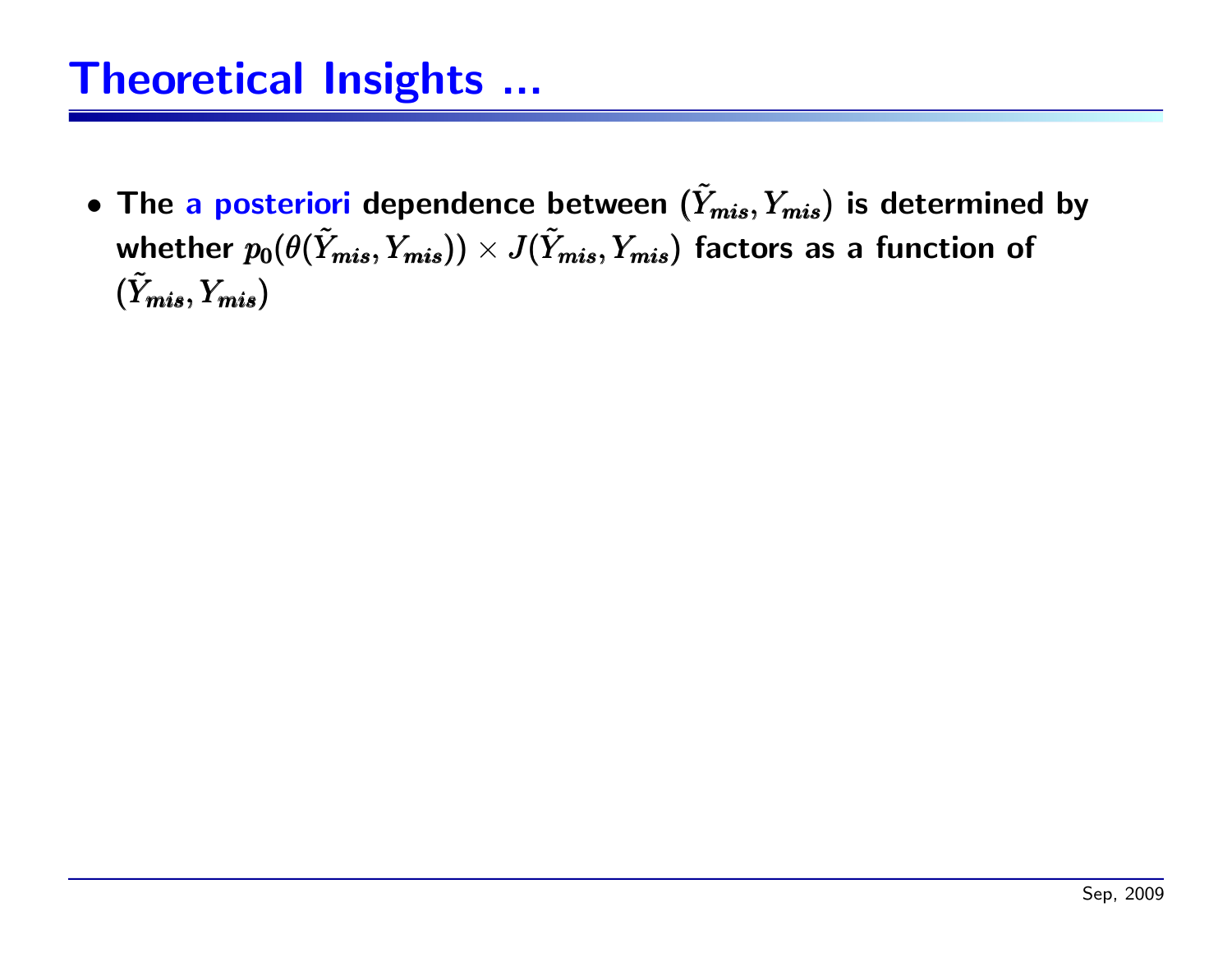- $\bullet$  The a posteriori dependence between  $(\tilde{Y}_n)$  $(\tilde Y_{\boldsymbol{mis}}, Y_{\boldsymbol{mis}})$  $(\tilde{Y}_t$  $(Y_{\textit{mis}}, Y_{\textit{mis}})$  is determined by whether  $p_0(\theta(\tilde{Y}_n)$  $p_{\bm{0}}(\theta(\tilde{Y}_{mis}, Y_{mis}))$  $p_{\bf 0}(\theta(\tilde{Y}_{mis}, Y_{mis}))\times J(\tilde{Y}_{n})$  $J(\tilde Y_{mis}, Y_{mis})$  factors as a function of  $(\tilde{Y}_\imath$  $(\tilde Y_{\boldsymbol{mis}}, Y_{\boldsymbol{mis}})$  $(\tilde{Y}_\imath$  $m_{\boldsymbol{i}\boldsymbol{s}},Y_{\boldsymbol{m}\boldsymbol{i}\boldsymbol{s}})$
- $\bullet\,$  In the toy example,  $p_0(\theta)\propto 1$  and  $M(Y_{mis};\theta)=Y_{mis}-\theta$ , so  $J(\tilde{Y}_n$  $J(\tilde{Y}_{mis}, Y_{mis}) = 1$  $J(\tilde{Y}_n$  $\left(Y_{mis},Y_{mis}\right)=1.$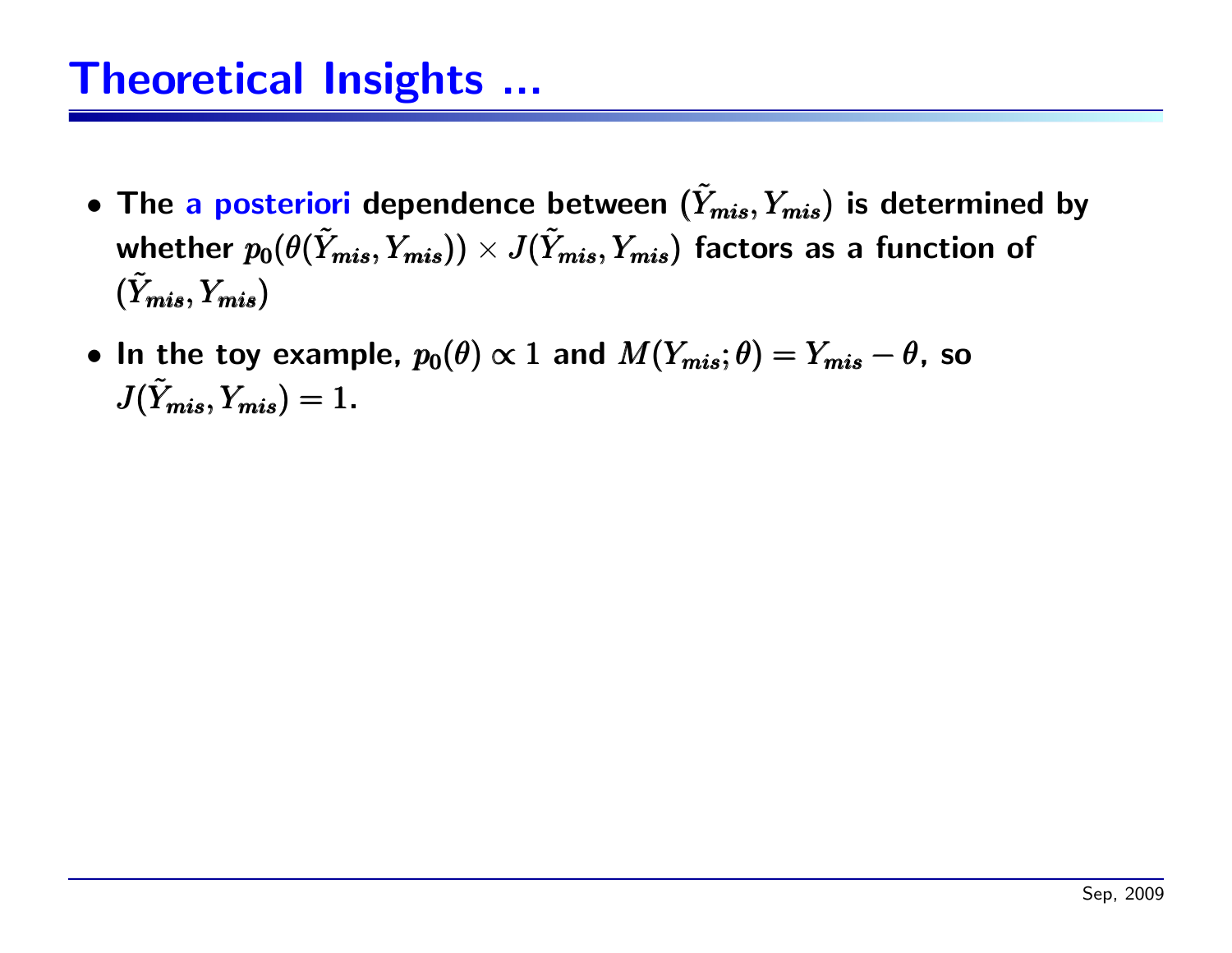- $\bullet$  The a posteriori dependence between  $(\tilde{Y}_n)$  $(\tilde Y_{\boldsymbol{mis}}, Y_{\boldsymbol{mis}})$  $(\tilde{Y}_t$  $(Y_{\textit{mis}}, Y_{\textit{mis}})$  is determined by whether  $p_0(\theta(\tilde{Y}_n)$  $p_{\bm{0}}(\theta(\tilde{Y}_{mis}, Y_{mis}))$  $p_{\bf 0}(\theta(\tilde{Y}_{mis}, Y_{mis}))\times J(\tilde{Y}_{n})$  $J(\tilde Y_{mis}, Y_{mis})$  factors as a function of  $(\tilde{Y}_\imath$  $(\tilde Y_{\boldsymbol{mis}}, Y_{\boldsymbol{mis}})$  $(\tilde{Y}_\imath$  $m_{\boldsymbol{i}\boldsymbol{s}},Y_{\boldsymbol{m}\boldsymbol{i}\boldsymbol{s}})$
- $\bullet\,$  In the toy example,  $p_0(\theta)\propto 1$  and  $M(Y_{mis};\theta)=Y_{mis}-\theta$ , so  $J(\tilde{Y}_n$  $J(\tilde{Y}_{mis}, Y_{mis}) = 1$  $J(\tilde{Y}_n$  $\left(Y_{mis},Y_{mis}\right)=1.$
- The normality plays no role! Works when either layer of the toy model is changed from normal to any other location family.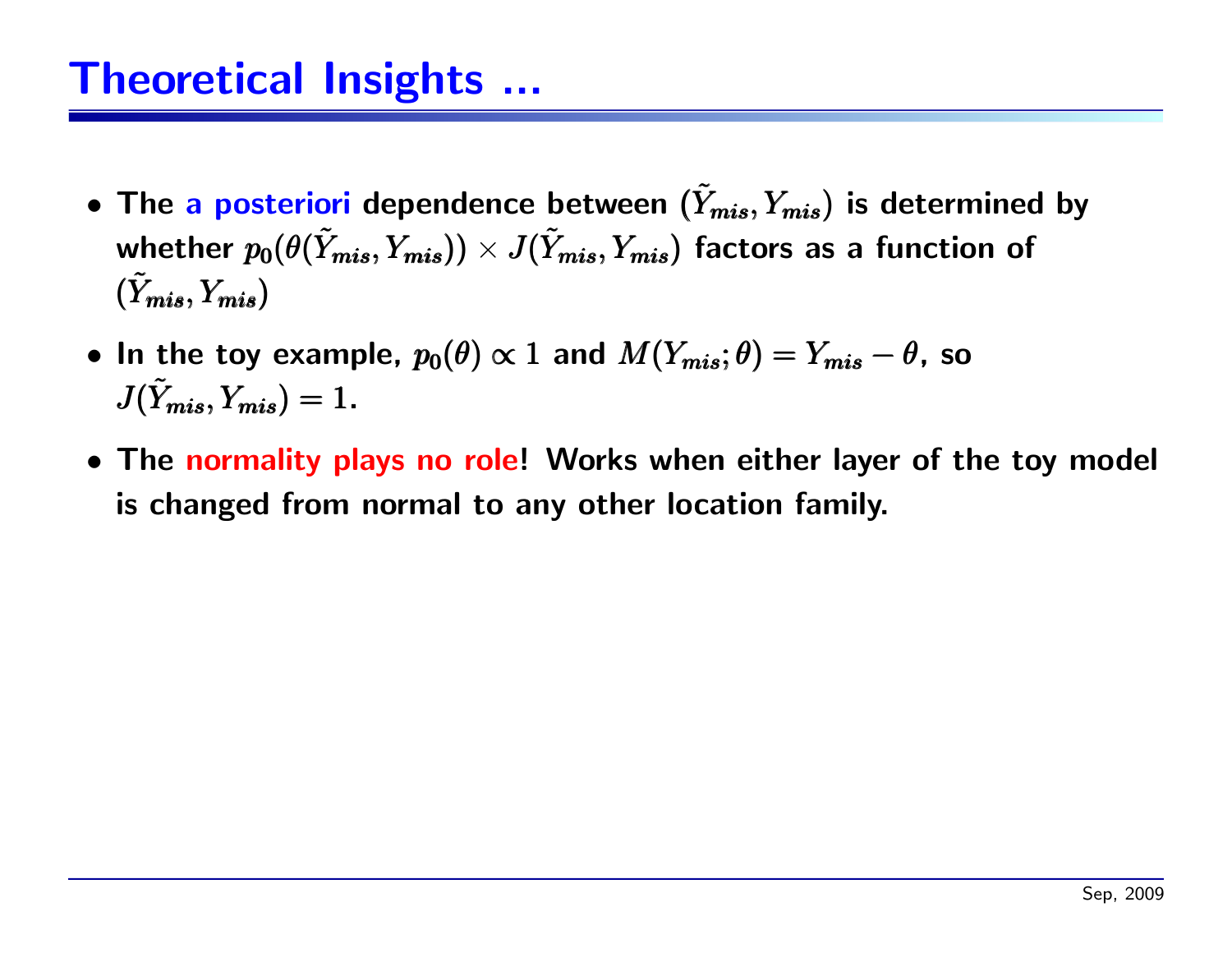- $\bullet$  The a posteriori dependence between  $(\tilde{Y}_n)$  $(\tilde Y_{\boldsymbol{mis}}, Y_{\boldsymbol{mis}})$  $(\tilde{Y}_t$  $(Y_{\textit{mis}}, Y_{\textit{mis}})$  is determined by whether  $p_0(\theta(\tilde{Y}_n)$  $p_{\bm{0}}(\theta(\tilde{Y}_{mis}, Y_{mis}))$  $p_{\bf 0}(\theta(\tilde{Y}_{mis}, Y_{mis}))\times J(\tilde{Y}_{n})$  $J(\tilde Y_{mis}, Y_{mis})$  factors as a function of  $(\tilde{Y}_\imath$  $(\tilde Y_{\boldsymbol{mis}}, Y_{\boldsymbol{mis}})$  $(\tilde{Y}_\imath$  $m_{\boldsymbol{i}\boldsymbol{s}},Y_{\boldsymbol{m}\boldsymbol{i}\boldsymbol{s}})$
- $\bullet\,$  In the toy example,  $p_0(\theta)\propto 1$  and  $M(Y_{mis};\theta)=Y_{mis}-\theta$ , so  $J(\tilde{Y}_n$  $J(\tilde{Y}_{mis}, Y_{mis}) = 1$  $J(\tilde{Y}_n$  $\left(Y_{mis},Y_{mis}\right)=1.$
- The normality plays no role! Works when either layer of the toy model is changed from normal to any other location family.
- Intriguingly, with the Cauchy-Normal pair, the SA chain is sub-geometric (Papaspiliopoulos et. al., 2007), but ASIS still leads to iid draws. For the Normal-Cauchy pair, this is true as well except that it is the AA chain that is sub-geometric.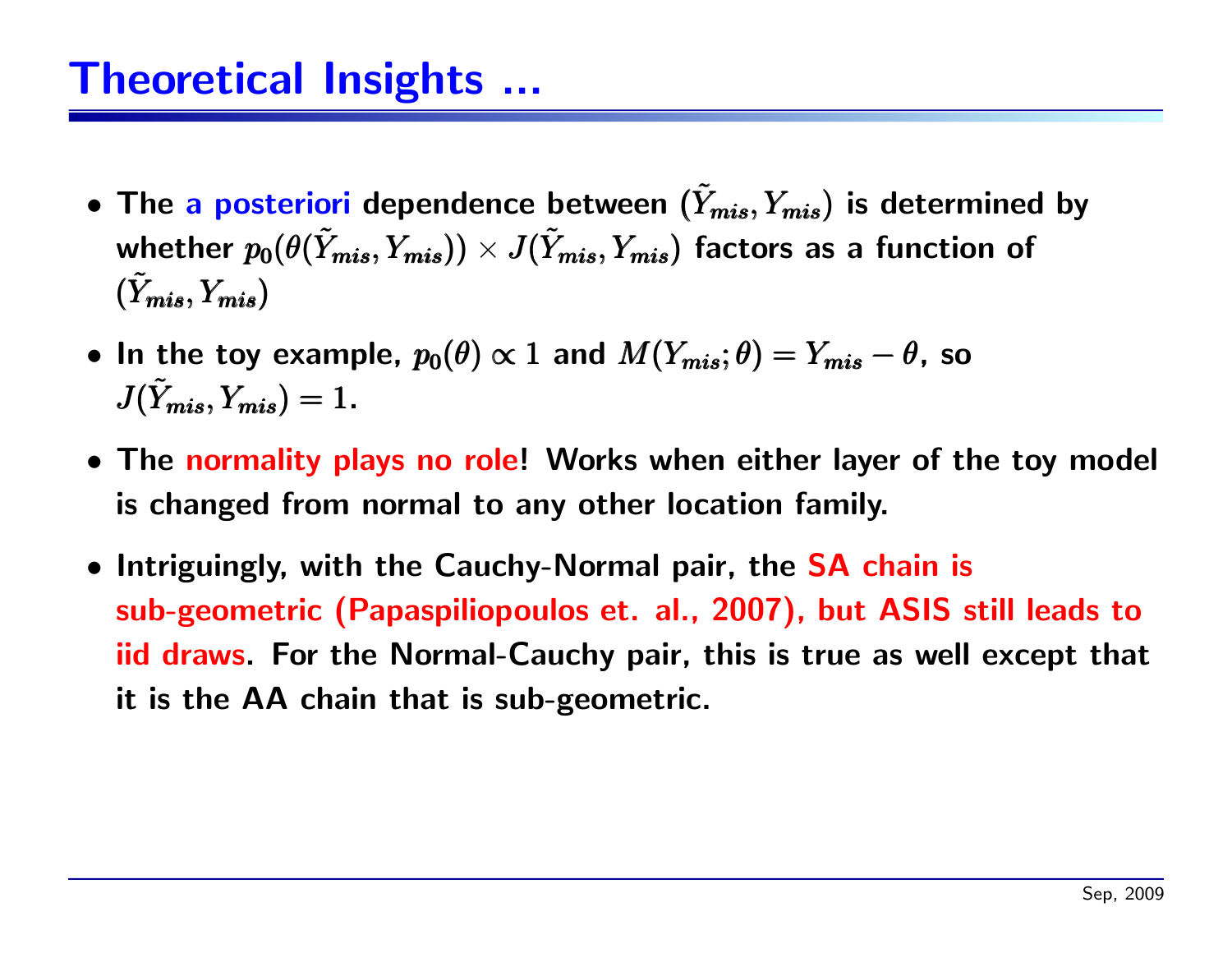#### An important Lemma for dealing with  $R_{1,2}=1$

• Lemma 1 Define the maximal partial correlation (MPC) by

$$
\mathcal{R}_Y(X,Z)=\sup_{g,h}\frac{\mathrm{ECov}(g(X),h(Z)|Y)}{\sqrt{\mathrm{EV}(g(X)|Y)\mathrm{EV}(h(Z)|Y)}},
$$

• Or equivalently,

$$
R_Y(X,Z) = \sup_{g,h} \frac{\text{Cov}(g(X) - E[g(X)|Y], h(Z) - E[h(Z)|Y])}{\sqrt{\text{V}(g(X) - E[g(X)|Y])\text{V}(h(Z) - E[h(Z)|Y])}}.
$$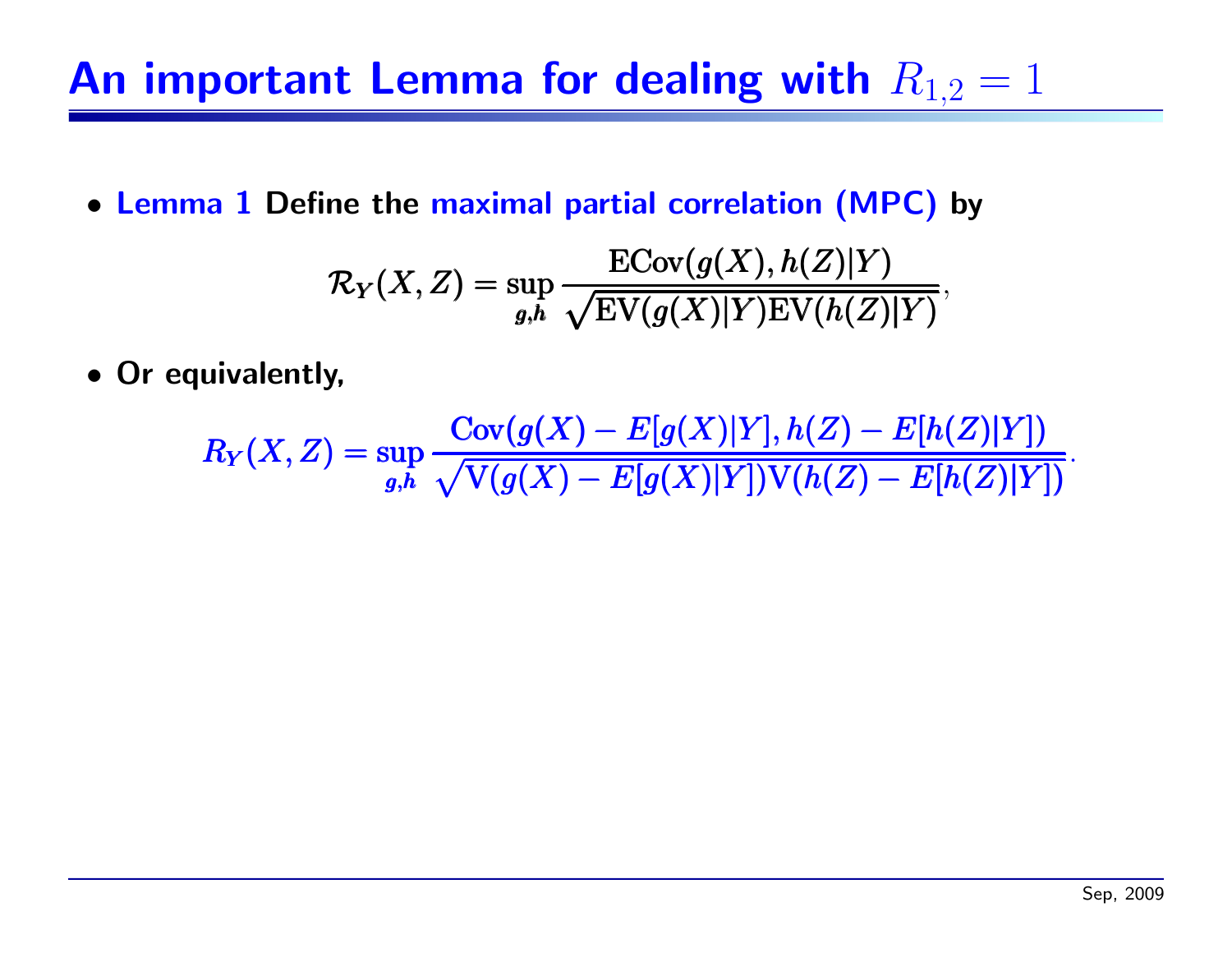#### An important Lemma for dealing with  $R_{1,2}=1$

• Lemma 1 Define the maximal partial correlation (MPC) by

$$
\mathcal{R}_Y(X,Z)=\sup_{g,h}\frac{\mathrm{ECov}(g(X),h(Z)|Y)}{\sqrt{\mathrm{EV}(g(X)|Y)\mathrm{EV}(h(Z)|Y)}},
$$

• Or equivalently,

$$
R_Y(X,Z)=\sup_{g,h}\frac{\text{Cov}(g(X)-E[g(X)|Y],h(Z)-E[h(Z)|Y])}{\sqrt{\text{V}(g(X)-E[g(X)|Y])\text{V}(h(Z)-E[h(Z)|Y])}}.
$$

Then for any  $(X, Y, Z)$  we have

#### $\mathcal{R}(X, Z) \leq \mathcal{R}_Y(X, Z) + [1 - \mathcal{R}_Y(X, Z)] \mathcal{R}(X, Y) \mathcal{R}(Z, Y),$

where the inequality is sharp in the sense that the equality holds for some non-trivial cases (e.g., when  $(X, Y, Z)$  follows a tri-variate normal with <sup>a</sup> common correlation).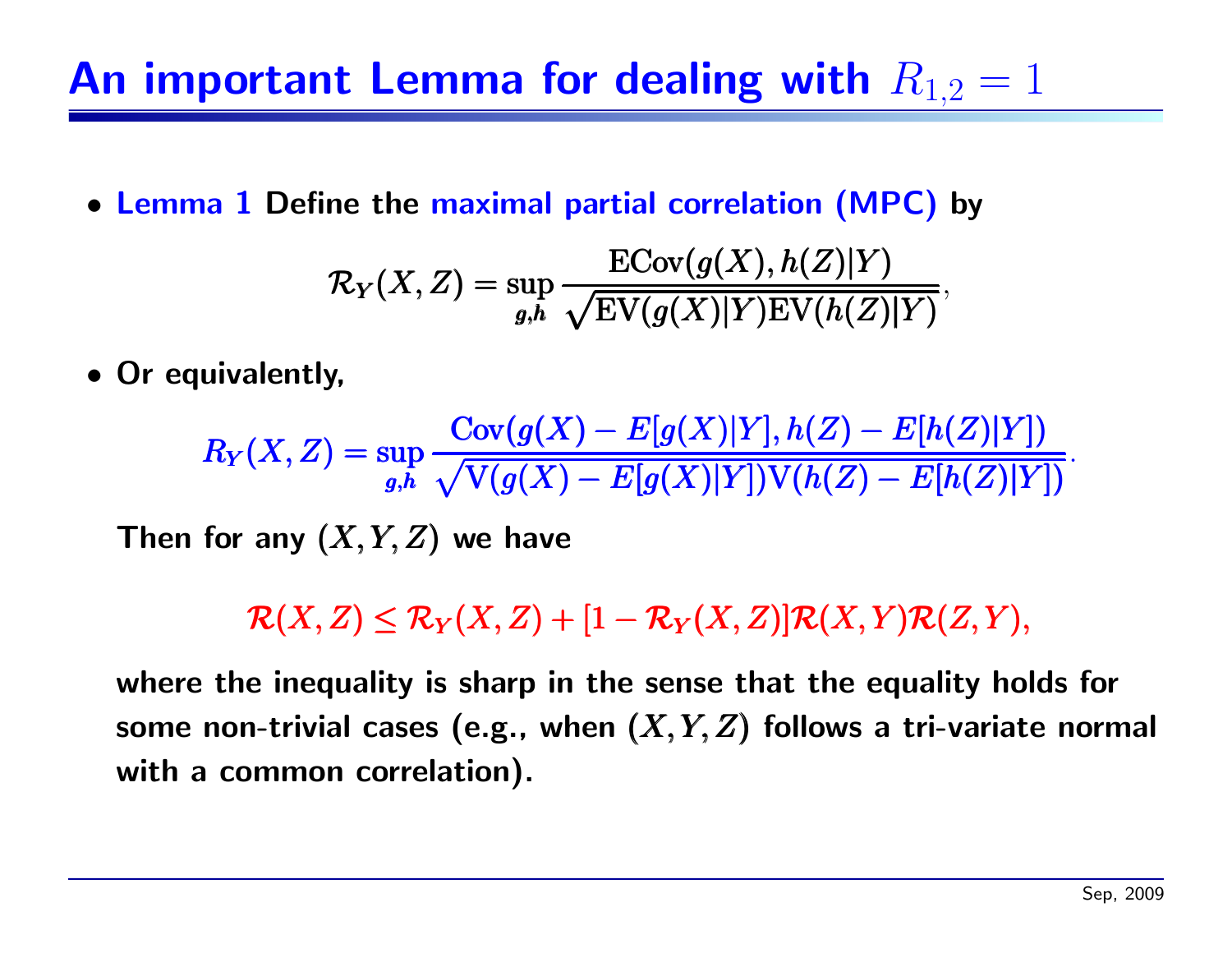$\bullet$  More generally, given  $\sigma$ -algebras  $\mathcal{A}_1, \ \mathcal{A}_2$  and  $\mathcal{M}$ , the MPC is defined as

$$
R_{\mathcal{M}}(\mathcal{A}_1, \mathcal{A}_2) = \sup \frac{\text{Cov}(X - E[X|\mathcal{M}],\,Z - E[Z|\mathcal{M}])}{\sqrt{\text{V}(X - E[X|\mathcal{M}])\text{V}(Z - E[Z|\mathcal{M}])}}
$$

where sup is over all  $\mathcal{A}_1$ -measurable X,  $\mathcal{A}_2$ -measurable Z ...

 $\bullet$  Lemma  $1'$  Let  $\mathcal{A}_1,$   $\mathcal{A}_2,$   $\mathcal{M}$  and  $\mathcal N$  be sub- $\sigma$ -algebras on the same probability space such that  $M \subset \mathcal{N}$ . Then

 $\mathcal{R}_{\mathcal{M}}(\mathcal{A}_1, \mathcal{A}_2) \leq \mathcal{R}_{\mathcal{N}}(\mathcal{A}_1, \mathcal{A}_2) + [1 - \mathcal{R}_{\mathcal{N}}(\mathcal{A}_1, \mathcal{A}_2)] \mathcal{R}_{\mathcal{M}}(\mathcal{A}_1, \mathcal{N}) \mathcal{R}_{\mathcal{M}}(\mathcal{A}_2, \mathcal{N}).$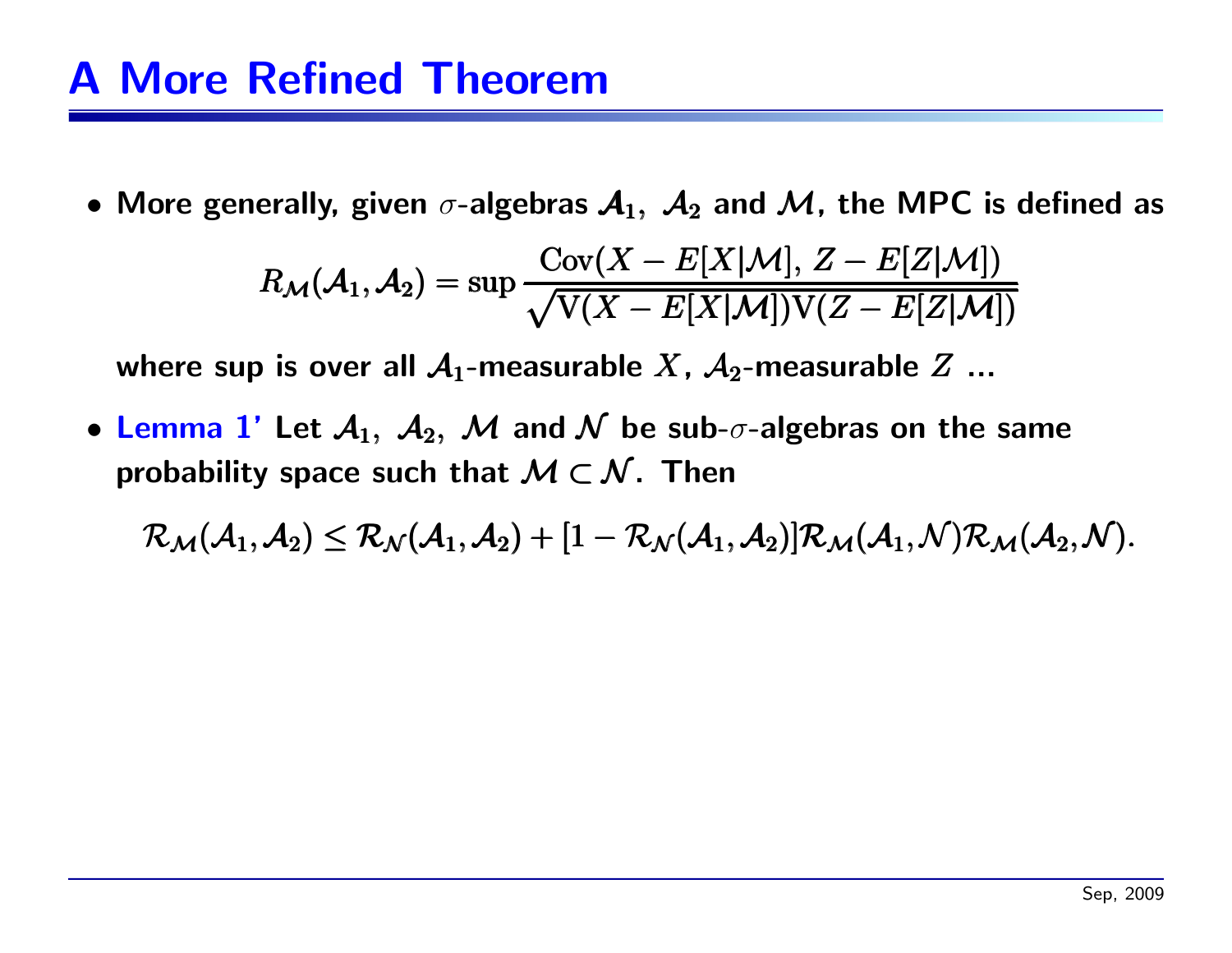$\bullet$  More generally, given  $\sigma$ -algebras  $\mathcal{A}_1, \ \mathcal{A}_2$  and  $\mathcal{M}$ , the MPC is defined as

$$
R_{\mathcal{M}}(\mathcal{A}_1, \mathcal{A}_2) = \sup \frac{\text{Cov}(X - E[X|\mathcal{M}], Z - E[Z|\mathcal{M}])}{\sqrt{\text{V}(X - E[X|\mathcal{M}])\text{V}(Z - E[Z|\mathcal{M}])}}
$$

where sup is over all  $\mathcal{A}_1$ -measurable X,  $\mathcal{A}_2$ -measurable Z ...

 $\bullet$  Lemma  $1'$  Let  $\mathcal{A}_1,$   $\mathcal{A}_2,$   $\mathcal{M}$  and  $\mathcal N$  be sub- $\sigma$ -algebras on the same probability space such that  $M \subset \mathcal{N}$ . Then

 $\mathcal{R}_{\mathcal{M}}(\mathcal{A}_1, \mathcal{A}_2) \leq \mathcal{R}_{\mathcal{N}}(\mathcal{A}_1, \mathcal{A}_2) + [1 - \mathcal{R}_{\mathcal{N}}(\mathcal{A}_1, \mathcal{A}_2)] \mathcal{R}_{\mathcal{M}}(\mathcal{A}_1, \mathcal{N}) \mathcal{R}_{\mathcal{M}}(\mathcal{A}_2, \mathcal{N}).$ 

 $\bullet$  Theorem  $1'$  In the setting of Theorem 1, let  $\mathcal{N} = \sigma(Y_{mis,1}) \cap \sigma(Y_{mis,2})$ , i.e., the intersection of the  $\sigma$ -algebras generated by  $Y_{mis,1}$  and  $Y_{mis,2}$  in the joint posterior of  $(\theta, Y_{mis,1}, Y_{mis,2})$ . Then

 $r_{1k,2} \leq \mathcal{R}^2(\theta,\mathcal{N}) + (1-\mathcal{R}^2(\theta,\mathcal{N}))\mathcal{R}_{\mathcal{N}}(\theta,Y_{mis,1})\mathcal{R}_{\mathcal{N}}(Y_{mis,1},Y_{mis,2})\mathcal{R}_{\mathcal{N}}(\theta,Y_{mis,2}).$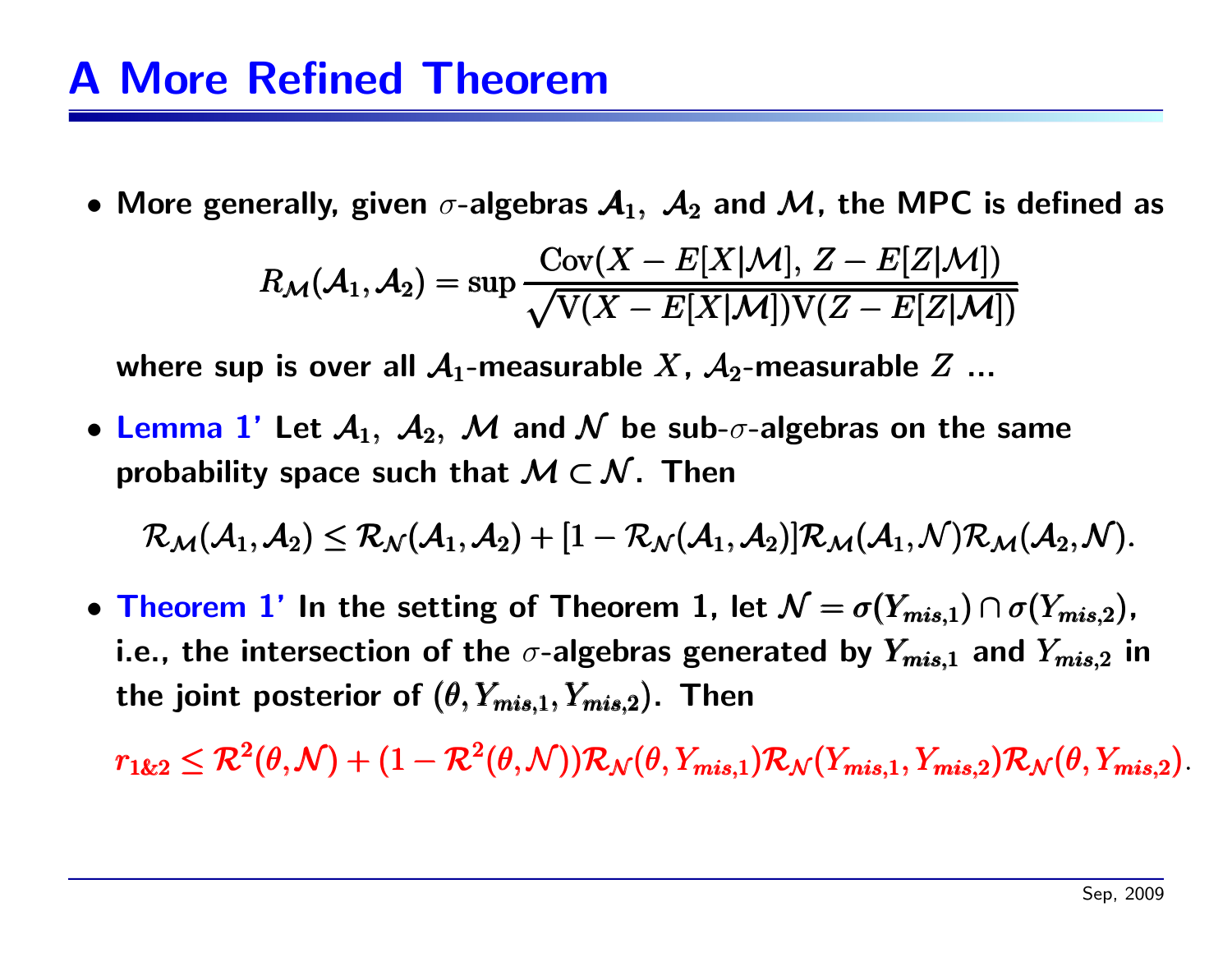#### Component-wise Interweaving

- $\bullet$  Update one component of  $\theta = \{\theta_1, \ldots, \theta_J\}$  at a time.
- $\bullet$  Assume  $Y_{mis}$  and  $\tilde{Y}_i$  $\tilde{Y}_{mis,j}$  form a conditional SA and conditional AA pair for  $\theta_j$  respectively,  $j = 1, \ldots, J$ .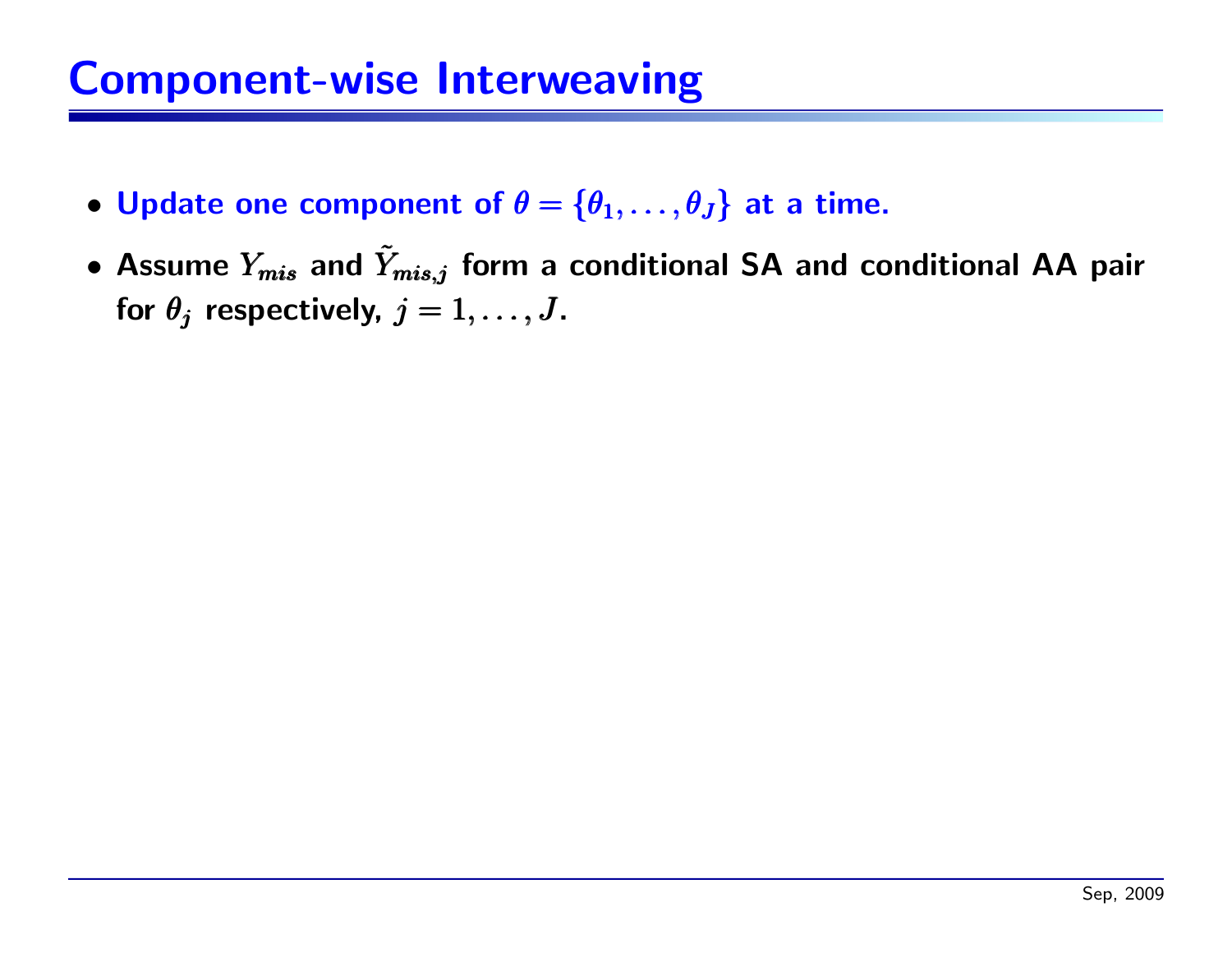#### Component-wise Interweaving

- $\bullet$  Update one component of  $\theta = \{\theta_1, \ldots, \theta_J\}$  at a time.
- $\bullet$  Assume  $Y_{mis}$  and  $\tilde{Y}_i$  $\tilde{Y}_{mis,j}$  form a conditional SA and conditional AA pair for  $\theta_i$  respectively,  $j = 1, \ldots, J$ .
- Step 1. Draw  $Y_{mis}|\theta^{(t)}$ . For  $j = 1, \ldots, J$ , iterate the pair of steps: Step  $(j + 1)$ . Draw  $\theta_i^{(t+.5)} \sim P(\theta_i | \theta_{i}^{(t)}, Y_{mis})$ . Step ( —<br>—  $(j+1).$  Update  $\tilde{Y}_n$  $\tilde{Y}_{mis,j}|\theta_{< j}^{(t+1)},\theta_{j}^{(t+.5)},\theta_{> j}^{(t)}, Y_{mis},$  and then draw  $\theta_i^{(t+1)} \sim P(\theta_i | \theta_{\leq i}^{(t+1)}, \theta_{\leq i}^{(t)}, \tilde{Y}_{mis,i} );$

update  $Y_{mis}$  by drawing from  $Y_{mis}|\theta_{< j}^{(t+1)}, \theta_{> j}^{(t)}, \tilde{Y}_{mis,j}$ .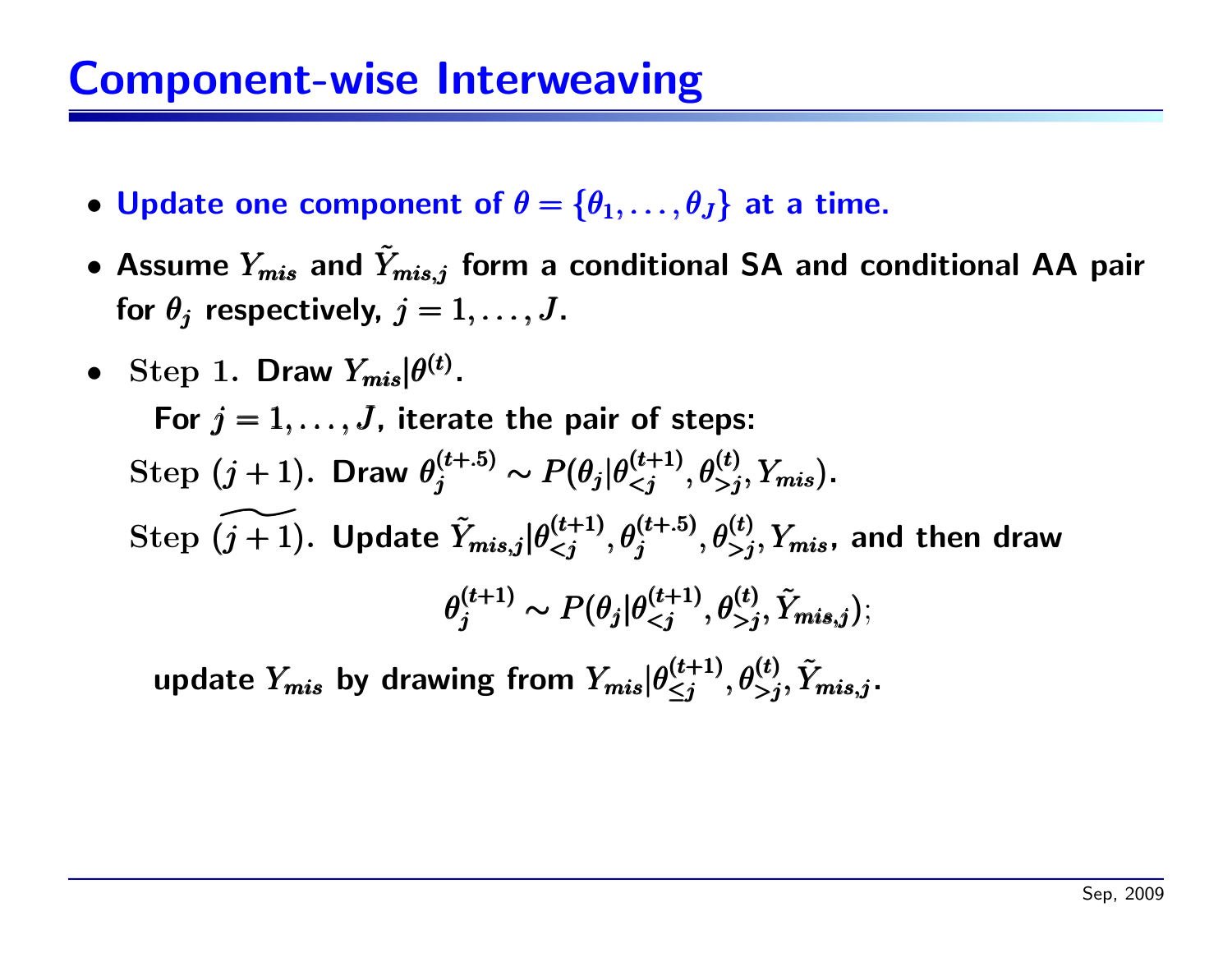#### A General Result on Component-wise Interweaving

- Definition: minimal speed  $= 1$  maximal correlation
- $\bullet$   $\mathcal{S}_{CIS}$ : minimal speed of the component-wise interwoven algorithm  $S_i$ : minimal speed for *j*th component defined as (under stationarity)

$$
\mathcal{S}_j = 1 - \mathcal{R}_{\theta_{\neq j}}((\theta_{\neq j},\theta_j^{(1)}),(\theta_{
$$

 $\mathcal{S}_G$ : minimal speed of Gibbs that iterates  $p(\theta_j | \theta_{\neq j}; Y_{obs}), j = 1, \ldots, J$ .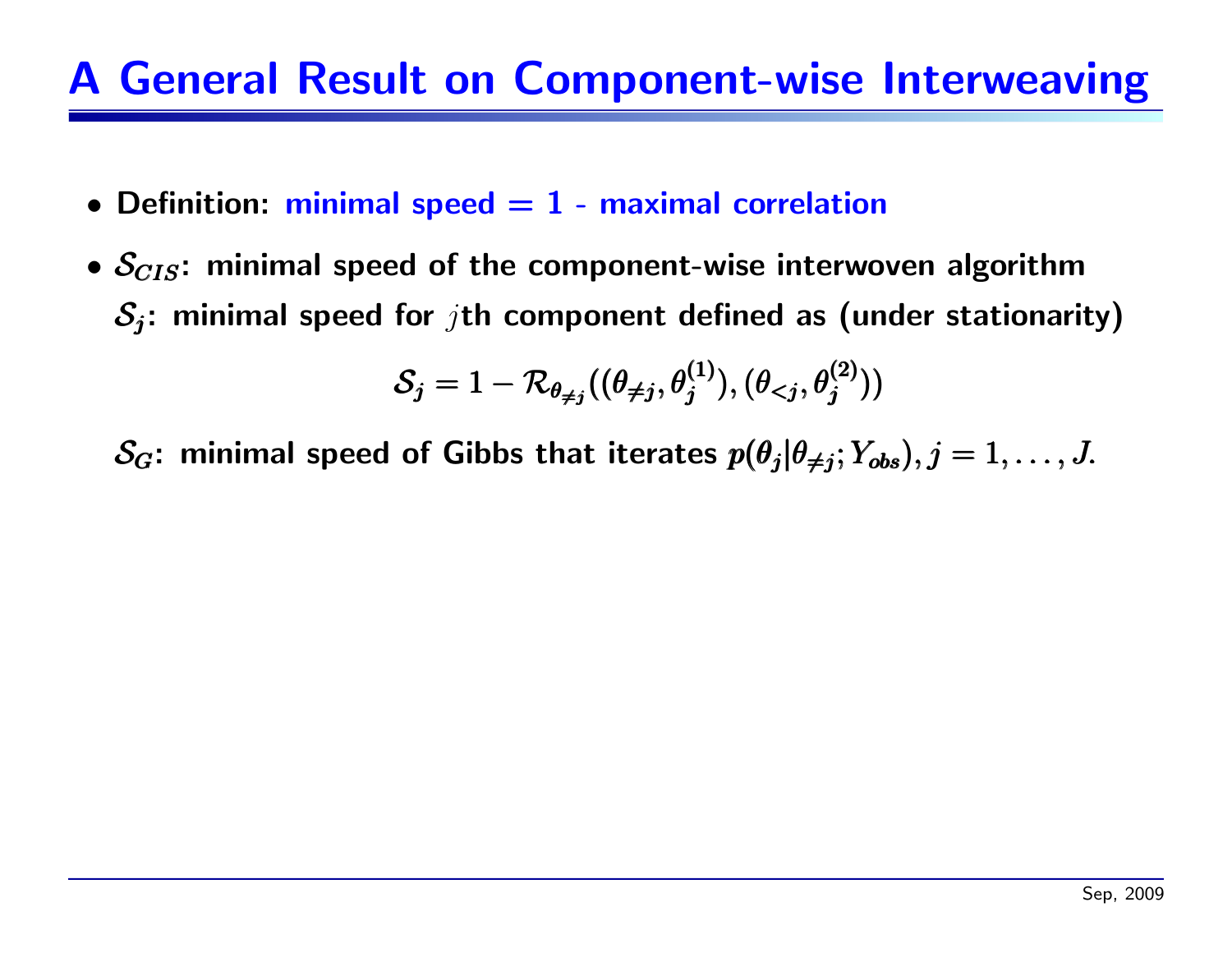#### A General Result on Component-wise Interweaving

- Definition: minimal speed  $= 1$  maximal correlation
- $\bullet$   $\mathcal{S}_{CIS}$ : minimal speed of the component-wise interwoven algorithm  $S_i$ : minimal speed for *j*th component defined as (under stationarity)

$$
\mathcal{S}_j = 1 - \mathcal{R}_{\theta_{\neq j}}((\theta_{\neq j}, \theta_j^{(1)}), (\theta_{
$$

 $\mathcal{S}_G$ : minimal speed of Gibbs that iterates  $p(\theta_j | \theta_{\neq j}; Y_{obs}), j = 1, \ldots, J$ .

• Theorem 2

$$
\mathcal{S}_{CIS} \ge \left(\prod_{j=1}^J \mathcal{S}_j\right) \tilde{\mathcal{S}}_G,
$$

where

$$
\tilde{\mathcal{S}}_G = \prod_{j=1}^{J-1} \mathcal{S}_{\theta_{
$$

is a lower bound on  $\mathcal{S}_G$ , which is sharp when  $J=2$ .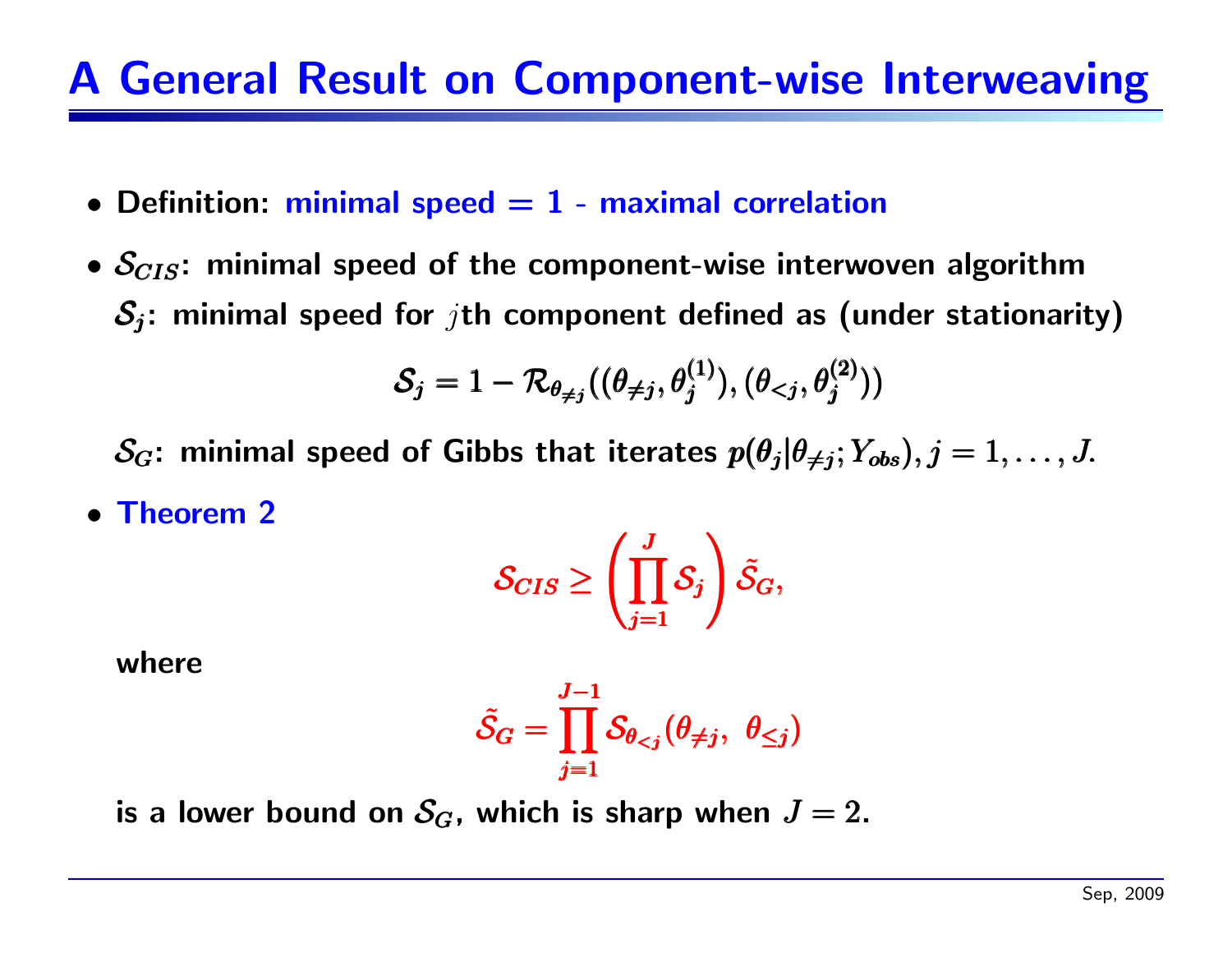#### Transforming  $\xi$ : A New DA Scheme for  $\beta$



 $\eta_t = \xi_t + \beta_0 + \beta_1 X_t$ 

eplacements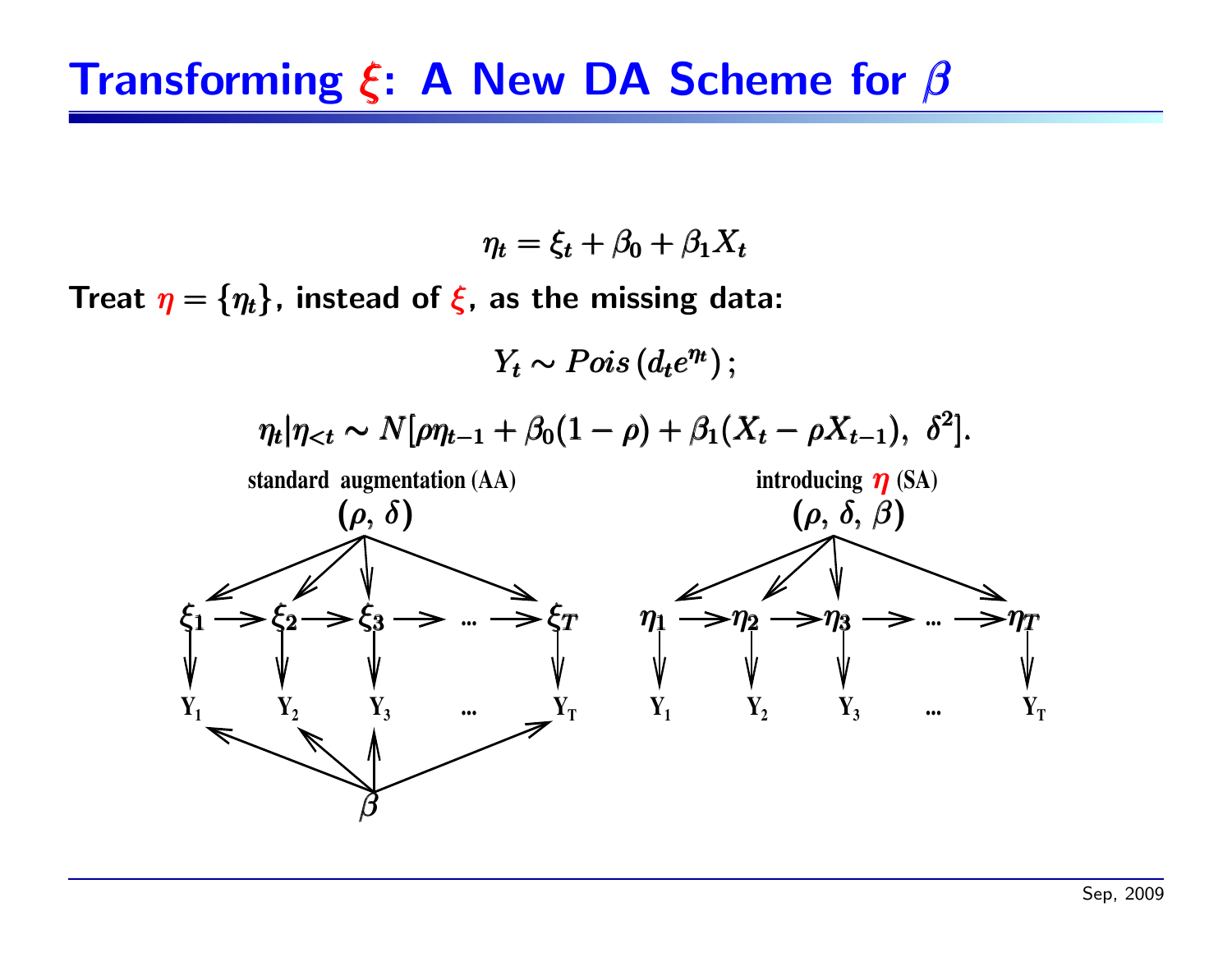- • $\bullet Y_t \sim Pois\left(d_te^{\beta_0+\beta_1X_t+\xi_t}\right); \quad \xi_t|\xi_{< t} \sim N(\rho \xi_{t-1},\delta^2).$
- $\bullet~~ \eta_t = \xi_t + \beta_0 + \beta_1 X_t$ 
	- – $\eta$  is the conditional sufficient augmentation (CSA) for  $\beta;$
	- $\xi$  is the conditional ancillary augmentation (CAA) for  $\beta.$ Step 2':  $\beta$  $(\eta, \rho, \delta)$ . (In addition to Steps 1-3.)
- The Poisson likelihood does not play <sup>a</sup> role; only need linear regression.
- To keep track of  $\xi$ , set  $\xi_t^{new} = \eta_t \beta_0^{new} \beta_1^{new} X_t$  right after Step 2'.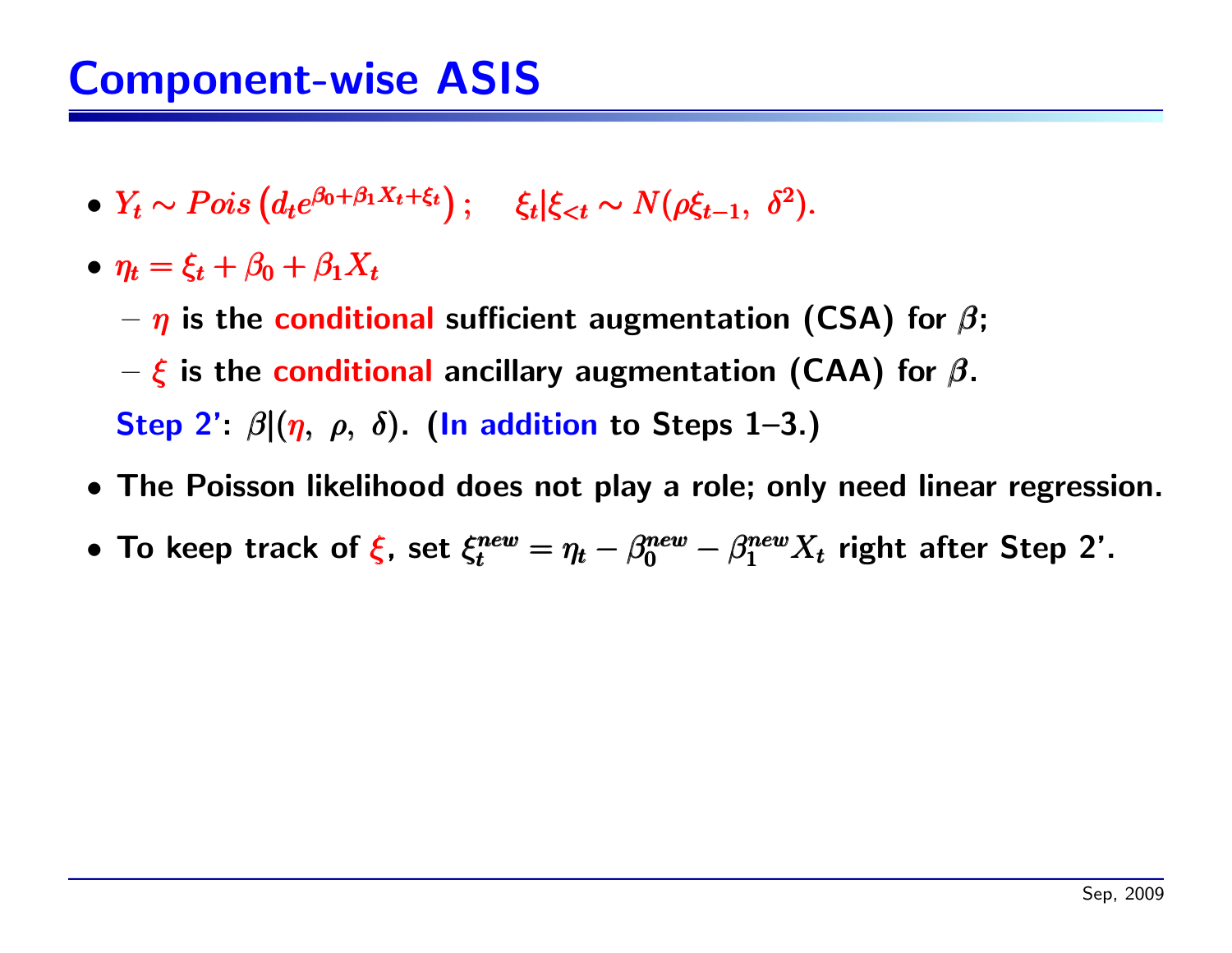$Performance$  afteg adding Step 2' for the same dataset, except we start from random arbigrary values: eplacements





By adding Step 2', the improvement is still dramatic after taking into account the computing time per iteration.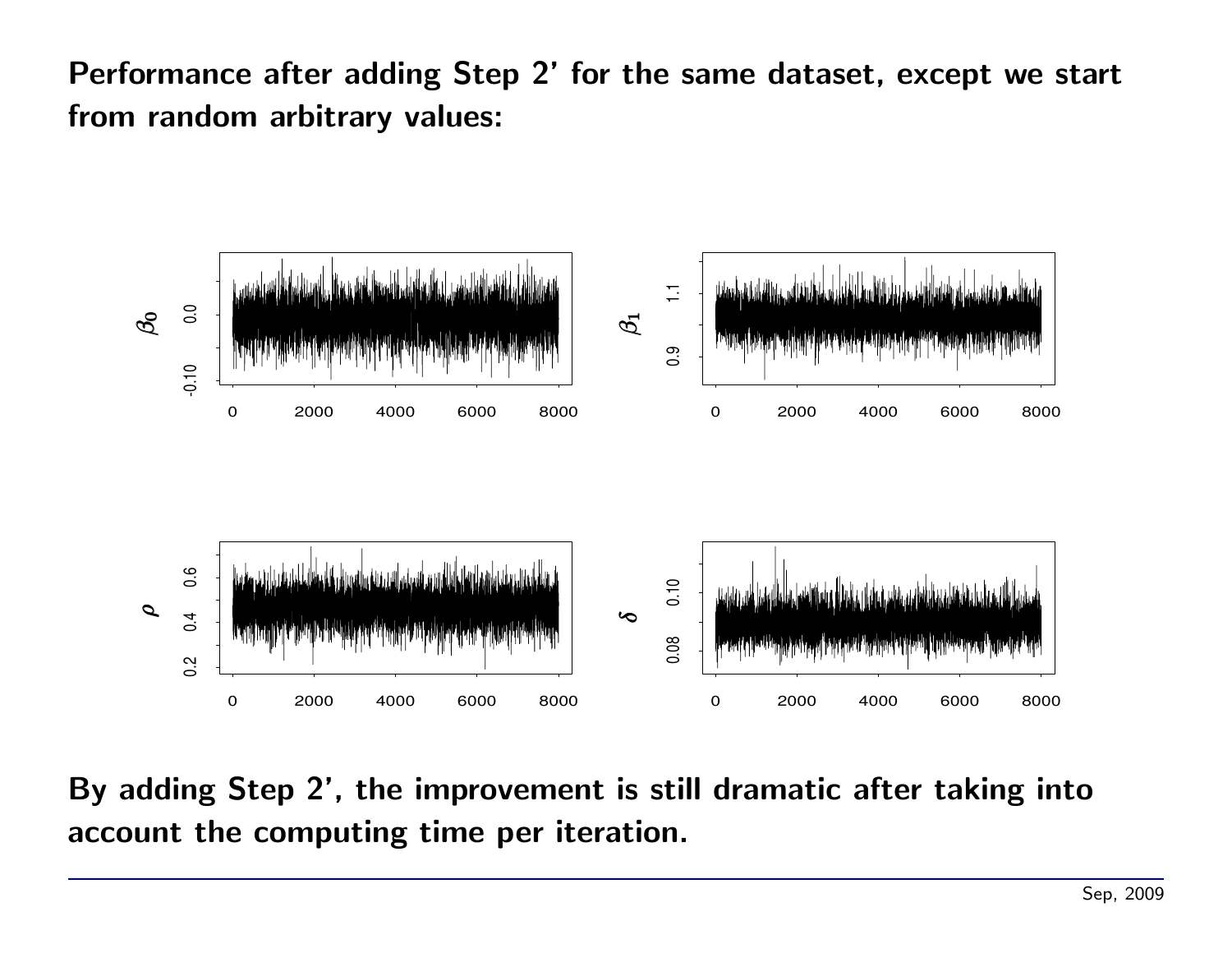### New Augmentation for ρ

- • $\bullet Y_t \sim Pois\left(d_te^{\beta_0+\beta_1X_t+\xi_t}\right); \quad \xi_t|\xi_{< t} \sim N(\rho \xi_{t-1},\delta^2).$
- $\bullet$   $\rho$  has heavy autocorrelations (especially when  $\delta$  is small).
- Need a new DA scheme to speed up  $\rho$ . Let

 $\zeta_t = \xi_t - \rho \xi_{t-1}.$ 

- Treat  $\zeta=\{\zeta_t\}$ , instead of  $\xi$ , as the missing data.
	- $\xi$  is the CSA for  $\rho;$
	- $\zeta$  is the CAA for  $\rho.$
- Step 3':  $\rho$ | $(\zeta, \; \beta, \; \delta)$
- This density is nonstandard; sample with an M–H step.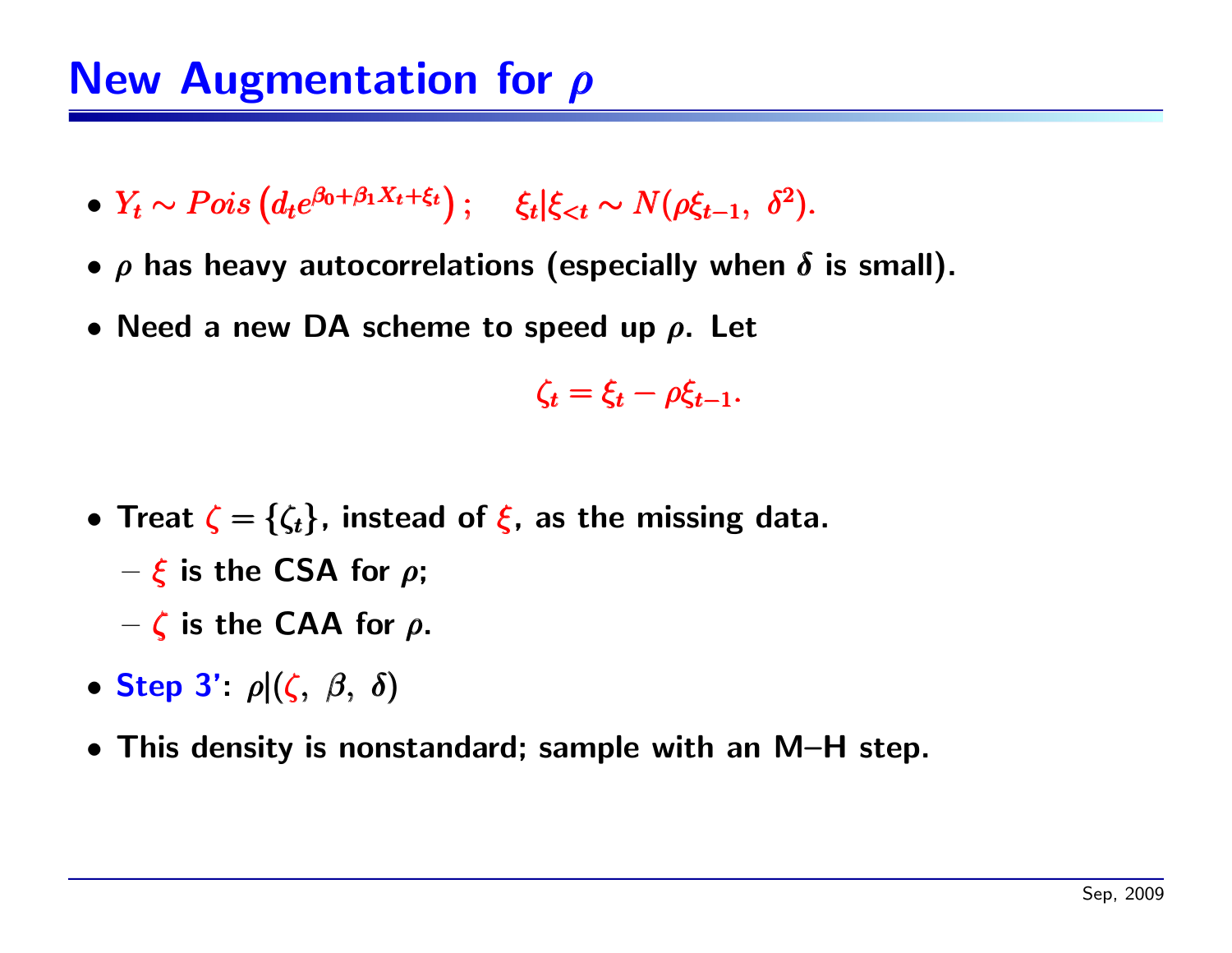### New Augmentation for  $\delta$

- • $\bullet Y_t \sim Pois\left(d_te^{\beta_0+\beta_1X_t+\xi_t}\right); \quad \xi_t|\xi_{< t} \sim N(\rho \xi_{t-1}, \ \delta^2).$
- $\bullet$  Likewise design a new DA scheme for  $\delta.$  Let

 $\kappa_t = \xi_t/\delta.$ 

- Treat  $\kappa = \{\kappa_t\}$ , instead of  $\xi$ , as the missing data.
	- $\xi$  is the CSA for  $\delta;$
	- $\kappa$  is the CAA for  $\delta.$
- Step 3":  $\delta$  $(\kappa, \; \beta, \; \rho)$
- $\bullet$  Sample  $\delta$  with a Metropolis step on the scale of  $\log(\delta).$

Here we generate data according to

$$
T = 400
$$
,  $d_t = 5$ ,  $(\beta_0, \beta_1, \rho, \delta) = (0, 0.5, 0.5, 0.01)$ .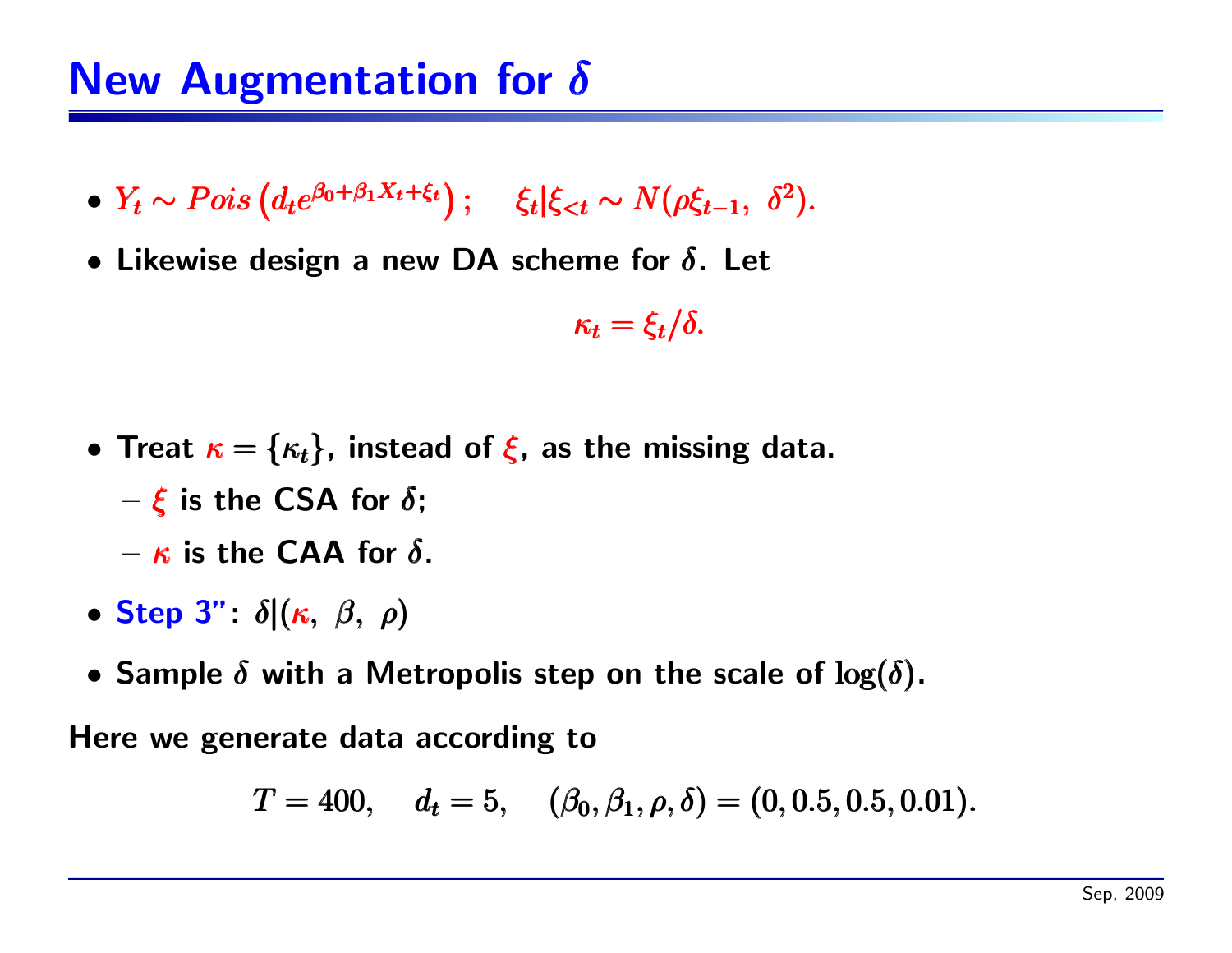# replacements **ncements**

#### Without Step 3' and Step 3"



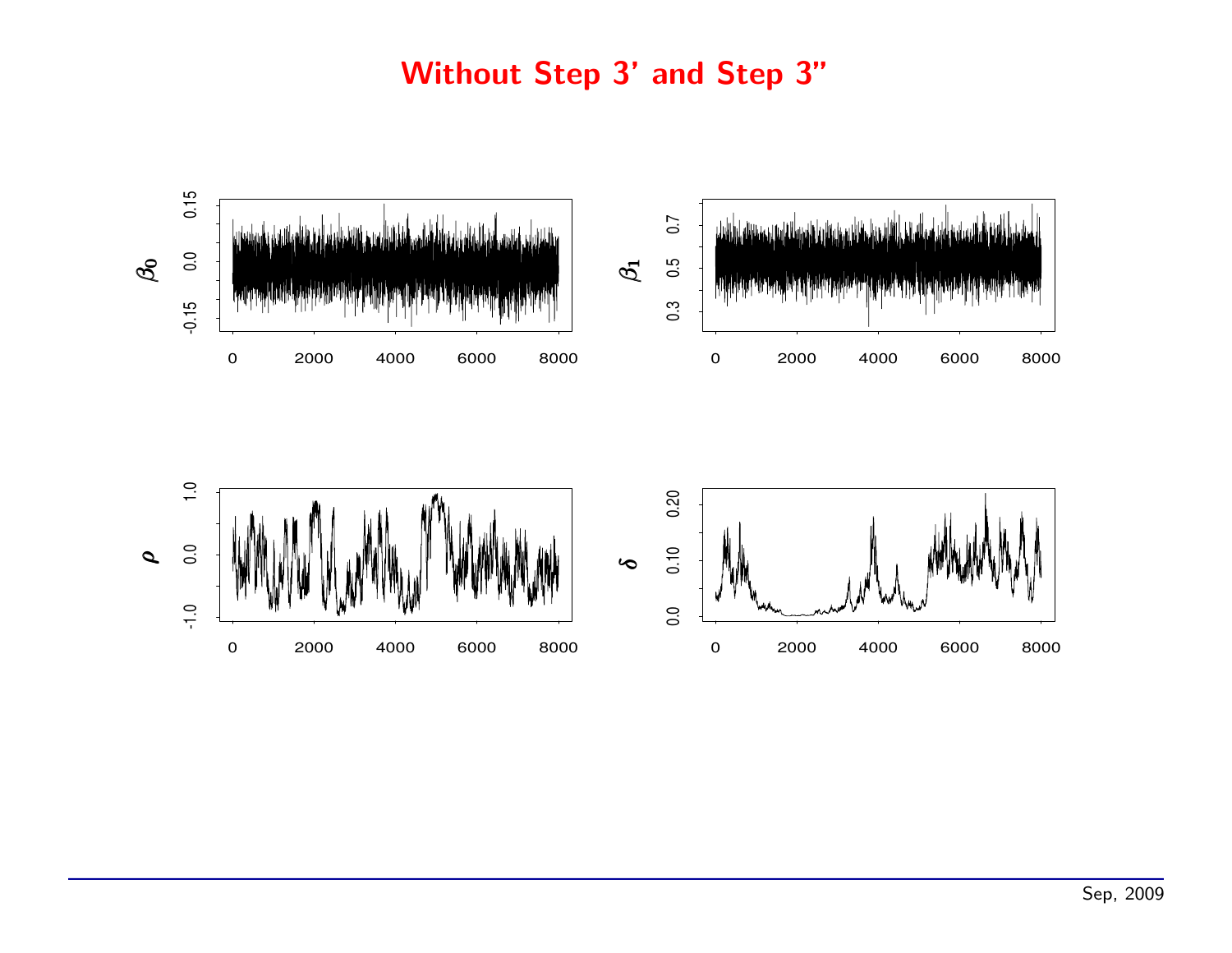



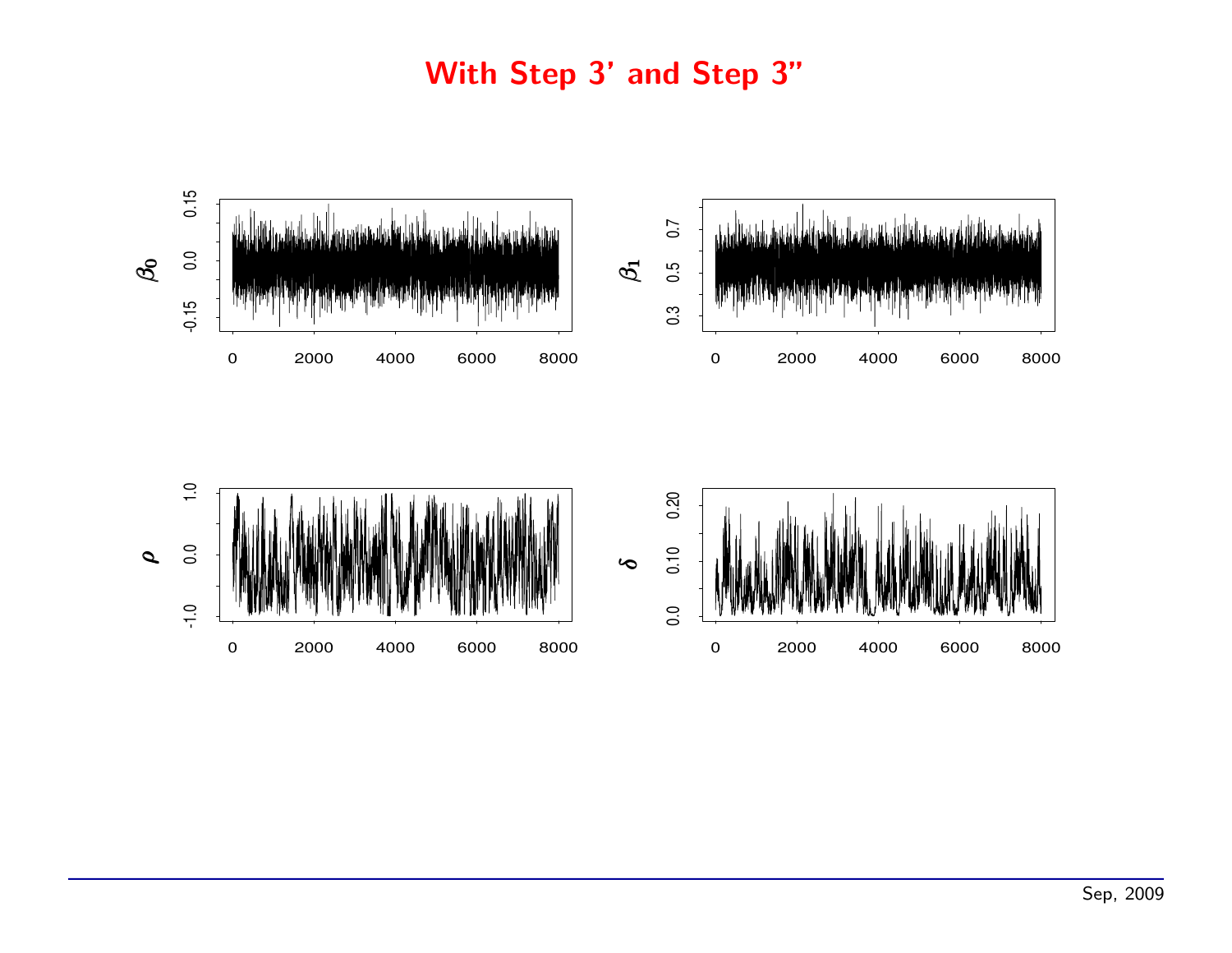# Final Algorithm

- Step 1: draw  $\xi | (\beta, \; \rho, \; \delta).$
- Steps 2–2' and 3–3": draw

CSA CAA β|  $η: η_t = ξ_t + β_0 + β_1 X_t$   $ξ^*$  $\rho$ |  $\xi$  \*  $\zeta$ :  $\zeta_t = \xi_t - \rho \xi_{t-1}$ δ|  $\xi^*$   $\kappa: \kappa_t = \xi_t/\delta$ 

– \*: Steps performed by the standard Gibbs sampler.

 $\Gamma-\rho|(\xi,~\beta,~\delta)$  and  $\delta|(\xi,~\beta,~\rho)$  are combined into  $(\rho,~\delta)|(\xi,~\beta).$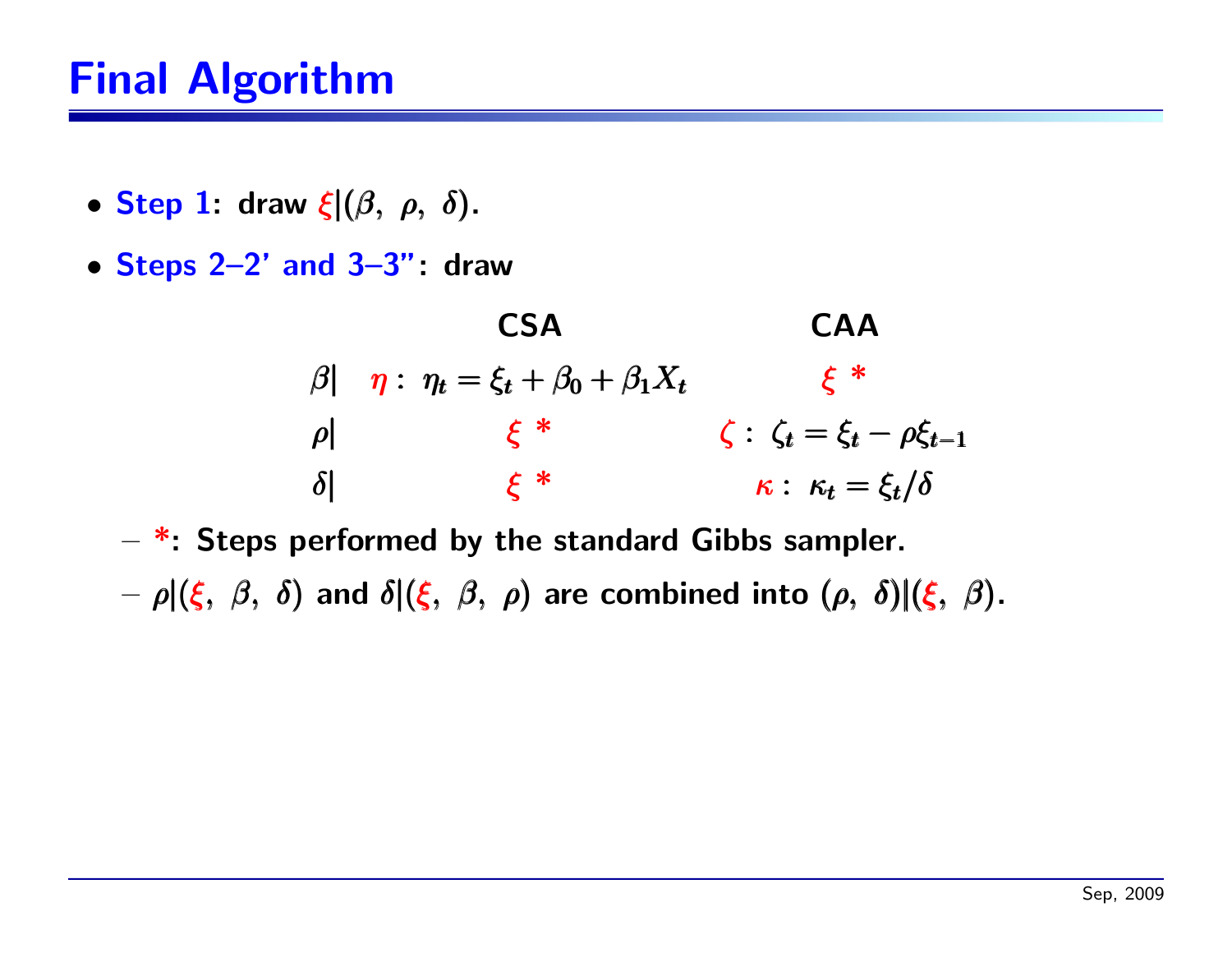# The Neutron Star/Quark Star Candidate PSfrag replacements

ments



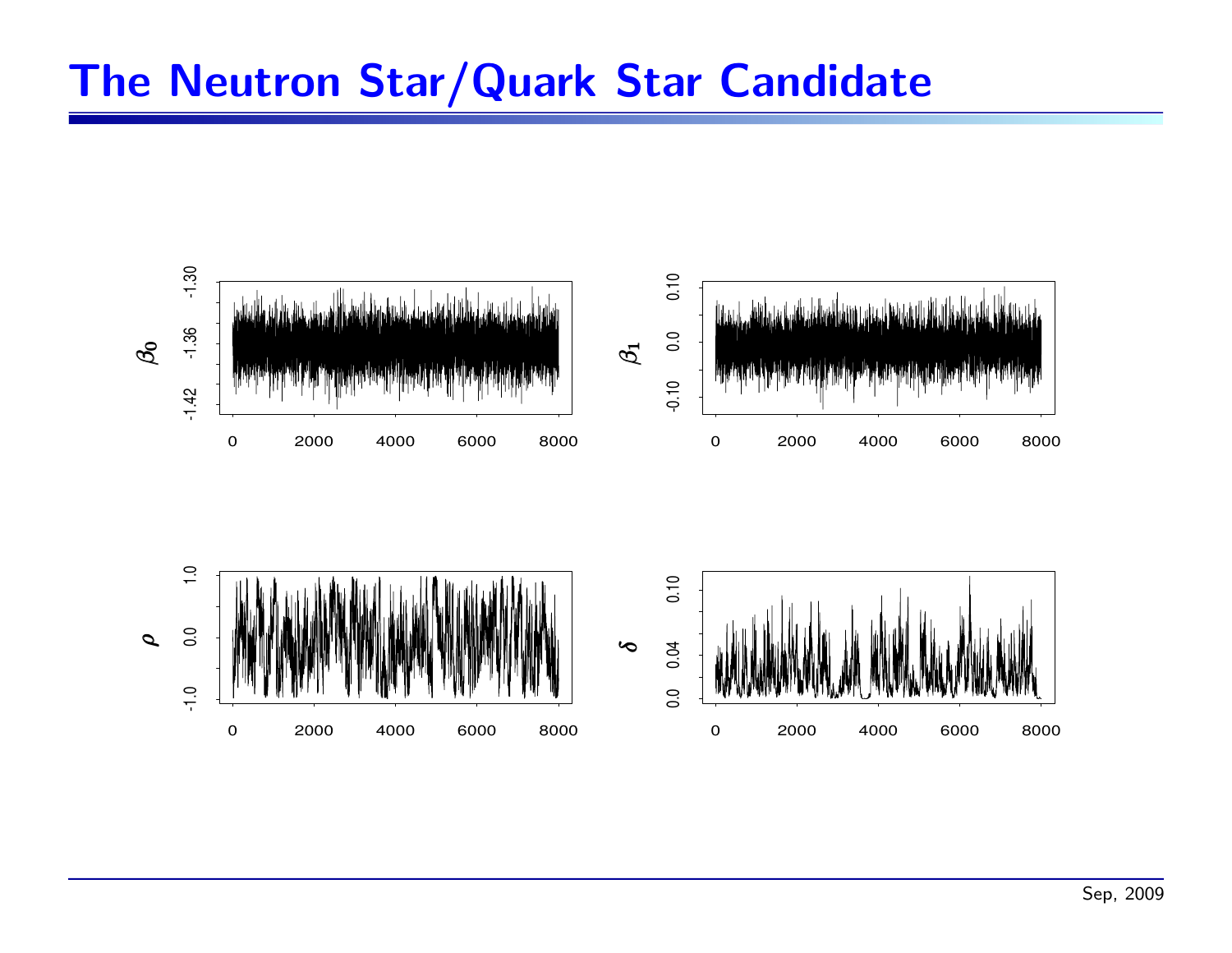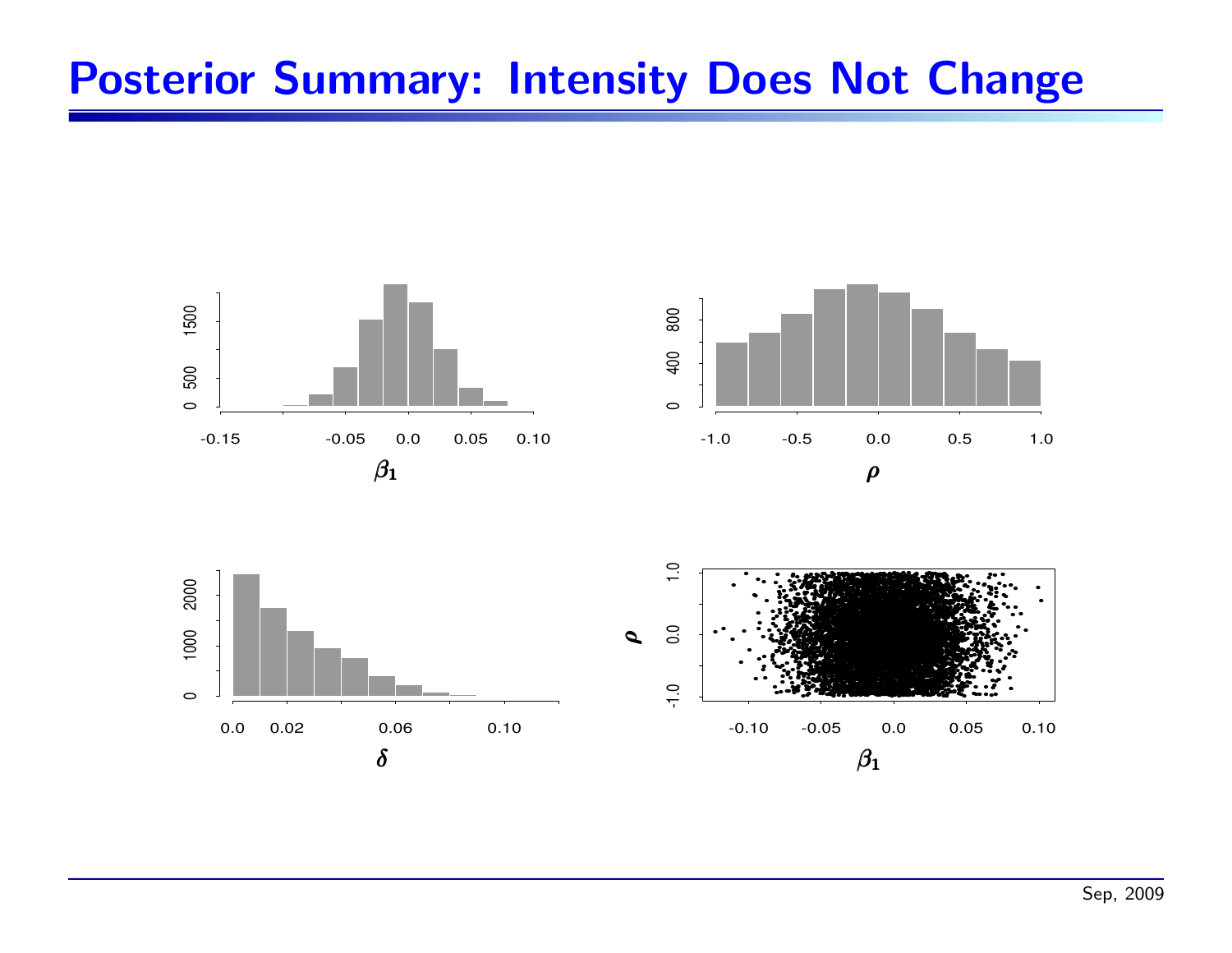PX–DA: the parameter-expanded DA (Liu and Wu 1999, Meng and van Dyk, 1999).

- Original model  $(\theta,\;Y_{mis},\;Y_{obs})$ .
- Expanded model  $(\theta, \ \alpha, \ \tilde{Y}_n)$  $(\pmb{\theta}, \,\, \alpha, \,\, \tilde{Y}_{mis} = M_{\pmb{\alpha}}(Y_{mis}), \,\, Y_{obs})$  $(\pmb\theta,\,\, \alpha,\,\, \tilde Y_{\pmb{mis}}=M_{\pmb{\alpha}}(Y_{\pmb{mis}}),\,\, Y_{\pmb{obs}}).$ 
	- $-$  Key: the observed data model  $(\theta,\;Y_{obs})$  should be preserved.
- PX–DA iterates between two steps:
	- 1. draw  $(\alpha, \ \tilde{Y}_n)$  $(\alpha, \ \tilde{Y}_{mis})|(\theta, \ Y_{obs})$  $(\alpha,~Y_{\rm \prime}$  $\mathcal{F}_{mis})|(\theta, \,\, Y_{obs});$
	- 2. draw  $(\alpha, \,\, \theta) | (\tilde{Y}_n)$  $(\alpha,\;\theta)|(Y_{mis},\;Y_{obs})$  $(\alpha,\;\theta)|(\tilde{Y}_n$  $\left( \begin{matrix} 1 \ mis, \end{matrix} \right) \left( \begin{matrix} Y_{obs} \end{matrix} \right).$
- $\bullet$   $-$  The user may specify a prior  $p(\alpha)$  for the expansion parameter  $\alpha.$ 
	- – $-$  "Haar measure is the best" (Liu and Wu 1999).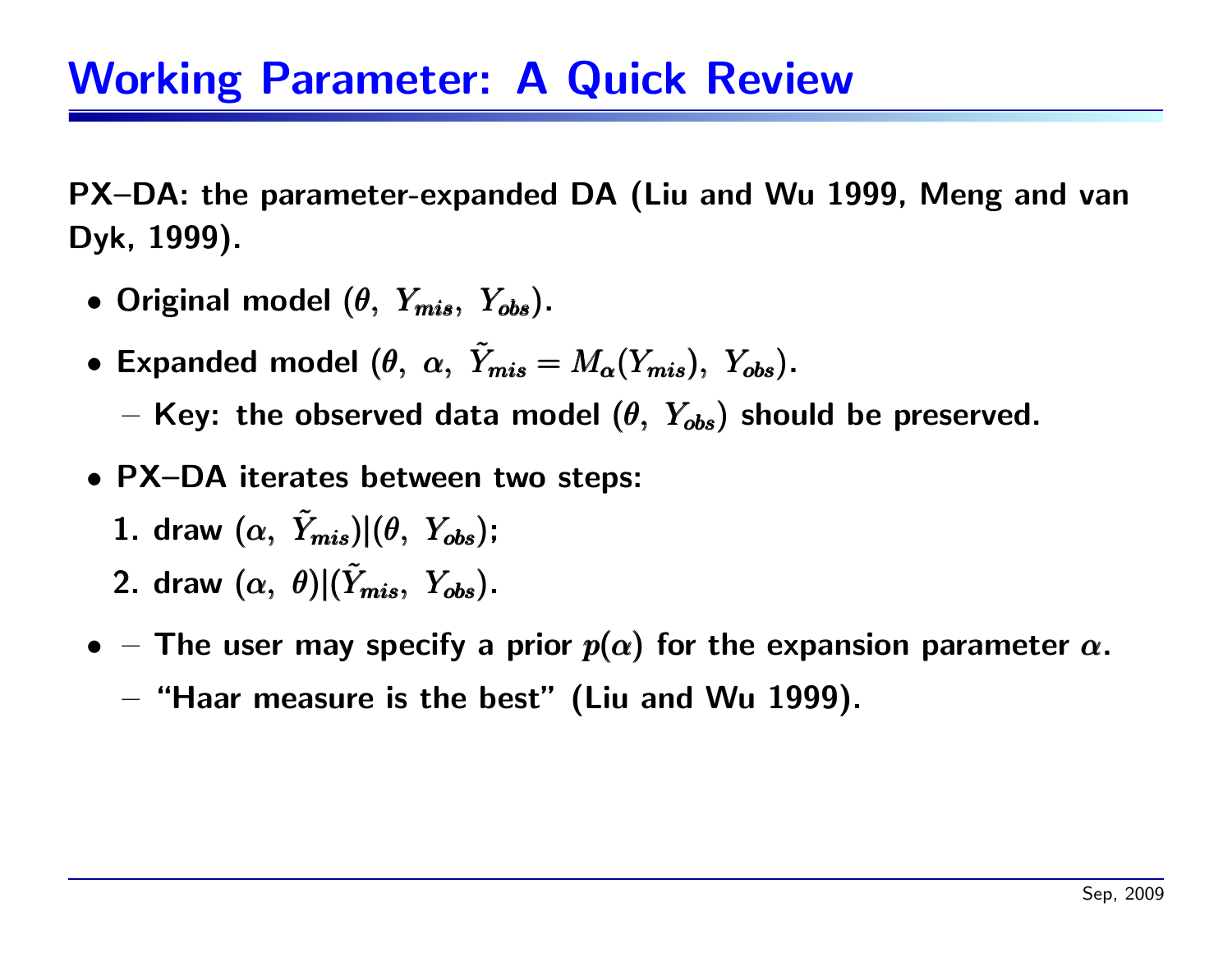Interweaving SA and AA not only is robust, but also optimal sometimes. Theorem 3 In Theorem 1, assume in addition that the DA schemes are linked by a 1–1 mapping  $\tilde{Y}_n$  $\tilde{Y}_{mis} = M_{\theta}(Y_{mis})$  $\tilde{Y}_{mis}=M_{\theta}(Y_{mis})$ , and

- 1.  $M_{\theta}$  is a locally compact group with a unimodular Haar measure; and
- 2. the prior  $p(\theta)$  w.r.t. the Haar measure satisfies  $p(\theta \cdot \theta') \propto p(\theta)p(\theta')$ .

Then algorithm ASIS coincides with the optimal PX–DA algorithm (i.e., PX–DA with the Haar measure prior) for the expanded model  $(\theta, \,\, \alpha, \,\, \tilde{Y}_n$  $(\theta,\;\alpha,\;\widetilde{Y}_{\bm{mis}},\;Y_{\bm{obs}})$  $(\pmb{\theta},\,\,\pmb{\alpha},\,\,\tilde{Y})$  $(Y_{obs})$ , where  $\alpha$  is the expansion parameter and  $Y_{\cdot}$ ˜ $\tilde{Y}_{\bm{mis}} = M_{\bm{\alpha}}(Y_{\bm{mis}})$  .

- In particular  $r_{ASIS} \leq \min\{r_{SA},\,\,r_{AA}\}.$
- Condition 2 is satisfied by  $p(\theta)\propto 1$ , for example.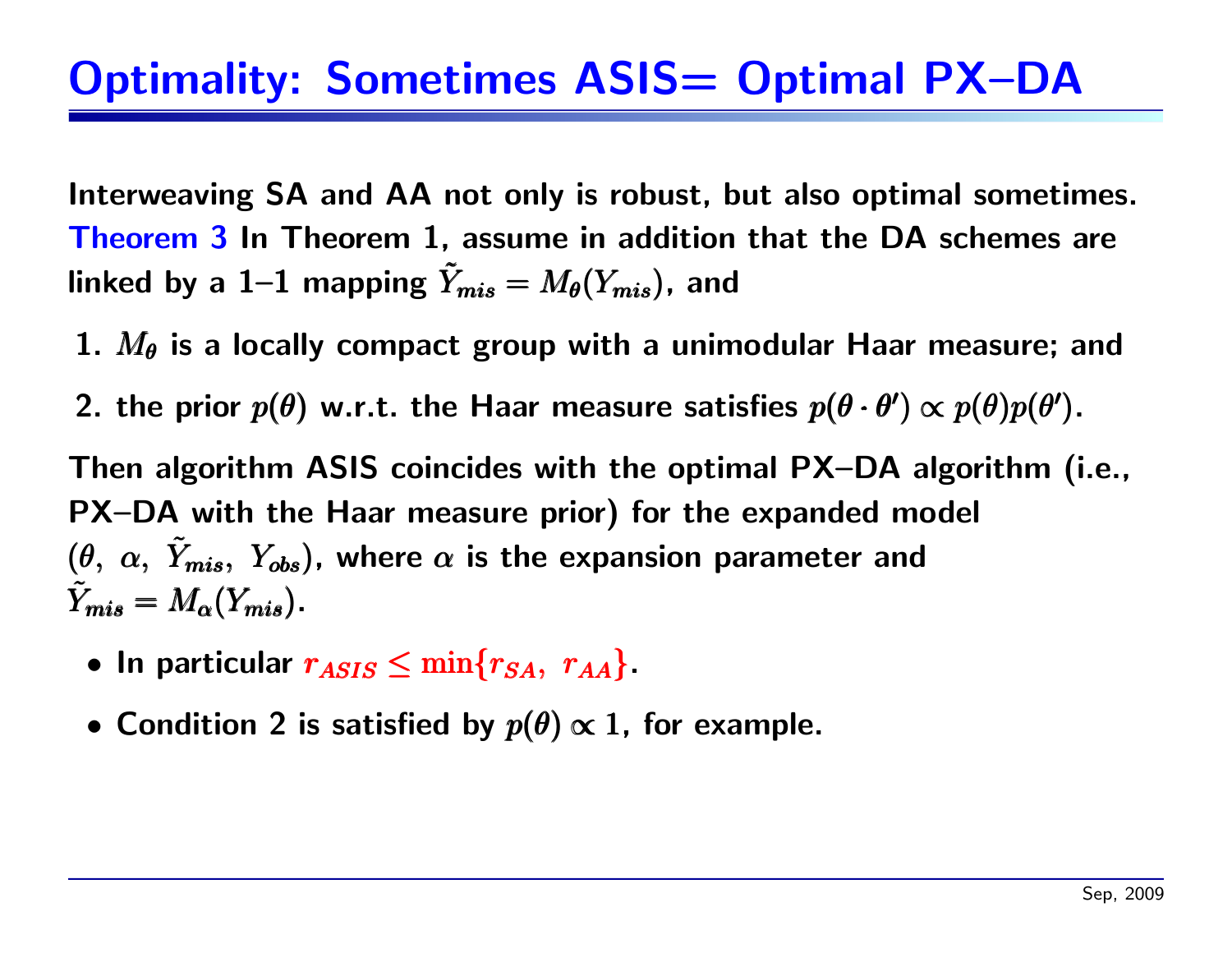

# To Center, or Not To Center?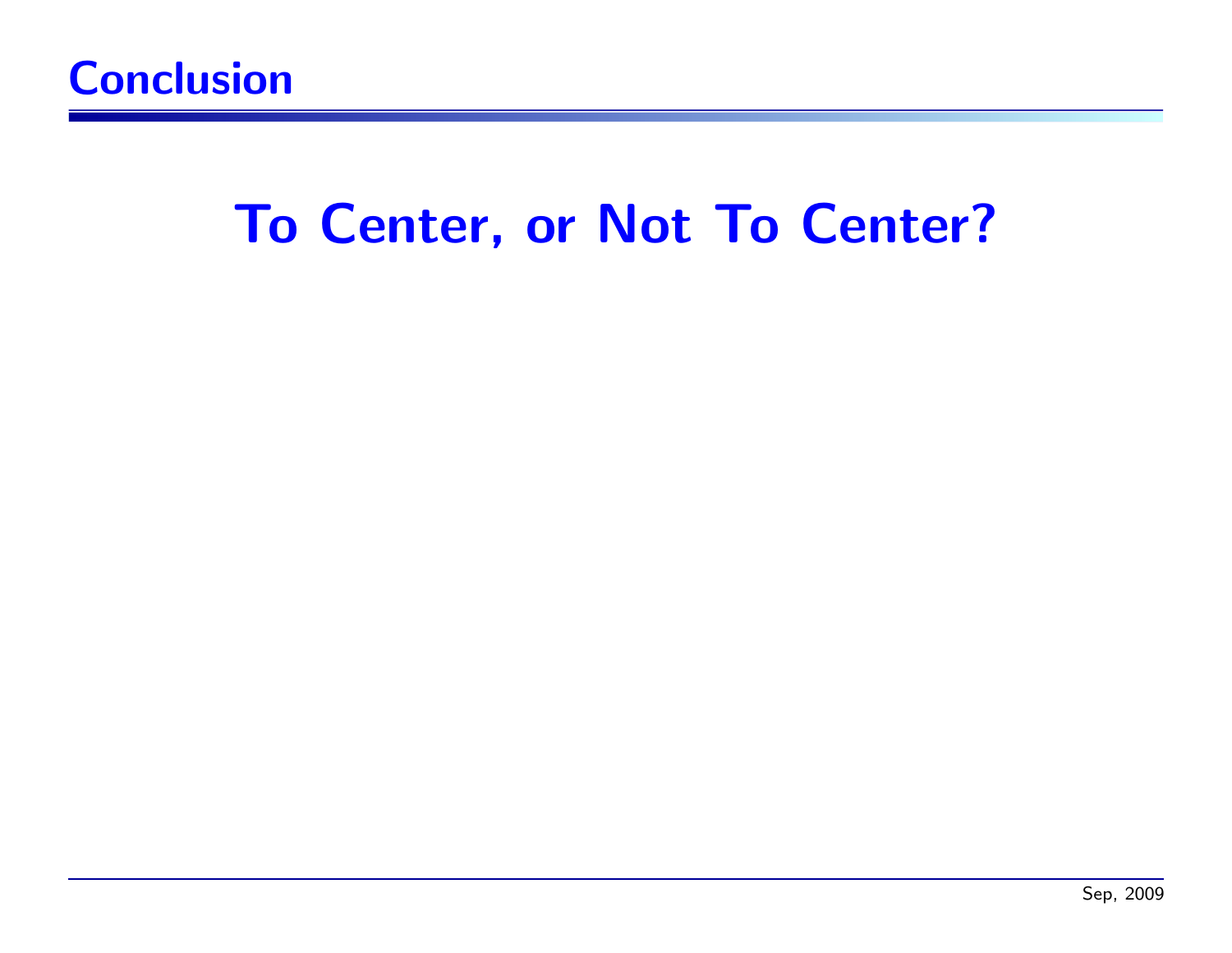

# To Center, or Not To Center? USE BOTH!